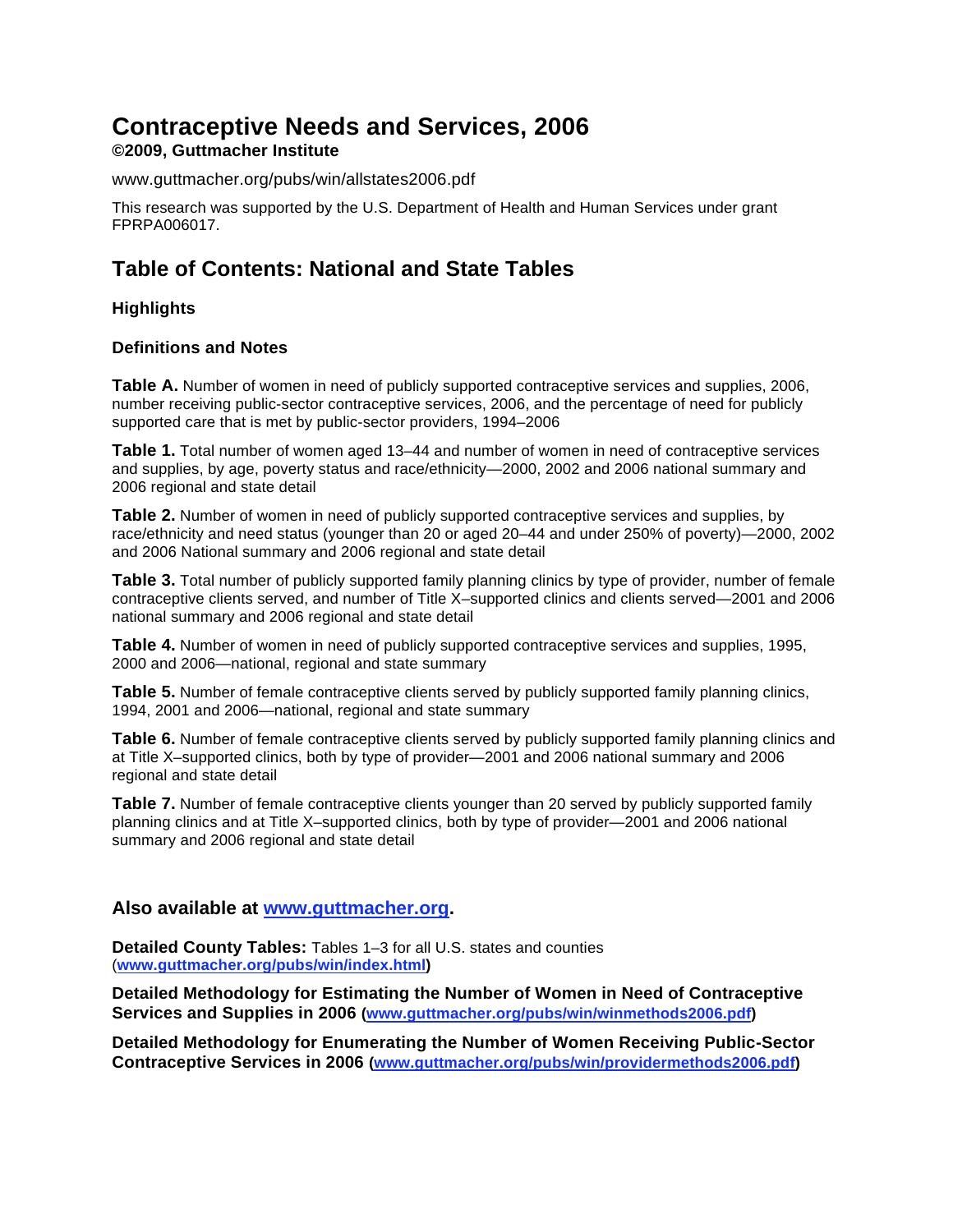# **Highlights**

#### *Need for Services*

- There were 66.4 million U.S. women of reproductive age (13–44) in 2006, an increase of 1% since 2000 (Table 1, column 1).
- More than half of these women (36.2 million) were in need of contraceptive services and supplies, because they were sexually active, able to get pregnant, and not currently pregnant or trying to get pregnant (Table 1, column 2; see definitions and notes).
- Some 17.5 million women were in need of *publicly funded* contraceptive services and supplies—they were in need of services and either were younger than 20 or had an income below 250% of the federal poverty level (\$41,500 for a family of three in 2006). This number represents an increase of more than 1 million women (7%) since 2000 (Table A, Table 2, columns 15–17).
- Thirty-three states experienced an increase in the number of women in need of publicly funded contraceptive care between 2000 and 2006; in 15 of these states, the change exceeded 10% (Table 4, column 41).

#### *Characteristics of Women in Need*

- Among adult women in need of contraceptive services and supplies in 2006, 4.5 million were poor (<100% of poverty) and 8.0 million were low-income (100–249%). Between 2000 and 2006, the number of poor adult women in need increased by 10% (Table 1, columns 7– 10).
- Among women in need of publicly supported contraceptive services and supplies in 2006, 71% (12.4 million) were poor or low-income adult women, and 29% (5.1 million) were women younger than age 20 and of any income level (Table 2, columns 16 and 17).
- Of the 17.5 million women in need of publicly supported care in 2006, 9.6 million were non-Hispanic white, 3.1 million were non-Hispanic black and 3.6 million were Hispanic (the remaining women were of other or mixed races/ethnicities; Table 2, columns 18, 21 and 24).
- Between 2000 and 2006, the number of women in need of publicly supported care who were Hispanic increased by 17% and the number who were black increased by 6%, while the number who were white increased 4% (Table 2, columns 18, 21 and 24).

#### *Women Served*

- In total, 9.4 million women are estimated to have received publicly supported contraceptive care in 2006 (Table A).
	- o Some 7.2 million women received contraceptive care from publicly funded clinics (of these, 1.8 million were teenagers); two-thirds (4.7 million women) were served at sites supported by the federal Title X program (Table 3, columns 33, 34 and 36).
	- o An additional 2.2 million women are estimated to have received publicly supported contraceptive care from private doctors that was paid for through Medicaid (Table A).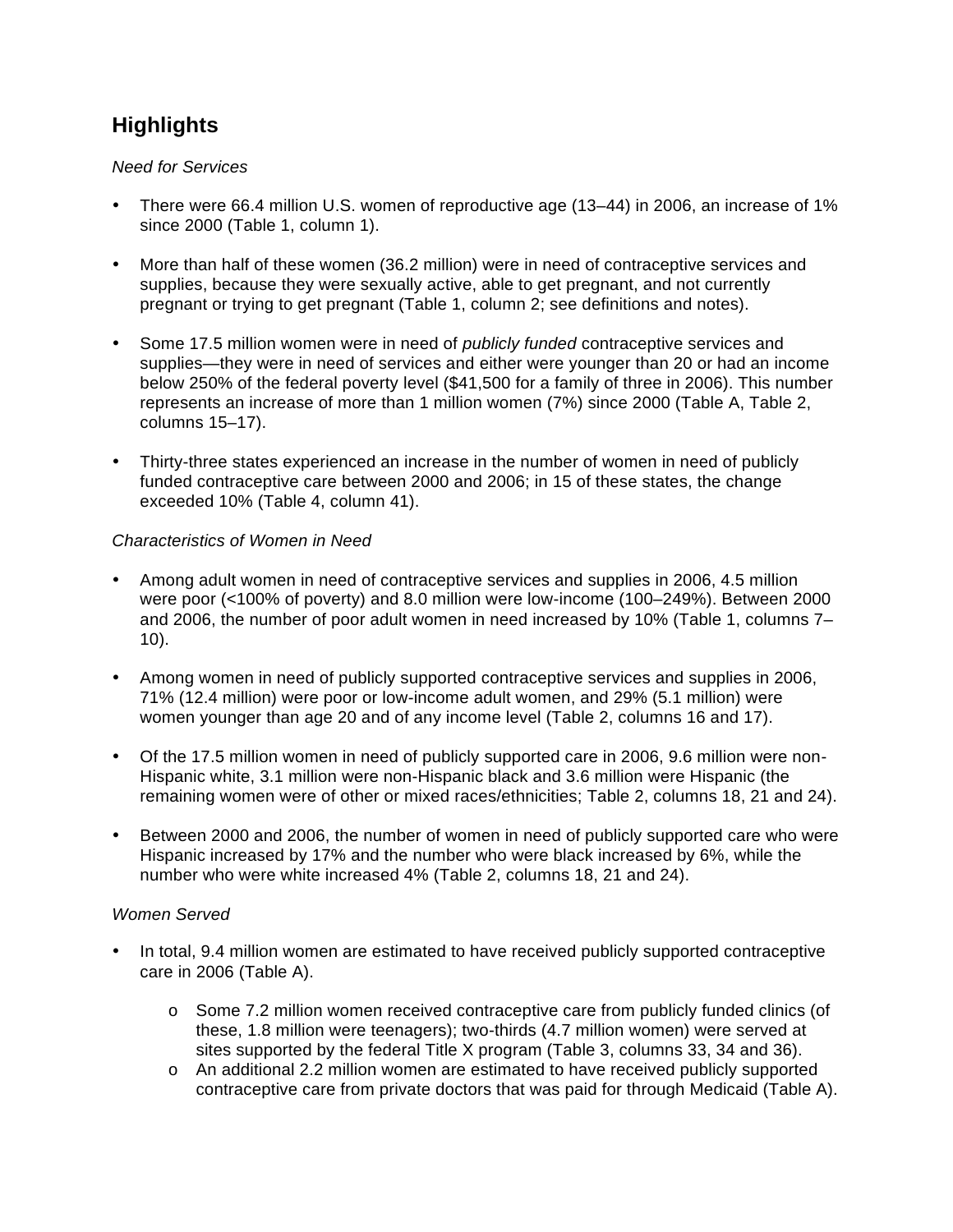- There were 8,199 publicly funded clinics providing contraceptive services in 2006; one-third were run by health departments, 27% by community health centers, 11% by Planned Parenthood affiliates, 9% by hospitals and 20% by other independent organizations (Table 3, columns 27–32).
- Among the 7.2 million contraceptive clients served by clinics, 36% were served at Planned Parenthood clinics, 29% at health departments, 14% at other independent clinics, 12% at community health centers and 9% at hospital outpatient clinics (Table 6, columns 53–57).
- Between 2001 and 2006, both the number of clinics and the number of women served by clinics increased 8% (Table 3, columns 27 and 33).
- The increase in clinic numbers was due entirely to greater numbers of community health centers and independent clinics; hospitals, health departments and Planned Parenthoods all declined in clinic numbers between 2001 and 2006 (Table 3, columns 28–32).
- Community health centers, other independent clinics and Planned Parenthood clinics experienced an overall increase in the numbers of clients served between 2001 and 2006 (Table 6, columns 53–57).
- Overall, the number of clients younger than 20 fell between 2001 and 2006 from 1.86 million to 1.79 million, a 4% decline (Table 7, column 64).

#### *Percentage of Need Met*

- In 2006, public-sector contraceptive care is estimated to have met 54% of the need for publicly supported contraceptive services and supplies (9.4 of the 17.5 million women in need of care were served; Table A).
- Publicly funded clinics were responsible for meeting 41% of the need for publicly funded contraceptive care, while services to Medicaid clients by private doctors met an additional 13% of the need for care (Table A).
- Between 1994 and 2006, the overall percentage of need met by publicly supported clinics improved slightly from 39% to 41% (Table A).
- Trends in the percentage of need met by clinics vary significantly among states, with about half of states experiencing increases in the percentage of need met between 1994 and 2006, and the other half experiencing declines in met need (Table A).
- Three states (Alaska, California and Oregon) experienced increases in of 50% or more in the proportion of need met by clinics, and another four states (Nebraska, New Mexico, South Dakota and Vermont) had increases of at least 30% (Table A).
- In contrast, five states (Arizona, Hawaii, Mississippi, Missouri and Tennessee) had declines in the proportion of need met by clinics of at least 30% (Table A).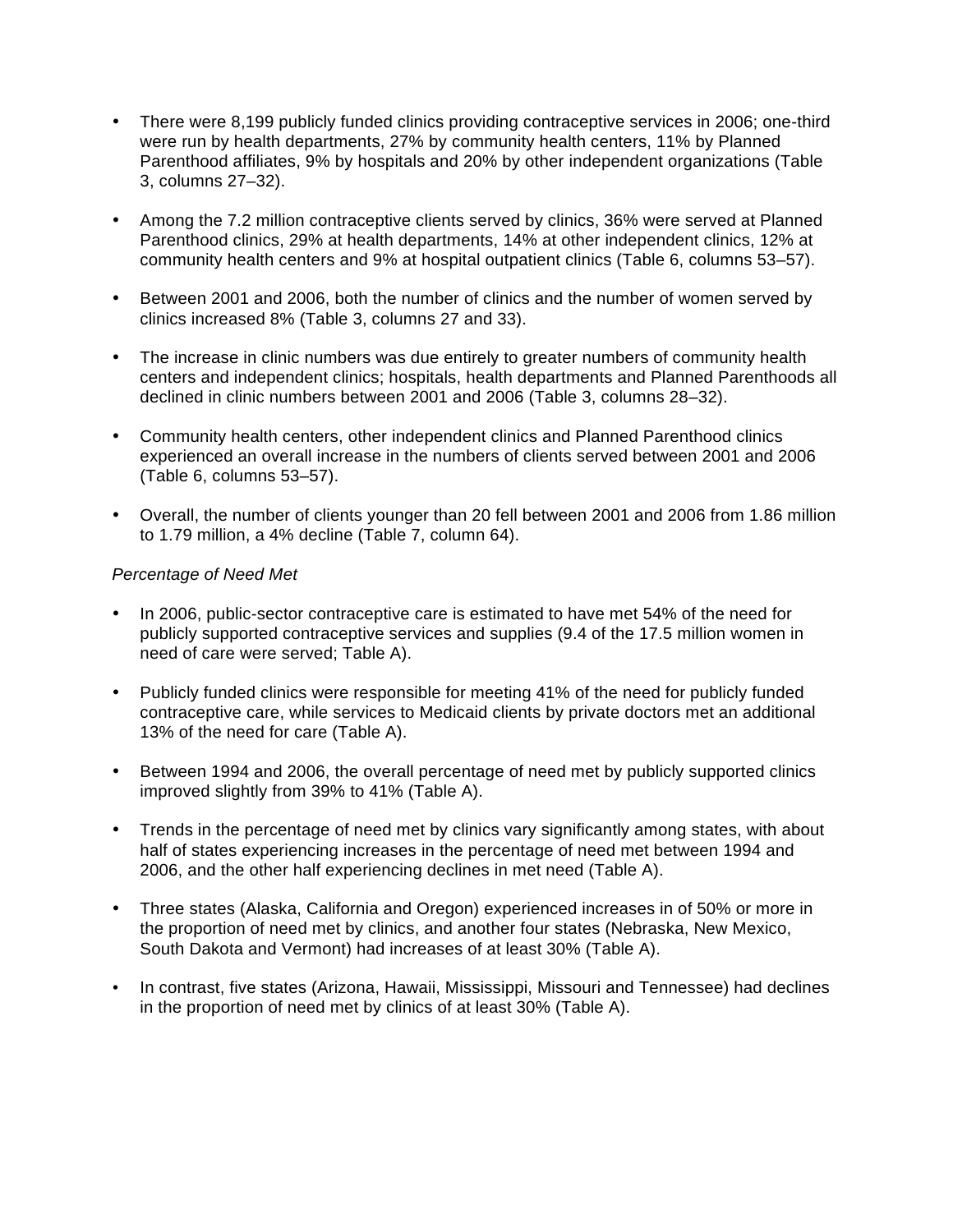# **Definitions and Notes**

### **Key Definitions**

- Women are defined as **"***in need of contraceptive services and supplies***"** during a given year if they are aged 13–44 and meet three criteria:
	- (1) they are sexually active, that is, they have ever had intercourse;
	- (2) they are fecund, meaning that neither they nor their partner have been contraceptively sterilized, and they do not believe that they are infecund for any other reason; and
	- (3) during at least part of the year, they are neither intentionally pregnant nor trying to become pregnant.
- Women are defined as **"***in need of publicly funded contraceptive services and supplies***"** if they meet the above criteria and have a family income under 250% of the federal poverty level (estimated to be less than \$50,000 for a family of four in 2006). All women younger than 20 who need contraceptive services are assumed to need publicly funded care, either because their personal incomes are under 250% of poverty or because of their heightened need—for reasons of confidentiality—to obtain care without depending on their family's resources or private insurance.
- A *"publicly funded family planning clinic"* is a site that offers contraceptive services to the general public and uses public funds, including Medicaid, to provide free or reduced-fee services to at least some clients. These sites may be operated by a diverse range of provider agencies, including public health departments, Planned Parenthood affiliates, hospitals, community health centers and other independent organizations. In this report, these sites are referred to as "clinics"; other Guttmacher Institute reports may use the synonymous term "center."
- A *"female contraceptive client"* is a woman who has made one initial or one revisit for contraceptive services during the 12-month reporting period. This includes all women who have received a medical examination related to provision of a contraceptive method. It also includes all active contraceptive clients who have made supply revisits, who received counseling and method prescription but deferred the medical examination or who choose nonmedical contraceptive methods, even if a medical examination was not performed, so long as a chart is maintained.

#### **Notes**

- All population and client estimates have been rounded to the nearest 10. County totals, therefore, do not always sum to state totals. Subgroup totals do not always sum to state or county totals for the same reason.
- Race/ethnicity subgroup totals do not sum to the overall total because the subgroup of women reporting "other or multiple races" is not shown separately, although it is included in all other totals.
- Data on the number of female contraceptive clients served were available for 84% of all family planning clinics. Client numbers for clinics with missing or incomplete data have been estimated based on prior data or the experience of similar clinics. For additional methodological detail see <www.guttmacher.org/pubs/win/providermethods2006.pdf> and <www.guttmacher.org/pubs/win/winmethods2006.pdf>.
- Regions are constituted as follows: Region 1—Connecticut, Maine, Massachusetts, New Hampshire, Rhode Island and Vermont. Region 2—New Jersey and New York. Region 3—Delaware, District of Columbia, Maryland, Pennsylvania, Virginia and West Virginia. Region 4—Alabama, Florida, Georgia, Kentucky, Mississippi, North Carolina, South Carolina and Tennessee. Region 5—Illinois, Indiana, Michigan, Minnesota, Ohio and Wisconsin. Region 6—Arkansas, Louisiana, New Mexico, Oklahoma and Texas. Region 7—Iowa, Kansas, Missouri and Nebraska. Region 8—Colorado, Montana, North Dakota, South Dakota, Utah and Wyoming. Region 9—Arizona, California, Hawaii and Nevada. Region 10—Alaska, Idaho, Oregon and Washington.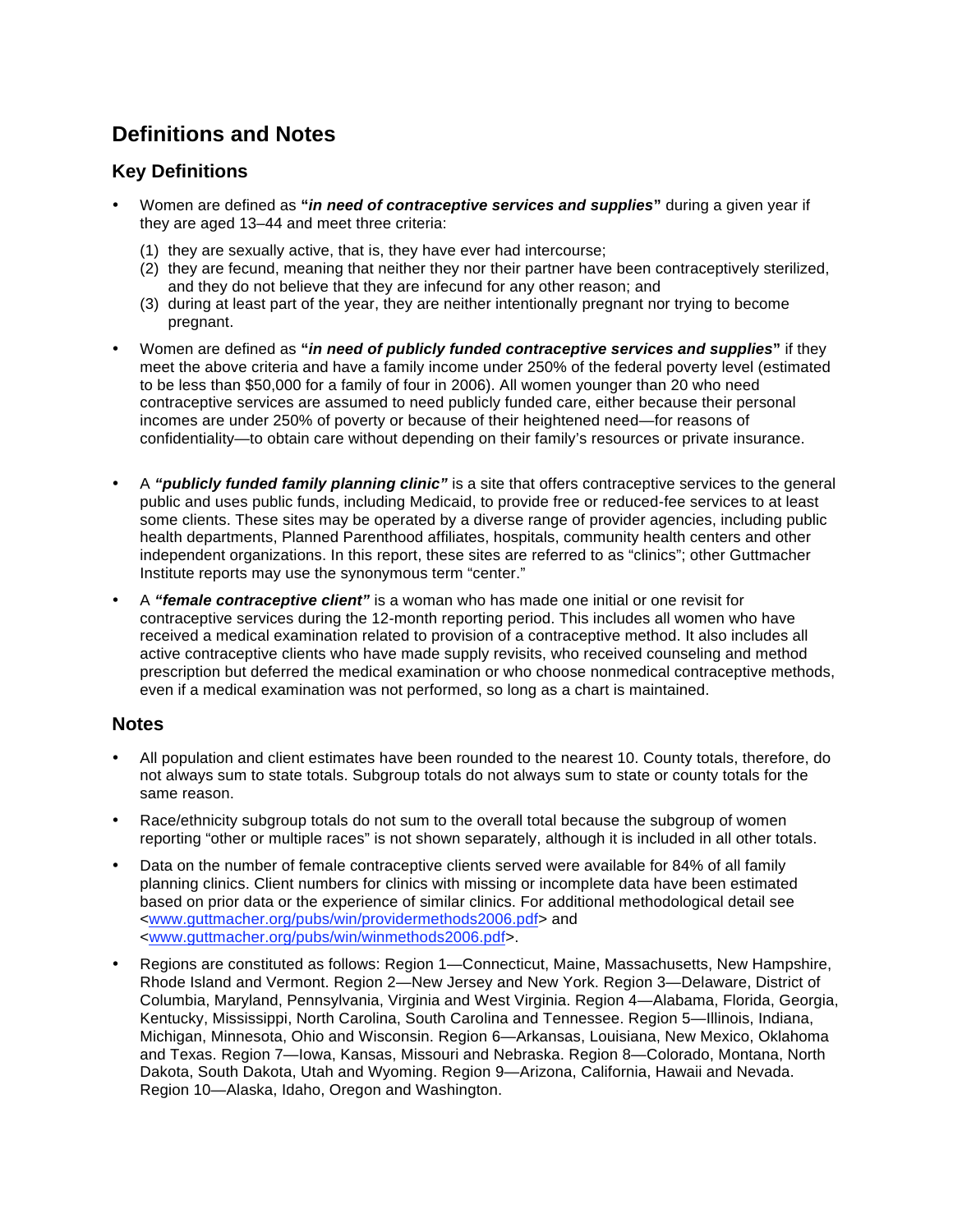<span id="page-4-0"></span>**Table A. Number of women in need of publicly supported contraceptive services and supplies,\* 2006, number receiving public-sector contraceptive services, 2006, and the percentage of need for publicly supported care that is met by public-sector providers,\*\* 1994–2006**

|                              | No. in need of     |                   |      | % of need met by public- |       | % change    |
|------------------------------|--------------------|-------------------|------|--------------------------|-------|-------------|
| <b>REGION AND STATE</b>      | publicly supported | No. receiving     |      | sector providers         |       | in % of     |
|                              | contraceptive      | public-sector     |      |                          |       | need met    |
|                              | services and       | contraceptive     |      | $2001 -$                 | 1994- | by clinics, |
|                              | supplies, 2006     | services, 2006    | 2006 | 2002                     | 1995  | 1994-2006   |
| <b>U.S. Total</b>            | 17,485,330         | 9,401,210         | 53.8 | na                       | na    | na          |
| Served by public clinics     |                    | 7,198,210         | 41.2 | 39.7                     | 39.4  | 4.6         |
| Served by private doctors on |                    | 2,203,000         | 12.6 | na                       | na    | na          |
| Medicaid                     |                    |                   |      |                          |       |             |
|                              |                    | Served by clinics |      |                          |       |             |
|                              |                    |                   |      | % of need met by clinics |       |             |
| Region 1                     | 738,800            | 355,760           | 48.2 | 43.6                     | 44.3  | 8.7         |
| Region 2                     | 1,568,800          | 604,550           | 38.5 | 35.7                     | 36.0  | 7.0         |
| Region 3                     | 1,544,780          | 599,370           | 38.8 | 37.7                     | 42.1  | $-7.8$      |
| Region 4                     | 3,369,580          | 1,221,710         | 36.3 | 40.5                     | 40.1  | $-9.6$      |
| Region 5                     | 2,782,410          | 1,009,510         | 36.3 | 34.2                     | 36.5  | $-0.6$      |
| Region 6                     | 2,305,630          | 852,940           | 37.0 | 40.2                     | 37.6  | $-1.6$      |
| Region 7                     | 764,190            | 301,460           | 39.4 | 34.5                     | 46.8  | $-15.7$     |
| Region 8                     | 632,120            | 288,430           | 45.6 | 46.9                     | 43.8  | 4.2         |
| Region 9                     | 3,007,490          | 1,496,870         | 49.8 | 43.0                     | 37.5  | 32.7        |
| Region 10                    | 771,530            | 467,630           | 60.6 | 55.2                     | 46.2  | 31.2        |
| Alabama                      | 276,580            | 85,110            | 30.8 | 41.2                     | 42.5  | $-27.6$     |
| Alaska                       | 38,500             | 37,470            | 97.3 | 80.7                     | 62.7  | 55.2        |
| Arizona                      | 404,060            | 128,820           | 31.9 | 29.9                     | 46.3  | $-31.1$     |
| Arkansas                     | 178,280            | 116,300           | 65.2 | 48.8                     | 52.8  | 23.6        |
| California                   | 2,385,940          | 1,307,450         | 54.8 | 46.0                     | 36.4  | 50.4        |
| Colorado                     | 271,170            | 138,260           | 51.0 | 56.1                     | 47.1  | 8.2         |
| Connecticut                  | 167,710            | 84,750            | 50.5 | 42.5                     | 55.9  | $-9.6$      |
| Delaware                     | 43,180             | 24,380            | 56.5 | 49.9                     | 53.4  | 5.8         |
| District of Columbia         | 36,550             | 20,950            | 57.3 | 53.4                     | 61.9  | $-7.5$      |
| Florida                      | 971,010            | 345,490           | 35.6 | 30.0                     | 31.4  | 13.3        |
| Georgia                      | 553,980            | 188,380           | 34.0 | 40.7                     | 44.4  | $-23.3$     |
| Hawaii                       | 67,820             | 14,970            | 22.1 | 14.5                     | 32.9  | $-32.9$     |
| Idaho                        | 103,070            | 43,980            | 42.7 | 50.2                     | 49.7  | $-14.1$     |
| Illinois                     | 684,630            | 222,850           | 32.6 | 29.3                     | 30.2  | 7.8         |
| Indiana                      | 350,390            | 141,470           | 40.4 | 40.8                     | 39.6  | 1.8         |
| lowa                         | 161,790            | 95,370            | 58.9 | 40.7                     | 55.0  | 7.3         |
| Kansas                       | 152,820            | 49,710            | 32.5 | 36.0                     | 45.1  | $-27.9$     |
| Kentucky                     | 254,280            | 134,420           | 52.9 | 55.3                     | 50.2  | 5.3         |
| Louisiana                    | 297,060            | 65,950            | 22.2 | 27.2                     | 25.4  | $-12.8$     |
| Maine                        | 80,180             | 40,230            | 50.2 | 62.0                     | 49.0  | 2.3         |
| Maryland                     | 258,560            | 102,570           | 39.7 | 33.5                     | 41.1  | $-3.5$      |
| Massachusetts                | 320,950            | 148,470           | 46.3 | 41.7                     | 36.9  | 25.2        |
|                              |                    |                   | 40.6 |                          |       | 1.8         |
| Michigan                     | 560,020            | 227,400           |      | 40.2                     | 39.9  |             |
| Minnesota                    | 253,130            | 103,500           | 40.9 | 39.7                     | 39.6  | 3.3         |
| Mississippi                  | 197,050            | 83,850            | 42.6 | 62.5                     | 62.6  | $-32.1$     |
| Missouri                     | 348,060            | 116,240           | 33.4 | 31.1                     | 48.4  | $-31.1$     |
| Montana                      | 63,910             | 35,840            | 56.1 | 61.4                     | 68.0  | $-17.5$     |
| Nebraska                     | 101,520            | 40,150            | 39.5 | 33.5                     | 30.3  | 30.7        |
| Nevada                       | 149,670            | 45,630            | 30.5 | 39.1                     | 37.9  | $-19.5$     |
| New Hampshire                | 66,510             | 33,540            | 50.4 | 46.9                     | 54.0  | $-6.7$      |
| New Jersey                   | 385,260            | 146,960           | 38.1 | 32.9                     | 34.1  | 11.8        |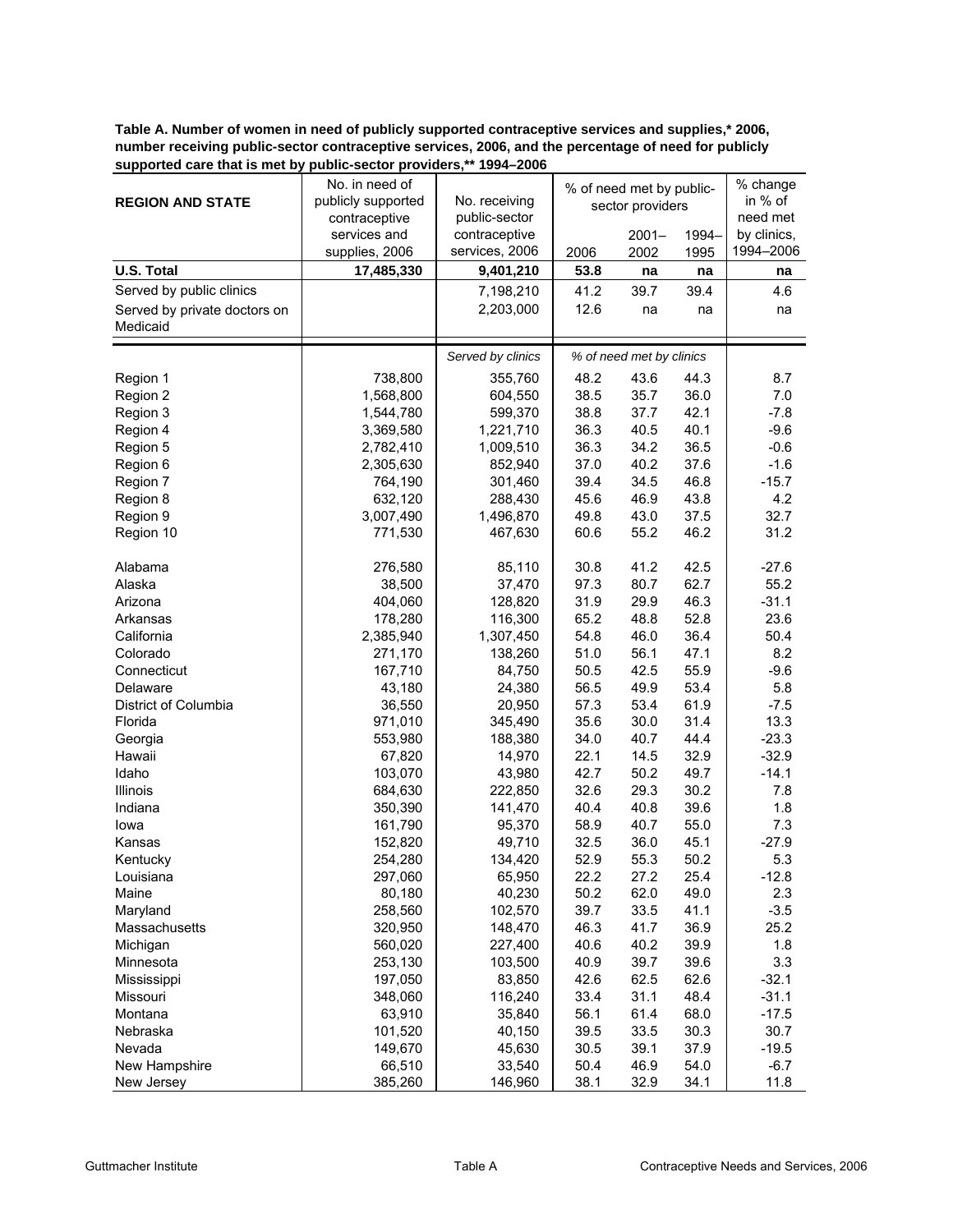**Table A. Number of women in need of publicly supported contraceptive services and supplies,\* 2006, number receiving public-sector contraceptive services, 2006, and the percentage of need for publicly supported care that is met by public-sector providers,\*\* 1994–2006**

| <b>REGION AND STATE</b> | No. in need of<br>publicly supported<br>contraceptive<br>services and | No. receiving<br>public-sector<br>contraceptive |      | % of need met by public-<br>sector providers<br>$2001 -$ | 1994- | % change<br>in % of<br>need met<br>by clinics, |
|-------------------------|-----------------------------------------------------------------------|-------------------------------------------------|------|----------------------------------------------------------|-------|------------------------------------------------|
|                         | supplies, 2006                                                        | services, 2006                                  | 2006 | 2002                                                     | 1995  | 1994-2006                                      |
| New Mexico              | 139,520                                                               | 95,330                                          | 68.3 | 54.5                                                     | 50.8  | 34.5                                           |
| New York                | 1,183,540                                                             | 457,590                                         | 38.7 | 36.7                                                     | 36.6  | 5.6                                            |
| North Carolina          | 504,160                                                               | 175,250                                         | 34.8 | 41.5                                                     | 38.3  | $-9.3$                                         |
| North Dakota            | 38,450                                                                | 20,210                                          | 52.6 | 39.1                                                     | 42.9  | 22.5                                           |
| Ohio                    | 645,540                                                               | 193,440                                         | 30.0 | 30.2                                                     | 30.8  | $-2.7$                                         |
| Oklahoma                | 221,210                                                               | 102,140                                         | 46.2 | 44.2                                                     | 37.6  | 22.8                                           |
| Oregon                  | 238,200                                                               | 147,420                                         | 61.9 | 60.2                                                     | 38.8  | 59.6                                           |
| Pennsylvania            | 706,700                                                               | 294,630                                         | 41.7 | 41.0                                                     | 41.0  | 1.7                                            |
| Rhode Island            | 65,030                                                                | 20,800                                          | 32.0 | 23.9                                                     | 33.3  | $-4.0$                                         |
| South Carolina          | 259,820                                                               | 115,470                                         | 44.4 | 55.8                                                     | 34.5  | 28.7                                           |
| South Dakota            | 43,830                                                                | 28,070                                          | 64.0 | 47.8                                                     | 48.2  | 32.9                                           |
| Tennessee               | 352,700                                                               | 93,750                                          | 26.6 | 30.9                                                     | 39.2  | $-32.2$                                        |
| Texas                   | 1,469,560                                                             | 473,230                                         | 32.2 | 40.1                                                     | 37.4  | $-14.0$                                        |
| Utah                    | 182,510                                                               | 47,340                                          | 25.9 | 27.1                                                     | 25.7  | 0.7                                            |
| Vermont                 | 38,420                                                                | 27,960                                          | 72.8 | 55.1                                                     | 52.8  | 37.7                                           |
| Virginia                | 388,030                                                               | 103,110                                         | 26.6 | 26.1                                                     | 35.0  | $-24.2$                                        |
| Washington              | 391,760                                                               | 238,770                                         | 60.9 | 51.1                                                     | 48.1  | 26.8                                           |
| West Virginia           | 111,760                                                               | 53,740                                          | 48.1 | 55.9                                                     | 63.4  | $-24.2$                                        |
| Wisconsin               | 288,700                                                               | 120,850                                         | 41.9 | 31.0                                                     | 50.9  | -17.8                                          |
| Wyoming                 | 32,250                                                                | 18,710                                          | 58.0 | 58.3                                                     | 47.6  | 21.9                                           |

Note: na=not available.

\*Women in need of publicly supported services include adult women below 250% of the federal poverty level, plus all women younger than 20 who are in need of contraceptive services and supplies.

\*\*National percentages of met need include all women receiving contraceptive care from publicly supported clinics, as well as Medicaid clients who received such care from private doctors. Regional and state estimates are for need that is met by clinics only and exclude women who receive Medicaid-covered services from private providers. All estimates are for women receiving contraceptive services from a medical provider and exclude users of nonprescription methods who did not visit a contraceptive service provider in 2006. In addition, the numbers of women served by publicly supported clinics may include some women who do not fit the income definition of women in need, but who choose to receive care from a clinic. The 2001–2002 column is based on women served in 2001 and women in need in 2002; 1994–1995 column is based on women served in 1995 and women in need in 1995.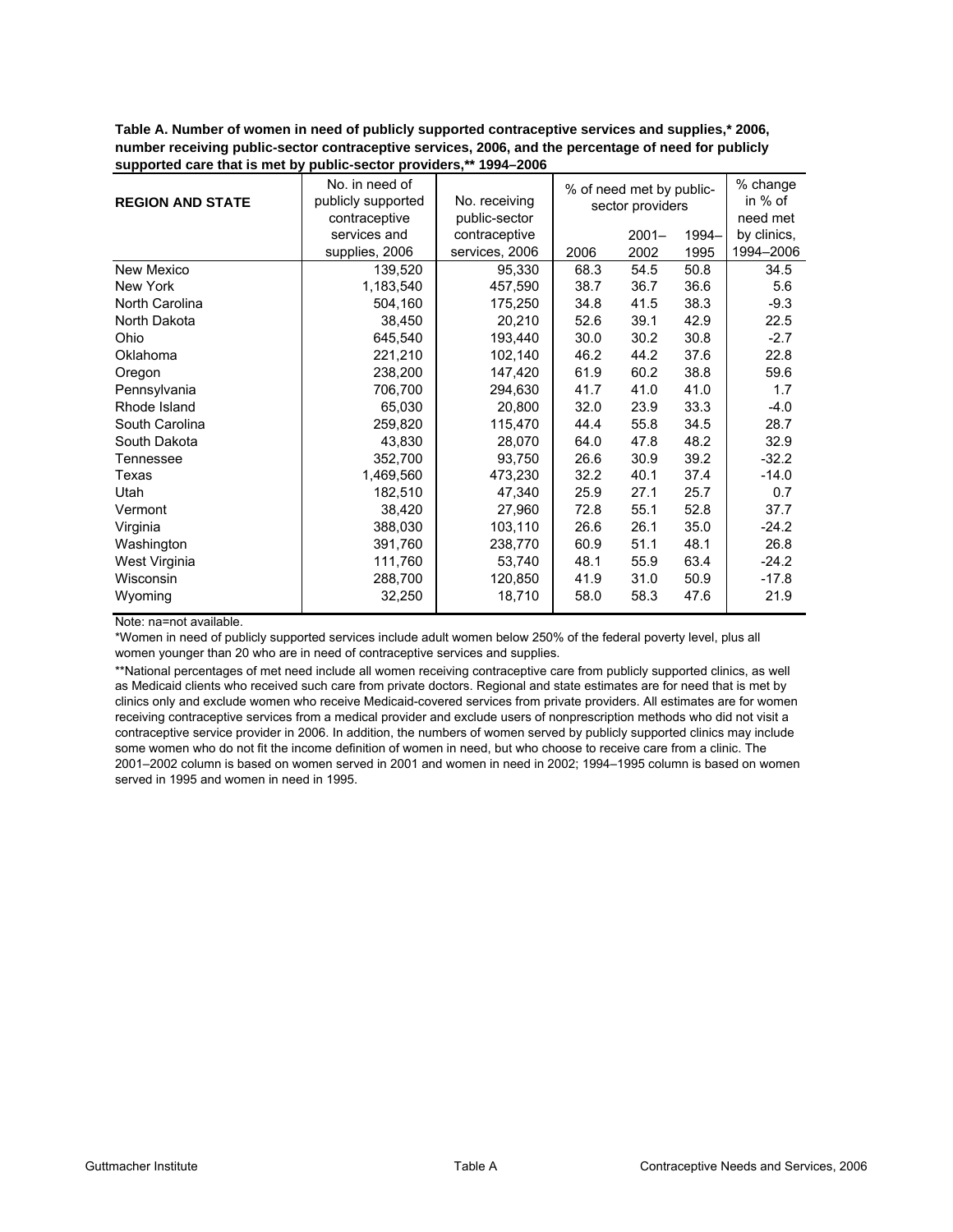|                         | (1)        | (2)        | (3)       | (4)       | (5)        | (6)        | (7)       | (8)       | (9)                                               | (10)      | (11)       | (12)         | (13)              | (14)      |
|-------------------------|------------|------------|-----------|-----------|------------|------------|-----------|-----------|---------------------------------------------------|-----------|------------|--------------|-------------------|-----------|
| <b>REGION AND STATE</b> |            |            |           |           |            |            |           |           | Women needing contraceptive services and supplies |           |            |              |                   |           |
|                         | All women  |            |           | By age    |            |            |           |           | By poverty status (among those 20-44)             |           |            |              | By race/ethnicity |           |
|                         | aged 13-44 |            |           |           |            |            |           |           |                                                   |           |            | Non-Hispanic | Non-Hispanic      |           |
|                         |            | Total      | <18       | $18 - 19$ | $20 - 29$  | $30 - 44$  | <100%     | 100-132%  | 133-184%                                          | 185-249%  | ≥250%      | white        | black             | Hispanic  |
| 2000 Total              | 65,506,530 | 33,982,660 | 2,171,500 | 2,678,620 | 14,233,050 | 14,899,500 | 4,076,370 | 1,513,880 | 2,552,550                                         | 3,403,130 | 17,586,610 | 22,205,120   | 4,579,810         | 4,740,960 |
| 2002 Total              | 66,107,760 | 34,241,690 | 2,227,640 | 2,639,610 | 14,465,900 | 14,908,540 | 4,262,550 | 1,594,940 | 2,559,540                                         | 3,492,460 | 17,464,960 | 21,978,200   | 4,696,770         | 5,143,750 |
| 2006 Total              | 66,380,710 | 36,214,680 | 2,233,560 | 2,822,470 | 15,582,000 | 15,576,910 | 4,478,170 | 1,582,030 | 2,792,530                                         | 3,576,520 | 18,729,520 | 22,523,500   | 5,094,380         | 5,857,390 |
| % change 2000 to 2006   | 1.3%       | 6.6%       | 2.9%      | 5.4%      | 9.5%       | 4.5%       | 9.9%      | 4.5%      | 9.4%                                              | 5.1%      | 6.5%       | 1.4%         | 11.2%             | 23.5%     |
| Region 1                | 3,143,010  | 1,816,680  | 103,380   | 137,680   | 739,040    | 836,490    | 168,260   | 59,000    | 114,060                                           | 156,330   | 1,077,880  | 1,416,750    | 122,140           | 165,080   |
| Region 2                | 6,256,980  | 3,615,970  | 210,890   | 253,520   | 1,502,220  | 1,649,360  | 413,300   | 136,510   | 239,410                                           | 315,080   | 2,047,240  | 2,003,210    | 615,630           | 651,440   |
| Region 3                | 6,349,790  | 3,500,550  | 218,950   | 280,710   | 1,466,530  | 1,534,440  | 365,280   | 121,700   | 229,420                                           | 328,770   | 1,955,720  | 2,420,900    | 684,600           | 199,460   |
| Region 4                | 12,766,360 | 6,689,760  | 433,440   | 547,940   | 2,892,700  | 2,815,900  | 849,360   | 296,000   | 527,010                                           | 715,780   | 3,320,320  | 4,158,870    | 1,625,770         | 661,310   |
| Region 5                | 11,313,320 | 6,061,110  | 390,930   | 494,170   | 2,589,750  | 2,586,170  | 677,790   | 229,890   | 422,020                                           | 567,450   | 3,278,580  | 4,523,250    | 810,260           | 431,730   |
| Region 6                | 8,183,950  | 4,277,650  | 275,310   | 344,750   | 1,934,640  | 1,722,960  | 617,990   | 229,400   | 379,420                                           | 458,800   | 1,972,130  | 2,172,560    | 632,680           | 1,209,810 |
| Region 7                | 2,883,490  | 1,520,880  | 99,310    | 130,340   | 677,010    | 614,180    | 182,910   | 64,320    | 123,780                                           | 163,400   | 756,730    | 1,242,210    | 136,120           | 80,750    |
| Region 8                | 2,276,390  | 1,282,910  | 73,870    | 99,530    | 590,000    | 519,470    | 156,600   | 56,660    | 108,160                                           | 137,460   | 650,750    | 992,800      | 30,750            | 176,500   |
| Region 9                | 10,524,350 | 5,932,290  | 339,690   | 423,490   | 2,528,380  | 2,640,790  | 838,750   | 316,800   | 517,250                                           | 571,500   | 2,924,870  | 2,446,450    | 392,100           | 2,127,950 |
| Region 10               | 2,683,070  | 1,516,880  | 87,790    | 110,340   | 661,730    | 657,150    | 207,930   | 71,750    | 132,000                                           | 161,950   | 745,300    | 1,146,500    | 44,330            | 153,360   |
| Alabama                 | 1,007,370  | 526,820    | 36,710    | 46,280    | 233,480    | 210,440    | 76,370    | 24,370    | 40,020                                            | 52,890    | 250,270    | 343,250      | 157,330           | 13,120    |
| Alaska                  | 153.340    | 85.590     | 5.860     | 5.710     | 38.320     | 35,680     | 7.930     | 3.670     | 6.690                                             | 8.600     | 47.100     | 55.220       | 3.640             | 5,000     |
| Arizona                 | 1,342,480  | 757,510    | 42,040    | 55,260    | 332,300    | 327,940    | 110,770   | 42,490    | 72,110                                            | 81,420    | 353,480    | 415,960      | 29,100            | 242,750   |
| Arkansas                | 605,520    | 311,420    | 20,990    | 27,070    | 141.700    | 121,710    | 47,070    | 16.540    | 30,040                                            | 36,600    | 133,190    | 228,190      | 56.110            | 16,740    |
| California              | 8,361,000  | 4,708,090  | 272,220   | 337,800   | 1,995,920  | 2,102,150  | 674,600   | 253,780   | 406,200                                           | 441,320   | 2,322,180  | 1,822,860    | 332,080           | 1,789,100 |
| Colorado                | 1,071,290  | 611,110    | 32,070    | 40,690    | 265,090    | 273,290    | 66,660    | 24,470    | 47,070                                            | 60,220    | 339,960    | 425,080      | 25,390            | 125,980   |
| Conneticut              | 759.180    | 434,480    | 26.760    | 31,840    | 168,480    | 207,380    | 33,860    | 13,420    | 26,200                                            | 35,630    | 266,770    | 299,680      | 50.800            | 58,930    |
| Delaware                | 189,640    | 102,510    | 6,470     | 9,140     | 43,440     | 43,460     | 9,070     | 3,260     | 6,110                                             | 9,120     | 59,330     | 66,360       | 24,320            | 6,810     |
| District Of Columbia    | 152,270    | 91,680     | 4,070     | 8,160     | 43,900     | 35,550     | 12,290    | 2,530     | 3,960                                             | 5,540     | 55,130     | 36,430       | 42,250            | 7,150     |
| Florida                 | 3,741,720  | 1,972,250  | 124,990   | 148,560   | 839,650    | 859,050    | 234,640   | 89,290    | 159,730                                           | 213,920   | 1,001,190  | 1,085,160    | 365,450           | 439,620   |
| Georgia                 | 2,187,740  | 1,150,180  | 74,570    | 92,980    | 493,340    | 489,240    | 135,880   | 46,980    | 84,950                                            | 118,530   | 596,210    | 630,330      | 385,840           | 82,490    |
| Hawaii                  | 272,670    | 154,800    | 8.700     | 10,340    | 66.940     | 68,830     | 17,070    | 5.870     | 11,210                                            | 14,630    | 86,980     | 37,300       | 4,710             | 13,590    |
| Idaho                   | 320,150    | 177,610    | 11,100    | 15,440    | 80,940     | 70,160     | 24,590    | 10,080    | 19,570                                            | 22,350    | 74,500     | 150,980      | 920               | 18,270    |
| Illinois                | 2,883,850  | 1,561,720  | 99,390    | 120,530   | 670,110    | 671,700    | 168,920   | 57,360    | 102,950                                           | 135,490   | 877,030    | 948,200      | 267,810           | 249,150   |
| Indiana                 | 1,386,390  | 738,000    | 45,640    | 62,100    | 321,520    | 308,670    | 83,590    | 29,010    | 54,840                                            | 75,200    | 387,620    | 601,170      | 77,060            | 38,030    |
| lowa                    | 627,610    | 327,160    | 21,660    | 30,350    | 144,660    | 130,440    | 35,780    | 12,990    | 25,240                                            | 35,760    | 165,410    | 291,870      | 9,650             | 14,040    |
| Kansas                  | 597,230    | 314,380    | 20,710    | 26,750    | 140,990    | 125,950    | 35,800    | 12,790    | 25,090                                            | 31,650    | 161,580    | 246,350      | 21,010            | 29,740    |
| Kentucky                | 923,480    | 478,610    | 28.980    | 38,850    | 214,800    | 195,960    | 73,690    | 21,630    | 39,040                                            | 52,000    | 224,350    | 417,800      | 39,590            | 9,940     |
| Louisiana               | 959,280    | 497,050    | 36,900    | 45,410    | 229,230    | 185,550    | 93,070    | 26,430    | 42,090                                            | 53,130    | 200,070    | 299,460      | 167,540           | 15,150    |
| Maine                   | 276,090    | 155,420    | 9.450     | 11,480    | 62,640     | 71,830     | 18,510    | 7,500     | 14,080                                            | 19,150    | 75,230     | 147,430      | 1,480             | 2,050     |
| Maryland                | 1,285,390  | 695,420    | 46,800    | 52,280    | 283,870    | 312,490    | 52,620    | 18,050    | 34,820                                            | 54,090    | 436,800    | 370,060      | 230,070           | 45,080    |
| Massachusetts           | 1,447,690  | 848,430    | 45,500    | 62,840    | 353,460    | 386,600    | 76,520    | 24,960    | 47,180                                            | 63,930    | 527,470    | 640,800      | 59,590            | 81,020    |
| Michigan                | 2,209,110  | 1,179,410  | 79,950    | 100,160   | 491,610    | 507,650    | 140,050   | 47.040    | 83,040                                            | 109,750   | 619,360    | 868,850      | 200,450           | 50,770    |
| Minnesota               | 1,141,250  | 611,540    | 38.640    | 48,850    | 262,480    | 261,510    | 53,430    | 19,780    | 39,110                                            | 53,220    | 358,380    | 509,060      | 33,190            | 25,530    |
| Mississippi             | 651,430    | 331,390    | 25,690    | 31,900    | 151,370    | 122,480    | 56,540    | 18,350    | 28,770                                            | 35,820    | 134,370    | 183,650      | 135,280           | 5,880     |
| Missouri                | 1,278,110  | 679,440    | 43.490    | 56,070    | 300,900    | 278,960    | 88,390    | 29,940    | 56,640                                            | 73,520    | 331,340    | 538,620      | 95,150            | 21,430    |
| Montana                 | 192,370    | 106,570    | 7,000     | 8,400     | 48,890     | 42,270     | 18,910    | 6,480     | 10,920                                            | 12,160    | 42,650     | 92,270       | 440               | 3,290     |
| Nebraska                | 380.540    | 199,900    | 13.450    | 17,170    | 90.460     | 78,830     | 22,940    | 8.600     | 16,810                                            | 22,470    | 98,400     | 165,370      | 10.310            | 15,540    |
| Nevada                  | 548,200    | 311,890    | 16,730    | 20,090    | 133,220    | 141,870    | 36,310    | 14,660    | 27,730                                            | 34,130    | 162,230    | 170,330      | 26,210            | 82,510    |
| New Hampshire           | 286,940    | 163,260    | 9,500     | 12,640    | 64,000     | 77,080     | 13,120    | 4,590     | 10,370                                            | 16,260    | 96,760     | 151,100      | 1,710             | 4,490     |
| New Jersey              | 1,904,170  | 1,090,610  | 65,200    | 71,240    | 422,550    | 531,610    | 78,120    | 30,580    | 57,660                                            | 82,410    | 705,370    | 610,810      | 175,220           | 197,910   |
| New Mexico              | 428,350    | 237,020    | 14,570    | 17,820    | 108,420    | 96,170     | 41,210    | 15.980    | 24,270                                            | 25.640    | 97,500     | 89,030       | 5.040             | 111,520   |
| New York                | 4,352,810  | 2,525,360  | 145,690   | 182,280   | 1,079,670  | 1,117,750  | 335,180   | 105,930   | 181,750                                           | 232,670   | 1,341,870  | 1,392,400    | 440,410           | 453,530   |

<span id="page-6-0"></span>Table 1. Total number of women aged 13-44 and number of women in need of contraceptive services and supplies, by age, poverty status and race/ethnicity-2000, 2002 and 2006 national summary and **2006 regional and state detail**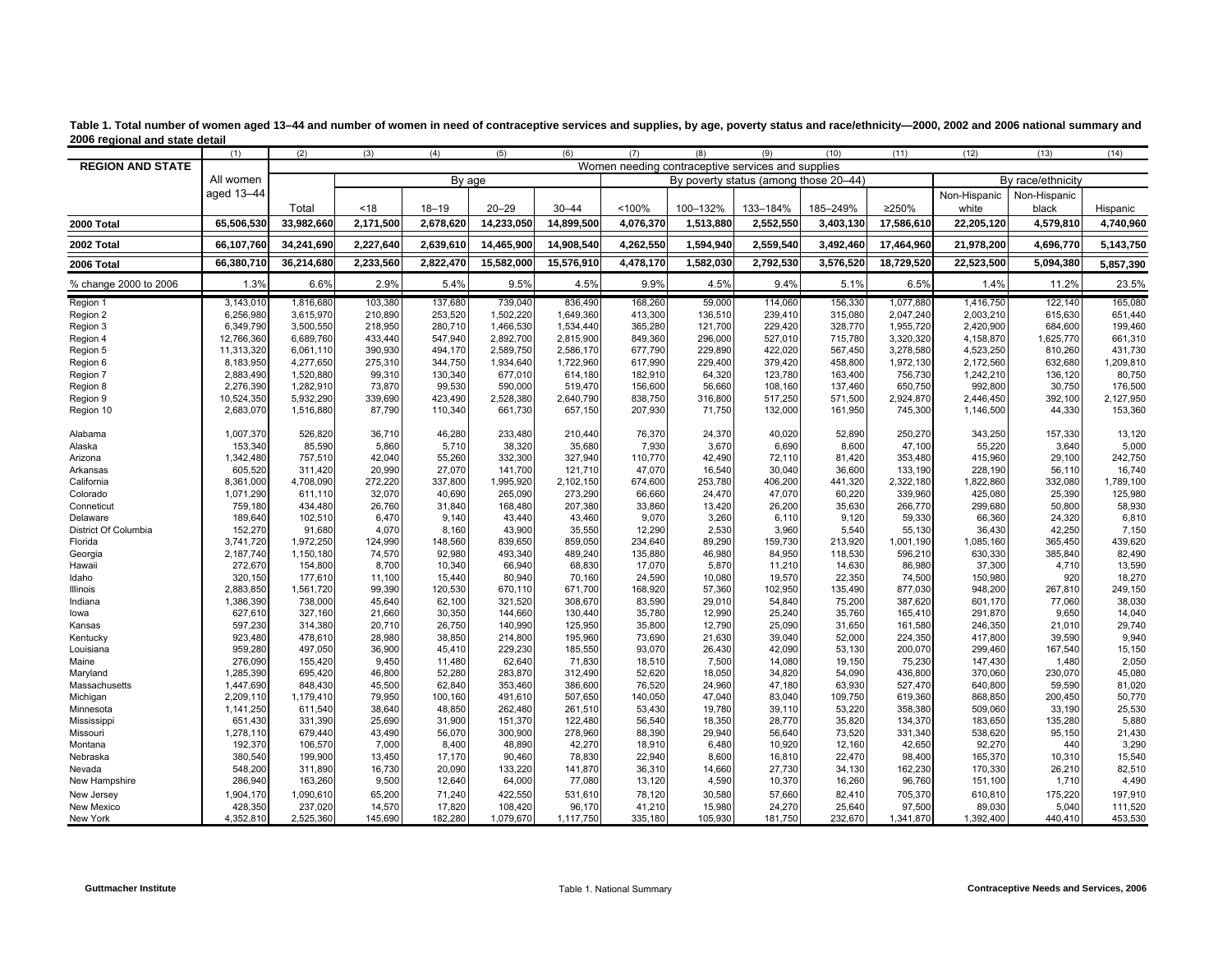|                         | (1)        | (2)       | (3)     | (4)       | (5)       | (6)       | (7)     | (8)      | (9)                                               | (10)     | (11)      | (12)         | (13)              | (14)      |
|-------------------------|------------|-----------|---------|-----------|-----------|-----------|---------|----------|---------------------------------------------------|----------|-----------|--------------|-------------------|-----------|
| <b>REGION AND STATE</b> |            |           |         |           |           |           |         |          | Women needing contraceptive services and supplies |          |           |              |                   |           |
|                         | All women  |           |         | By age    |           |           |         |          | By poverty status (among those 20–44)             |          |           |              | By race/ethnicity |           |
|                         | aged 13-44 |           |         |           |           |           |         |          |                                                   |          |           | Non-Hispanic | Non-Hispanic      |           |
|                         |            | Total     | < 18    | $18 - 19$ | $20 - 29$ | $30 - 44$ | < 100%  | 100-132% | 133-184%                                          | 185-249% | ≥250%     | white        | black             | Hispanic  |
| North Carolina          | 1.971.160  | 1,032,390 | 64.760  | 86,730    | 436.170   | 444.820   | 119,800 | 42.780   | 78,910                                            | 111.130  | 528,290   | 668.870      | 246,770           | 69,930    |
| North Dakota            | 133,670    | 70,620    | 4,820   | 6,860     | 33,710    | 25,180    | 9,450   | 3,420    | 6,310                                             | 7,590    | 32,150    | 62,780       | 650               | 1,490     |
| Ohio                    | 2,488,330  | 330,250   | 85,840  | 109,490   | 569,330   | 565,690   | 167,060 | 53,260   | 97,820                                            | 132,040  | 684.710   | 1,065,710    | 184,650           | 34,770    |
| Oklahoma                | 771,940    | 404,670   | 26,100  | 33,750    | 189,820   | 154,960   | 59,020  | 20,900   | 36,520                                            | 44,950   | 183,410   | 279,150      | 35,530            | 30,530    |
| Oregon                  | 791.780    | 448,230   | 25.180  | 32.400    | 197,990   | 192,730   | 67.020  | 22,380   | 40,900                                            | 50.400   | 210,040   | 350,220      | 8,430             | 50,780    |
| Pennsylvania            | 2,622,130  | ,498,790  | 92,590  | 123,440   | 621,530   | 661,290   | 169,860 | 57,540   | 109,630                                           | 153,590  | 792,120   | 1,178,780    | 183,980           | 74,150    |
| Rhode Island            | 240,400    | 139,530   | 7.620   | 12,640    | 58,840    | 60.450    | 17,520  | 5,290    | 9.710                                             | 12,270   | 74.490    | 106,390      | 7.940             | 17,430    |
| South Carolina          | 952,210    | 499,470   | 35,030  | 46,100    | 216,380   | 202,020   | 62,260  | 21,880   | 40,180                                            | 54,400   | 239,640   | 310,320      | 158,520           | 17,750    |
| South Dakota            | 162,620    | 83,310    | 5.930   | 7,480     | 38,400    | 31.440    | 10,680  | 3,860    | 7,050                                             | 8,960    | 39,500    | 71,000       | 750               | 2,010     |
| Tennessee               | 1,331,250  | 698,650   | 42.710  | 56,540    | 307,510   | 291,890   | 90,180  | 30,720   | 55,410                                            | 77,090   | 346,000   | 519,490      | 136,990           | 22,580    |
| Texas                   | 5.418.860  | 2,827,490 | 176,750 | 220.700   | ,265,470  | 1.164.570 | 377,620 | 149,550  | 246,500                                           | 298,480  | 1,357,960 | 1,276,730    | 368,460           | 1,035,870 |
| Utah                    | 608,570    | 350,820   | 20,160  | 31,380    | 175,620   | 123,670   | 42,490  | 15,380   | 31,040                                            | 42,060   | 168,290   | 289,470      | 2,950             | 38,970    |
| Vermont                 | 132,710    | 75,560    | 4,550   | 6.240     | 31,620    | 33,150    | 8,730   | 3,240    | 6,520                                             | 9,090    | 37,160    | 71,350       | 620               | 1,160     |
| Virginia                | 1,726,080  | 921,450   | 57,240  | 71,060    | 388,710   | 404,420   | 84,750  | 30,440   | 58,910                                            | 85,680   | 533,430   | 590,810      | 197,610           | 64,130    |
| Washington              | 1,417,800  | 805,450   | 45,650  | 56,790    | 344.480   | 358,580   | 108,390 | 35,620   | 64,840                                            | 80,600   | 413,660   | 590,080      | 31,340            | 79,310    |
| West Virginia           | 374,280    | 190,700   | 11,780  | 16,630    | 85,080    | 77,230    | 36,690  | 9,880    | 15,990                                            | 20,750   | 78,910    | 178,460      | 6,370             | 2,140     |
| Wisconsin               | 1,204,390  | 640,190   | 41.470  | 53,040    | 274,700   | 270,950   | 64,740  | 23,440   | 44,260                                            | 61,750   | 351,480   | 530,260      | 47,100            | 33,480    |
| Wyoming                 | 107,870    | 60,480    | 3,890   | 4,720     | 28,290    | 23,620    | 8,410   | 3,050    | 5,770                                             | 6,470    | 28,200    | 52,200       | 570               | 4,760     |

Table 1. Total number of women aged 13-44 and number of women in need of contraceptive services and supplies, by age, poverty status and race/ethnicity-2000, 2002 and 2006 national summary and **2006 regional and state detail**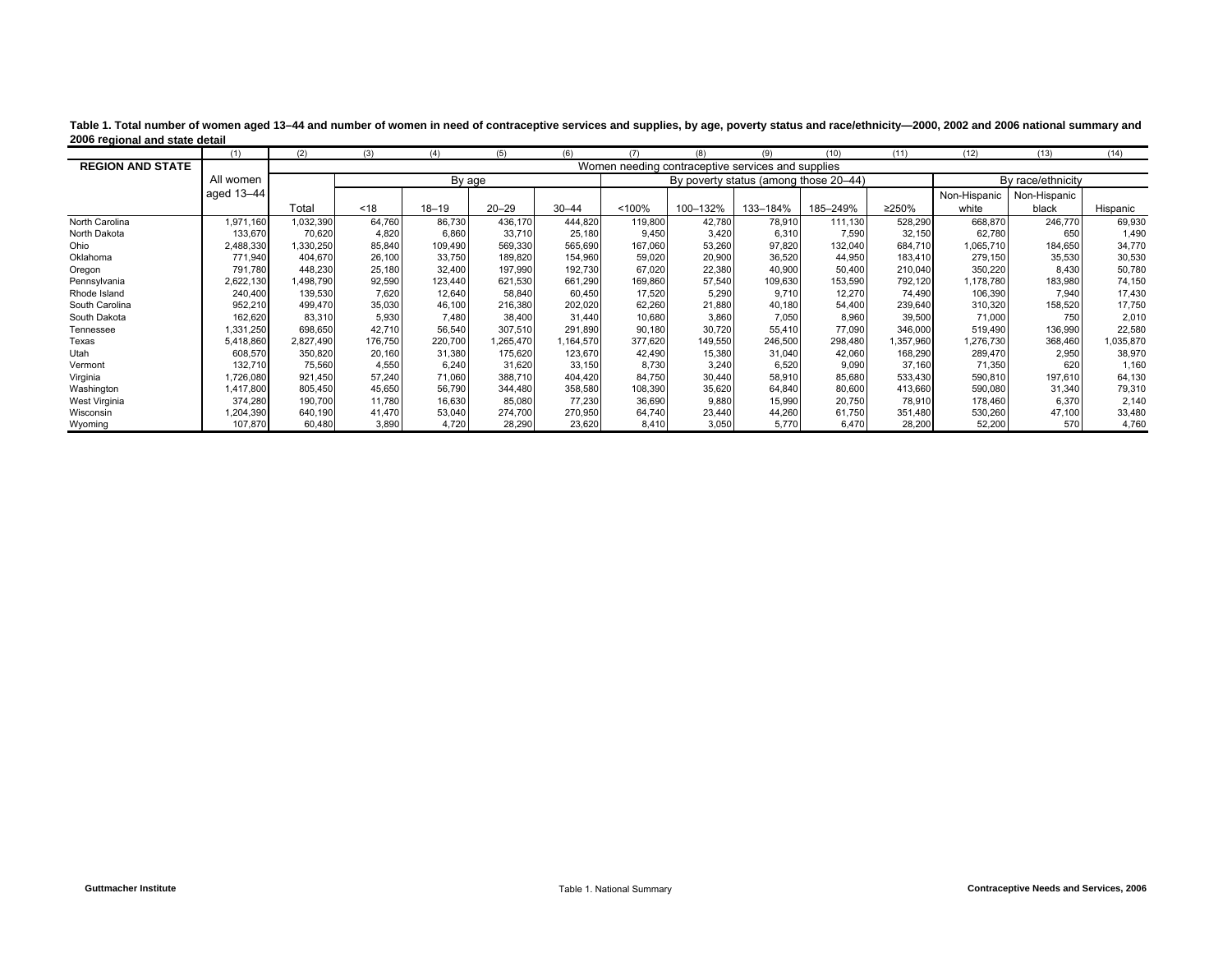|                           | (15)              | (16)              | (17)               | (18)               | (19)               | (20)              | (21)              | (22)                                                                 | (23)             | (24)             | (25)           | (26)          |
|---------------------------|-------------------|-------------------|--------------------|--------------------|--------------------|-------------------|-------------------|----------------------------------------------------------------------|------------------|------------------|----------------|---------------|
| <b>REGION AND STATE</b>   |                   |                   |                    |                    |                    |                   |                   | Women needing publicly supported contraceptive services and supplies |                  |                  |                |               |
|                           |                   | Total             |                    |                    | Non-Hispanic white |                   |                   | Non-Hispanic black                                                   |                  |                  | Hispanic       |               |
|                           |                   |                   | 20-44 and          |                    |                    | 20-44 and         |                   |                                                                      | 20-44 and        |                  |                | $20-44$ and   |
|                           | Total             | $20$              | <250% pov          | Total              | 20                 | <250% pov         | Total             | $20$                                                                 | <250% pov        | Total            | $20$           | <250% pov     |
| 2000 Total                | 16.396.050        | 4,850,120         | 11,545,940         | 9,192,710          | 2,885,210          | 6,307,500         | 2,898,020         | 894.060                                                              | 2,003,960        | 3,127,850        | 760,390        | 2,367,460     |
| 2002 Total                | 16,776,730        | 4,867,240         | 11,909,490         | 9,285,680          | 2,884,210          | 6,401,470         | 2,974,230         | 909,850                                                              | 2,064,380        | 3,371,110        | 782,990        | 2,588,120     |
| 2006 Total                | 17,485,330        | 5,055,790         | 12,429,570         | 9,560,250          | 3,057,690          | 6,502,530         | 3,068,450         | 903,730                                                              | 2,163,990        | 3,646,100        | 748,660        | 2,895,970     |
| % change 2000 to 2006     | 6.6%              | 4.2%              | 7.7%               | 4.0%               | 6.0%               | 3.1%              | 5.9%              | 1.1%                                                                 | 8.0%             | 16.6%            | $-1.5%$        | 22.3%         |
| Region 1                  | 738,800           | 241,150           | 497,680            | 519,250            | 187,860            | 331,380           | 67,230            | 19,780                                                               | 47,430           | 103,170          | 20,000         | 83,150        |
| Region 2                  | 1,568,800         | 464,430           | 1,104,360          | 719,460            | 260,450            | 458,960           | 332,100           | 96,030                                                               | 236,140          | 377,970          | 72,340         | 305,580       |
| Region 3                  | 1,544,780         | 499,690           | 1,045,070          | 994,640            | 333,650            | 660,940           | 364,740           | 118,770                                                              | 245,940          | 108,730          | 23,510         | 85,030        |
| Region 4                  | 3.369.580         | 981,290           | 2,388,310          | 1.845.940          | 563,930            | 1,282,150         | 1,032,550         | 306.100                                                              | 726.460          | 376.970          | 78,460         | 298,130       |
| Region 5                  | 2,782,410         | 885,210           | 1,897,420          | 1,901,120          | 644,820            | 1,256,330         | 505,260           | 145,290                                                              | 359,740          | 243,220          | 54,940         | 188,050       |
| Region 6                  | 2,305,630         | 619,970           | 1,685,500          | 978,320            | 297,470            | 680,780           | 406,740           | 118,330                                                              | 288,270          | 793,460          | 167,950        | 625,380       |
| Region 7                  | 764,190           | 229,670           | 534,510            | 591,660            | 185,230            | 406,440           | 89,440            | 24,180                                                               | 65,090           | 50,600           | 11,110         | 39,150        |
| Region 8                  | 632.120           | 173,250           | 458,810            | 462,970            | 134.030            | 328.840           | 17,110            | 4,780                                                                | 12,240           | 105,490          | 21,790         | 83,550        |
| Region 9                  | 3,007,490         | 763,090           | 2,244,330          | 992,050            | 301,980            | 690,060           | 226,820           | 63,620                                                               | 163,140          | 1,381,860        | 278,540        | 1,103,320     |
| Region 10                 | 771,530           | 198,040           | 573,580            | 554,840            | 148,270            | 406,650           | 26,460            | 6,850                                                                | 19,540           | 104,630          | 20,020         | 84,630        |
| Alabama                   | 276.580           | 82,930            | 193.650            | 155.950            | 48,520             | 107.440           | 106.050           | 30,790                                                               | 75.160           | 8,100            | 1,680          | 6,360         |
| Alaska                    | 38,500            | 11,570            | 26,940             | 22,180             | 6,800              | 15,380            | 1,970             | 500                                                                  | 1,430            | 2,370            | 560            | 1,780         |
| Arizona                   | 404,060           | 97,250            | 306,800            | 181,050            | 50,890             | 130,150           | 17,230            | 4,570                                                                | 12,620           | 164,720          | 31,470         | 133,250       |
| Arkansas                  | 178,280           | 47,980            | 130,220            | 120.640            | 32,710             | 87,880            | 40.080            | 11,410                                                               | 28,650           | 12,040           | 2,310          | 9,690         |
| California                | 2,385,940         | 609,980           | 1,775,910          | 724,970            | 228,420            | 496,540           | 190,990           | 54,360                                                               | 136,600          | 1,158,700        | 235,110        | 923,540       |
| Colorado                  | 271,170           | 72,750            | 198,420            | 169,210            | 49,430             | 119,730           | 13,620            | 3,810                                                                | 9,770            | 73,420           | 15,410         | 57,970        |
| Conneticut                | 167,710           | 58,590            | 109,100            | 94,830             | 40,700             | 54,120            | 27,870            | 8,110                                                                | 19,780           | 35,280           | 6,910          | 28,380        |
| Delaware                  | 43,180            | 15,620            | 27,550             | 24,440             | 9,770              | 14,660            | 13,210            | 4,400                                                                | 8,790            | 3,810            | 860            | 2,950         |
| District Of Columbia      | 36,550            | 12,220            | 24,330             | 9,390              | 3,600              | 5,790             | 21,480            | 7,460                                                                | 14,030           | 3,480            | 680            | 2,800         |
| Florida                   | 971,010           | 273,530           | 697,590            | 465,340            | 143,210            | 322,170           | 233,910           | 68,450                                                               | 165,560          | 233,980          | 51,580         | 182,370       |
| Georgia                   | 553,980           | 167,630           | 386,370            | 255,520            | 84,160             | 171,390           | 224,570           | 67,530                                                               | 157,070          | 51,830           | 9,530          | 42,190        |
| Hawaii                    | 67,820            | 19,040            | 48,790             | 17,300             | 3,660              | 13,650            | 2,510             | 600                                                                  | 1,910            | 7,300            | 1,720          | 5,580         |
| Idaho                     | 103,070           | 26,540            | 76,580             | 84,750             | 22,620             | 62,140            | 540               | 170                                                                  | 360              | 13,420           | 2,680          | 10,730        |
| Illinois                  | 684,630           | 219,900           | 464,760            | 352,110            | 129,970            | 222,190           | 158,330           | 47,540                                                               | 110,740          | 138,650          | 31,290         | 107,280       |
| Indiana                   | 350,390           | 107,760           | 242,720            | 269,670            | 86,330             | 183,300           | 48,520            | 13,640                                                               | 34,860           | 21,480           | 4,730          | 16,730        |
| lowa                      | 161,790           | 52,000            | 109.800            | 139,500            | 46,470             | 93.020            | 6.940             | 1,750                                                                | 5,110            | 9.090            | 2,000          | 6,980         |
| Kansas                    | 152,820           | 47,450            | 105,400            | 111,520            | 36,870             | 74,640            | 13,700            | 3,820                                                                | 9,860            | 18,940           | 4,220          | 14,640        |
| Kentucky                  | 254,280           | 67,850            | 186,390            | 216,160            | 57,600             | 158,510           | 26,250            | 7,360                                                                | 18,870           | 6,210            | 1,170          | 4,950         |
| Louisiana                 | 297,060           | 82,320            | 214,680            | 151,960            | 43,020             | 108,920           | 127,330           | 35,100                                                               | 92,260           | 8,930            | 1,930          | 6,950         |
| Maine                     | 80,180<br>258,560 | 20,930            | 59,260             | 75,300             | 19,730             | 55,590            | 1,110             | 250                                                                  | 820              | 1,220            | 240            | 990<br>15,650 |
| Maryland                  | 320,950           | 99,100<br>108,390 | 159,520<br>212,600 | 116,570<br>209,720 | 50,640<br>81,360   | 65,960<br>128,330 | 104,630<br>31,620 | 37,530<br>9,540                                                      | 67,090<br>22,090 | 20,660<br>50,960 | 5,000<br>9,770 | 41,150        |
| Massachusetts<br>Michigan | 560,020           | 180,160           | 379,850            | 380,340            | 128,340            | 251,910           | 123,890           | 36,800                                                               | 87,060           | 28,450           | 6,840          | 21,560        |
| Minnesota                 | 253,130           | 87,560            | 165,620            | 195,450            | 72,130             | 123,350           | 21,490            | 5,520                                                                | 15,910           | 14,810           | 3,120          | 11,580        |
| Mississippi               | 197,050           | 57,600            | 139,460            | 90,190             | 27,350             | 62,910            | 99,440            | 28,390                                                               | 71,050           | 3,570            | 780            | 2,720         |
| Missouri                  | 348,060           | 99,610            | 248,470            | 261,580            | 76,680             | 184,930           | 61,700            | 16,710                                                               | 44,940           | 12,310           | 2,710          | 9,540         |
| Montana                   | 63,910            | 15,400            | 48,530             | 53,880             | 13,110             | 40,830            | 250               | 50                                                                   | 180              | 2,180            | 390            | 1,740         |
| Nebraska                  | 101,520           | 30,610            | 70,840             | 79,060             | 25,210             | 53,850            | 7,100             | 1,900                                                                | 5,180            | 10,260           | 2,180          | 7,990         |
| Nevada                    | 149,670           | 36,820            | 112,830            | 68,730             | 19,010             | 49,720            | 16,090            | 4,090                                                                | 12,010           | 51,140           | 10,240         | 40,950        |
| New Hampshire             | 66,510            | 22,180            | 44,340             | 60,850             | 20,680             | 40,180            | 920               | 290                                                                  | 620              | 2,400            | 530            | 1,880         |
| New Jersey                | 385,260           | 136,430           | 248,840            | 168,420            | 78,540             | 89,900            | 85,830            | 26,530                                                               | 59,320           | 100,380          | 20,760         | 79,570        |
| New Mexico                | 139,520           | 32,420            | 107,100            | 43,620             | 11,250             | 32,350            | 3,210             | 840                                                                  | 2,380            | 71,790           | 15,220         | 56,550        |
| New York                  | 1,183,540         | 328,000           | 855,520            | 551,040            | 181,910            | 369,060           | 246,270           | 69,500                                                               | 176,820          | 277,590          | 51,580         | 226,010       |

<span id="page-8-0"></span>**Table 2. Number of women in need of publicly supported contraceptive services and supplies, by race/ethnicity and need status (under age 20 or aged 20–44 and under 250% of poverty)—2000, 2002 and 2006 national summary and 2006 regional and state detail**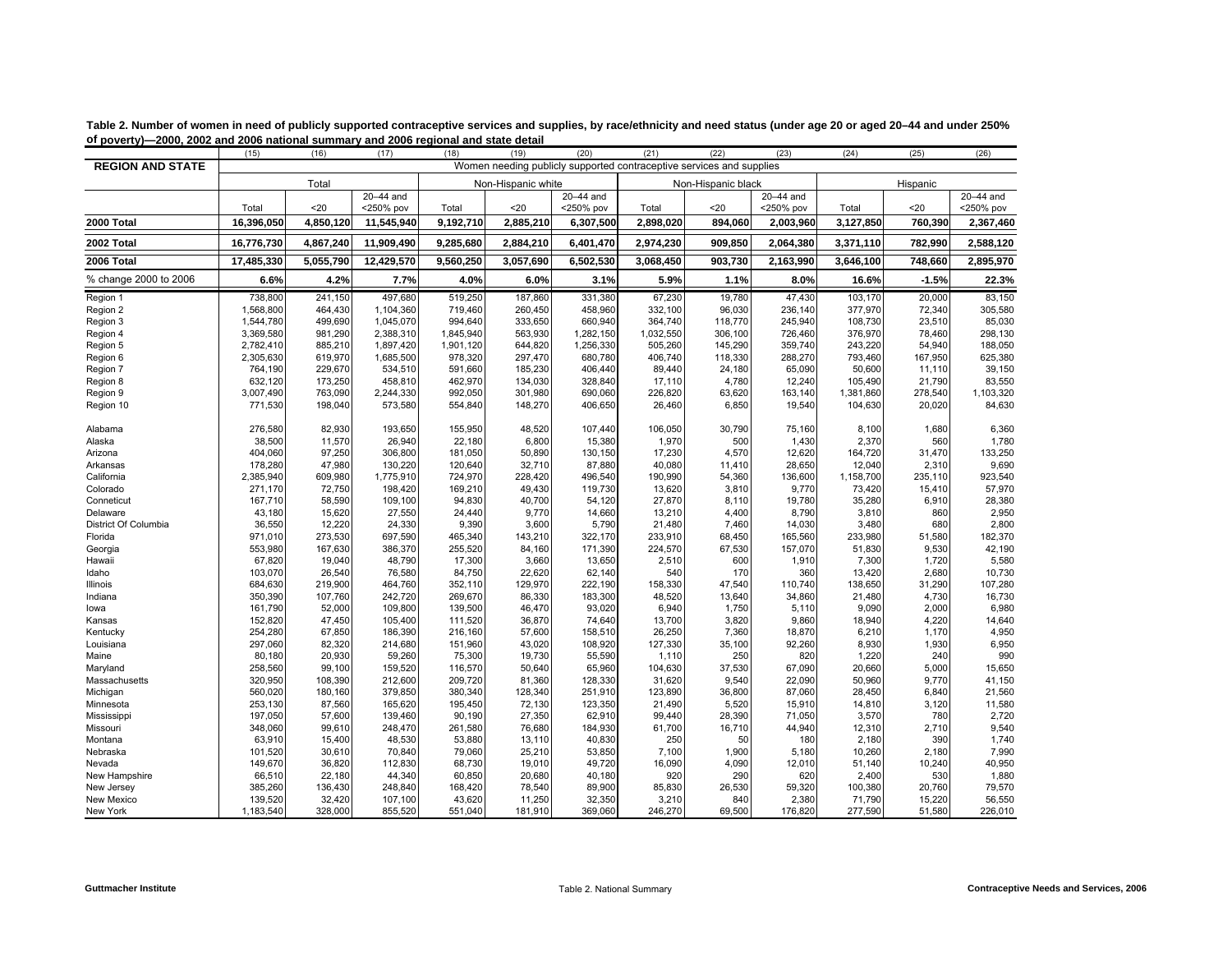|                         | (15)      | (16)    | (17)      | (18)    | (19)               | (20)      | (21)    | (22)                                                                 | (23)      | (24)    | (25)     | (26)      |
|-------------------------|-----------|---------|-----------|---------|--------------------|-----------|---------|----------------------------------------------------------------------|-----------|---------|----------|-----------|
| <b>REGION AND STATE</b> |           |         |           |         |                    |           |         | Women needing publicly supported contraceptive services and supplies |           |         |          |           |
|                         |           | Total   |           |         | Non-Hispanic white |           |         | Non-Hispanic black                                                   |           |         | Hispanic |           |
|                         |           |         | 20-44 and |         |                    | 20-44 and |         |                                                                      | 20-44 and |         |          | 20-44 and |
|                         | Total     | $20$    | <250% pov | Total   | $20$               | <250% pov | Total   | $20$                                                                 | <250% pov | Total   | $20$     | <250% pov |
| North Carolina          | 504,160   | 151.470 | 352,670   | 282,400 | 89,580             | 192,880   | 151,090 | 46,570                                                               | 104,590   | 48,190  | 8,660    | 39,510    |
| North Dakota            | 38,450    | 11,690  | 26,720    | 33,060  | 10,280             | 22,790    | 470     | 130                                                                  | 350       | 920     | 170      | 700       |
| Ohio                    | 645,540   | 195,260 | 450,290   | 484,270 | 151,400            | 332,920   | 120,350 | 33,160                                                               | 87,150    | 19,340  | 4,500    | 14,820    |
| Oklahoma                | 221,210   | 59,850  | 161,380   | 142,590 | 38,580             | 104,070   | 23,820  | 6,920                                                                | 16,800    | 20,730  | 4,450    | 16,320    |
| Oregon                  | 238,200   | 57,550  | 180,650   | 177,010 | 44,630             | 132,400   | 5,340   | 1,420                                                                | 3,910     | 36,430  | 6,490    | 29,970    |
| Pennsylvania            | 706,700   | 216,030 | 490,670   | 515,000 | 165,100            | 349,790   | 114,010 | 32,890                                                               | 81,110    | 48,380  | 9,760    | 38,610    |
| Rhode Island            | 65,030    | 20,260  | 44.780    | 42,570  | 15,180             | 27,400    | 5,290   | 1,480                                                                | 3.820     | 12,640  | 2,390    | 10,270    |
| South Carolina          | 259,820   | 81,060  | 178,740   | 136,770 | 44,720             | 92,010    | 105,450 | 31,980                                                               | 73,440    | 11,120  | 2,360    | 8,760     |
| South Dakota            | 43,830    | 13,360  | 30,430    | 35,380  | 10,950             | 24,370    | 470     | 110                                                                  | 360       | 1,130   | 250      | 830       |
| Tennessee               | 352,700   | 99,220  | 253,440   | 243,610 | 68,790             | 174,840   | 85,790  | 25,030                                                               | 60,720    | 13,970  | 2,700    | 11,270    |
| Texas                   | 1,469,560 | 397.400 | 1,072,120 | 519,510 | 171,910            | 347,560   | 212,300 | 64,060                                                               | 148,180   | 679,970 | 144,040  | 535,870   |
| Utah                    | 182,510   | 51,500  | 131,010   | 144,000 | 42,910             | 101,080   | 2,010   | 610                                                                  | 1.370     | 25,230  | 4,960    | 20,320    |
| Vermont                 | 38,420    | 10,800  | 27,600    | 35,980  | 10,210             | 25,760    | 420     | 110                                                                  | 300       | 670     | 160      | 480       |
| Virginia                | 388,030   | 128,270 | 259,630   | 225,120 | 78,270             | 146,900   | 107,020 | 35,220                                                               | 71,840    | 31,210  | 6,970    | 24,120    |
| Washington              | 391,760   | 102,380 | 289,410   | 270,900 | 74,220             | 196,730   | 18,610  | 4,760                                                                | 13,840    | 52,410  | 10,290   | 42,150    |
| West Virginia           | 111,760   | 28,450  | 83,370    | 104,120 | 26,270             | 77,840    | 4,390   | 1,270                                                                | 3,080     | 1,190   | 240      | 900       |
| Wisconsin               | 288,700   | 94,570  | 194,180   | 219,280 | 76,650             | 142,660   | 32,680  | 8,630                                                                | 24,020    | 20,490  | 4,460    | 16,080    |
| Wyoming                 | 32,250    | 8,550   | 23,700    | 27,440  | 7,350              | 20,040    | 290     | 70                                                                   | 210       | 2,610   | 610      | 1,990     |

**Table 2. Number of women in need of publicly supported contraceptive services and supplies, by race/ethnicity and need status (under age 20 or aged 20–44 and under 250% of poverty)—2000, 2002 and 2006 national summary and 2006 regional and state detail**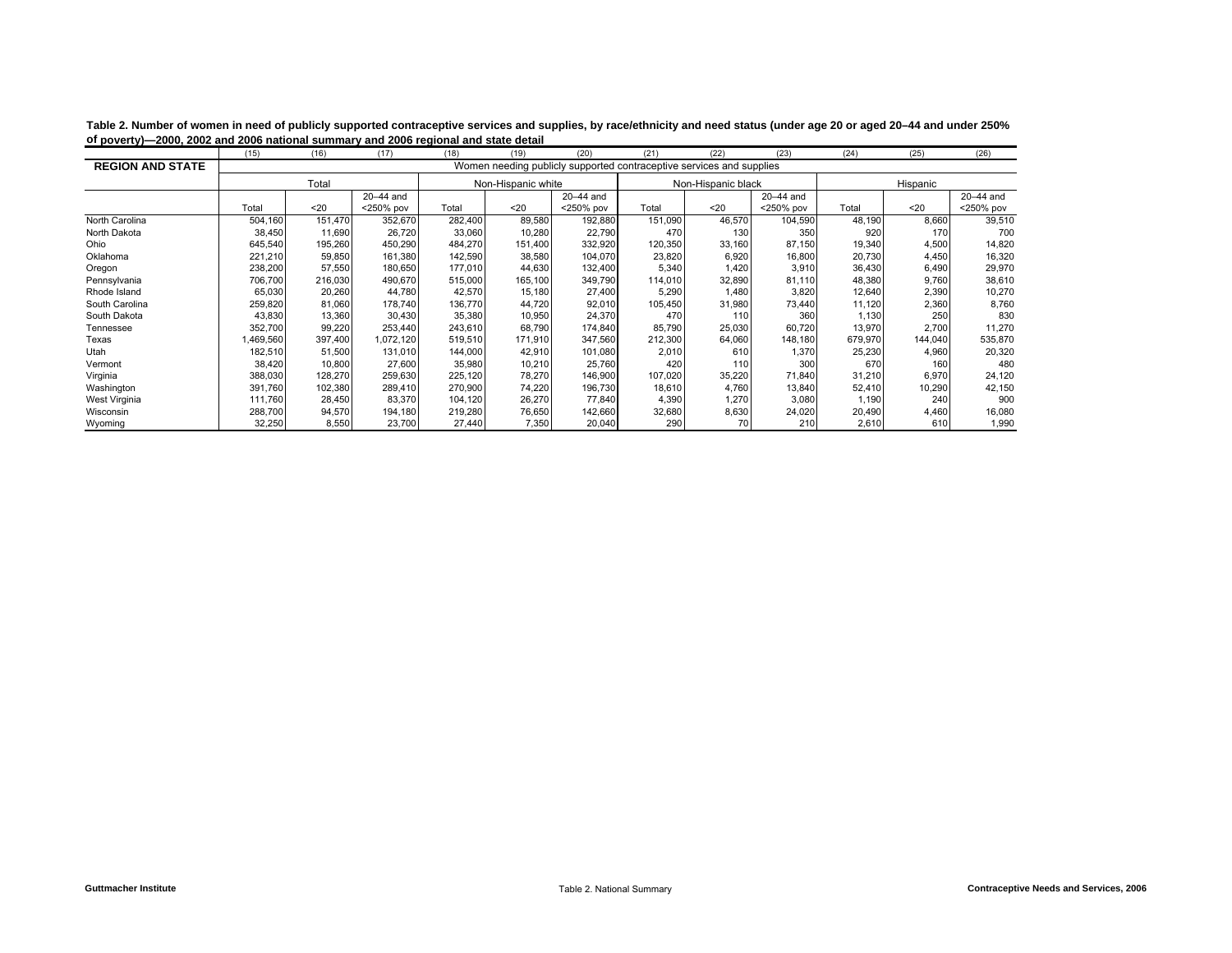| supported chilles and chemis served | (27)  | (28)           | (29)                 | (30)                                       | (31)                       | (32)           | Loo Fana Loo Hauonar Sanning y and Loo Tegionar and State actar<br>(33) | (34)        | (35)                 | (36)                                  | (37)                          |
|-------------------------------------|-------|----------------|----------------------|--------------------------------------------|----------------------------|----------------|-------------------------------------------------------------------------|-------------|----------------------|---------------------------------------|-------------------------------|
| <b>REGION AND STATE</b>             |       |                |                      | Publicly supported family planning clinics |                            |                | Female clients                                                          |             |                      | Title X-supported clinics and clients |                               |
|                                     | Total | Hospital       | department<br>Health | Parenthood<br>Planned                      | health center<br>Community | Other          | Total                                                                   | Aged $<$ 20 | <b>Total clinics</b> | Total<br>clients                      | <b>Clients</b><br>aged $<$ 20 |
| 2001 Total                          | 7,621 | 812            | 2,850                | 889                                        | 1,712                      | 1,358          | 6,663,570                                                               | 1,864,100   | 4,333                | 4,599,930                             | 1,326,820                     |
| 2006 Total                          | 8,199 | 752            | 2,741                | 868                                        | 2,215                      | 1,623          | 7,198,210                                                               | 1,794,940   | 4,261                | 4,728,950                             | 1,208,210                     |
| % change 2000 to 2006               | 7.6%  | $-7.4%$        | $-3.8%$              | $-2.4%$                                    | 29.4%                      | 19.5%          | 8.0%                                                                    | $-3.7%$     | $-1.7%$              | 2.8%                                  | $-8.9%$                       |
|                                     |       |                |                      |                                            |                            |                |                                                                         |             |                      |                                       |                               |
| Region 1                            | 389   | 45             | $\mathbf{1}$         | 53                                         | 144                        | 146            | 355,760                                                                 | 100,520     | 198                  | 193,610                               | 60,110                        |
| Region 2                            | 515   | 136            | 54                   | 112                                        | 161                        | 52             | 604,550                                                                 | 153,360     | 248                  | 427,440                               | 107,820                       |
| Region 3                            | 827   | 95             | 255                  | 71                                         | 244                        | 162            | 599,370                                                                 | 180,740     | 637                  | 498,050                               | 151,040                       |
| Region 4                            | 1,683 | 45             | 1.073                | 52                                         | 453                        | 60             | 1,221,710                                                               | 307,540     | 1,120                | 974,090                               | 238,780                       |
| Region 5                            | 1,051 | 101            | 256                  | 188                                        | 295                        | 211            | 1,009,510                                                               | 283,820     | 409                  | 587,120                               | 165,490                       |
| Region 6                            | 1,026 | 50             | 410                  | 101                                        | 240                        | 225            | 852,940                                                                 | 198,020     | 548                  | 498,730                               | 124,880                       |
| Region 7                            | 424   | 30             | 134                  | 54                                         | 79                         | 127            | 301,460                                                                 | 71,020      | 286                  | 244,140                               | 56,160                        |
| Region 8                            | 448   | 30             | 153                  | 41                                         | 115                        | 109            | 288,430                                                                 | 71,980      | 200                  | 149,760                               | 45,800                        |
| Region 9                            | 1,298 | 196            | 232                  | 127                                        | 345                        | 398            | 1,496,870                                                               | 312,250     | 402                  | 919,650                               | 197,620                       |
| Region 10                           | 538   | 24             | 173                  | 69                                         | 139                        | 133            | 467,630                                                                 | 115,690     | 213                  | 236,370                               | 60,520                        |
| Alabama                             | 166   | 3              | 83                   | 4                                          | 75                         | 1              | 85,110                                                                  | 22,410      | 81                   | 67,700                                | 18,210                        |
| Alaska                              | 109   | $\overline{2}$ | 15                   | $\overline{\mathbf{4}}$                    | 9                          | 79             | 37,470                                                                  | 6,770       | 5                    | 7,650                                 | 2,350                         |
| Arizona                             | 192   | 27             | 41                   | 21                                         | 66                         | 37             | 128,820                                                                 | 29,940      | 46                   | 57,470                                | 12,700                        |
| Arkansas                            | 144   | $\mathbf 0$    | 97                   | $\overline{2}$                             | 44                         | $\overline{1}$ | 116,300                                                                 | 34,340      | 97                   | 106,820                               | 31,970                        |
| California                          | 1,008 | 164            | 162                  | 98                                         | 251                        | 333            | 1,307,450                                                               | 267,190     | 291                  | 823,370                               | 174,280                       |
| Colorado                            | 155   | 20             | 45                   | 25                                         | 58                         | $\overline{7}$ | 138,260                                                                 | 30,790      | 57                   | 49,950                                | 13,870                        |
| Connecticut                         | 70    | 11             | $\pmb{0}$            | 19                                         | 33                         | $\overline{7}$ | 84,750                                                                  | 22,070      | 24                   | 41,420                                | 11,970                        |
| Delaware                            | 28    | $\Omega$       | 8                    | 5                                          | 5                          | 10             | 24,380                                                                  | 7,940       | 26                   | 23,390                                | 7,700                         |
| District of Columbia                | 35    | $\overline{4}$ | $\mathbf 0$          | $\overline{2}$                             | 24                         | 5              | 20,950                                                                  | 4,320       | 30                   | 10,820                                | 2,770                         |
| Florida                             | 321   | 14             | 183                  | 25                                         | 88                         | 11             | 345,490                                                                 | 95,470      | 194                  | 244,330                               | 62,480                        |
| Georgia                             | 312   | 6              | 246                  | 5                                          | 51                         | 4              | 188,380                                                                 | 45,490      | 250                  | 165,620                               | 40,230                        |
| Hawaii                              | 39    | $\overline{2}$ | 5                    | 3                                          | 18                         | 11             | 14,970                                                                  | 4,760       | 39                   | 14,970                                | 4,760                         |
| Idaho                               | 78    | 5              | 41                   | $\overline{c}$                             | 23                         | $\overline{7}$ | 43,980                                                                  | 10,590      | 41                   | 30,580                                | 7,210                         |
| Illinois                            | 254   | 20             | 72                   | 24                                         | 107                        | 31             | 222,850                                                                 | 57,810      | 108                  | 141,010                               | 37,420                        |
| Indiana                             | 92    | 11             | 8                    | 38                                         | 22                         | 13             | 141,470                                                                 | 36,100      | 40                   | 51,450                                | 14,220                        |
| lowa                                | 91    | 12             | 10                   | 25                                         | 8                          | 36             | 95,370                                                                  | 24,800      | 72                   | 80,680                                | 20,760                        |
| Kansas                              | 108   | $\mathbf{1}$   | 87                   | $\overline{4}$                             | 10                         | 6              | 49,710                                                                  | 10,500      | 86                   | 42,180                                | 9,240                         |
| Kentucky                            | 196   | $\overline{4}$ | 151                  | 5                                          | 26                         | 10             | 134,420                                                                 | 25,540      | 161                  | 114,380                               | 20,460                        |
| Louisiana                           | 95    | 5              | 69                   | $\overline{2}$                             | 15                         | 4              | 65,950                                                                  | 13,430      | 73                   | 54,330                                | 10,650                        |
| Maine                               | 80    | 3              | $\mathbf 0$          | $\overline{\mathbf{4}}$                    | 34                         | 39             | 40,230                                                                  | 11,960      | 46                   | 30,440                                | 9,710                         |
| Maryland                            | 138   | $\overline{7}$ | 61                   | 10                                         | 41                         | 19             | 102,570                                                                 | 33,110      | 82                   | 78,530                                | 22,430                        |
| Massachusetts                       | 141   | 25             | $\mathbf 0$          | 4                                          | 44                         | 68             | 148,470                                                                 | 41,880      | 75                   | 72,970                                | 22,680                        |
| Michigan                            | 241   | 28             | 98                   | 33                                         | 60                         | 22             | 227,400                                                                 | 60,540      | 137                  | 183,030                               | 47,710                        |
| Minnesota                           | 152   | 13             | 19                   | 24                                         | 21                         | 75             | 103,500                                                                 | 30,750      | 23                   | 37,470                                | 12,500                        |
| Mississippi                         | 172   | $\overline{2}$ | 97                   | $\mathbf{1}$                               | 67                         | 5              | 83,850                                                                  | 23,650      | 106                  | 64,040                                | 18,230                        |
| Missouri                            | 185   | 8              | 37                   | 20                                         | 57                         | 63             | 116,240                                                                 | 27,170      | 96                   | 83,770                                | 18,200                        |
| Montana                             | 67    | $\mathbf{1}$   | 24                   | 6                                          | $\overline{7}$             | 29             | 35,840                                                                  | 9,610       | 31                   | 26,960                                | 8,100                         |
| Nebraska                            | 40    | 9              | $\pmb{0}$            | 5                                          | $\overline{4}$             | 22             | 40,150                                                                  | 8,550       | 32                   | 37,500                                | 7,960                         |
| Nevada                              | 59    | 3              | 24                   | 5                                          | 10                         | 17             | 45,630                                                                  | 10,360      | 26                   | 23,850                                | 5,880                         |
| New Hampshire                       | 35    | 3              | $\mathbf{1}$         | $\overline{7}$                             | 13                         | 11             | 33,540                                                                  | 13,380      | 28                   | 27,640                                | 10,750                        |
| New Jersey                          | 98    | 18             | 5                    | 30                                         | 32                         | 13             | 146,960                                                                 | 36,250      | 57                   | 125,270                               | 29,310                        |
| New Mexico                          | 200   | 6              | 53                   | 6                                          | 81                         | 54             | 95,330                                                                  | 24,730      | 117                  | 47,560                                | 15,150                        |
| New York                            | 417   | 118            | 49                   | 82                                         | 129                        | 39             | 457,590                                                                 | 117,110     | 191                  | 302,170                               | 78,520                        |

<span id="page-10-0"></span>**Table 3. Total number of publicly supported family planning clinics by type of provider, number of female contraceptive clients served, and number of Title X–supported clinics and clients served—2001 and 2006 national summary and 2006 regional and state detail**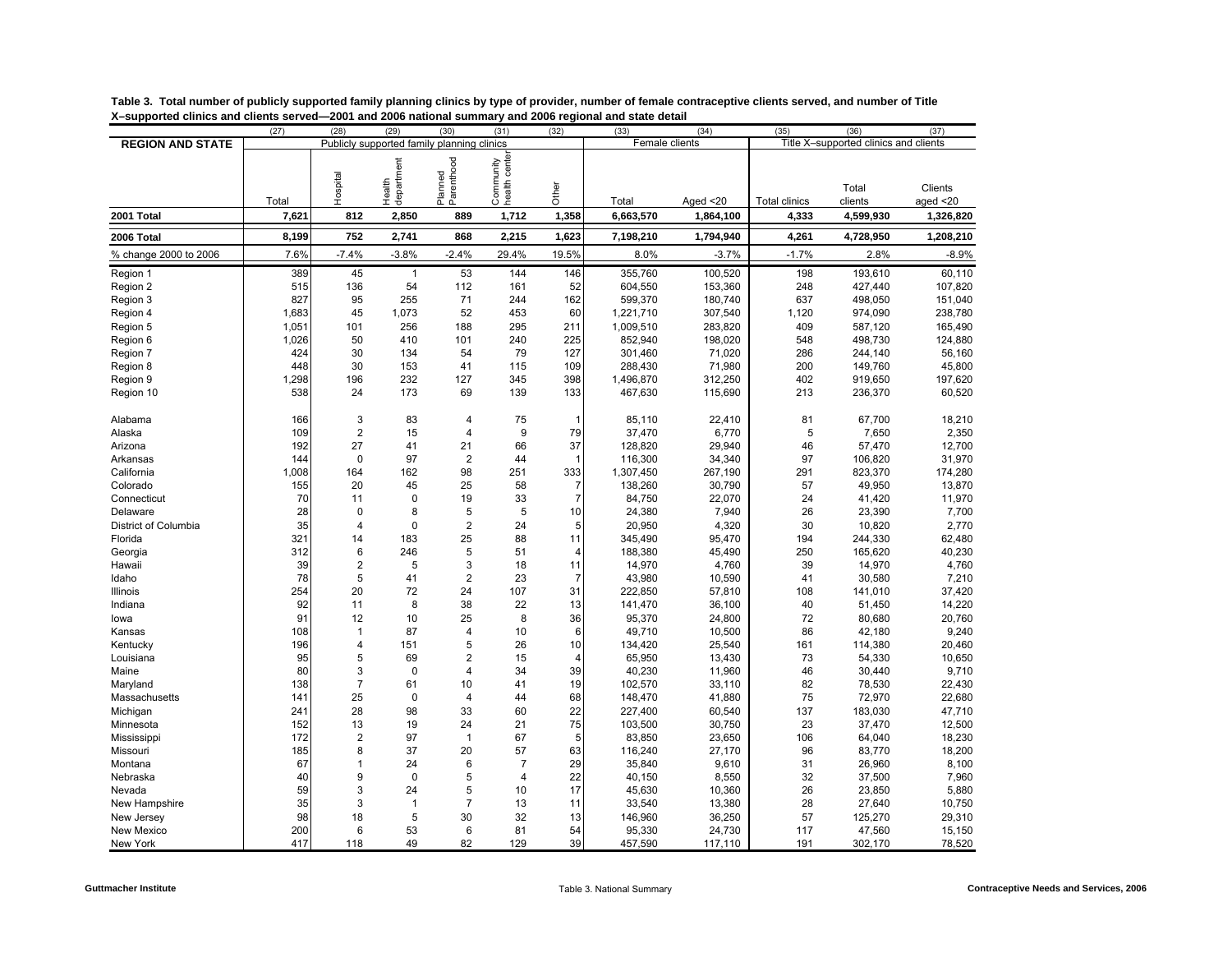|                         | (27)  | (28)           | (29)                 | (30)                                       | (31)                       | (32)                    | (33)      | (34)           | (35)                 | (36)                                  | (37)                   |
|-------------------------|-------|----------------|----------------------|--------------------------------------------|----------------------------|-------------------------|-----------|----------------|----------------------|---------------------------------------|------------------------|
| <b>REGION AND STATE</b> |       |                |                      | Publicly supported family planning clinics |                            |                         |           | Female clients |                      | Title X-supported clinics and clients |                        |
|                         | Total | Hospital       | department<br>Health | Planned<br>Parenthood                      | health center<br>Community | Other                   | Total     | Aged $<$ 20    | <b>Total clinics</b> | Total<br>clients                      | Clients<br>aged $<$ 20 |
| 2001 Total              | 7,621 | 812            | 2,850                | 889                                        | 1,712                      | 1,358                   | 6,663,570 | 1,864,100      | 4,333                | 4,599,930                             | 1,326,820              |
| 2006 Total              | 8,199 | 752            | 2,741                | 868                                        | 2,215                      | 1,623                   | 7,198,210 | 1,794,940      | 4,261                | 4,728,950                             | 1,208,210              |
| % change 2000 to 2006   | 7.6%  | $-7.4%$        | $-3.8%$              | $-2.4%$                                    | 29.4%                      | 19.5%                   | 8.0%      | $-3.7%$        | $-1.7%$              | 2.8%                                  | $-8.9%$                |
| North Carolina          | 181   | 6              | 114                  | 8                                          | 42                         | 11                      | 175,250   | 41,290         | 124                  | 145,340                               | 34,130                 |
| North Dakota            | 34    |                | 16                   | 0                                          | 5                          | 12                      | 20,210    | 4,830          | 18                   | 15,100                                | 4,010                  |
| Ohio                    | 190   | 26             | 41                   | 39                                         | 58                         | 26                      | 193,440   | 59,790         | 79                   | 120,140                               | 37,540                 |
| Oklahoma                | 161   |                | 90                   | 8                                          | 5                          | 54                      | 102.140   | 25,310         | 103                  | 69.770                                | 19,970                 |
| Oregon                  | 136   |                | 86                   | 16                                         | 18                         | 9                       | 147.420   | 36,350         | 81                   | 73,350                                | 18,540                 |
| Pennsylvania            | 296   | 73             | 9                    | 44                                         | 83                         | 87                      | 294,630   | 92,780         | 234                  | 259,740                               | 82,530                 |
| Rhode Island            | 32    | $\overline{2}$ | 0                    |                                            | 13                         | 16                      | 20,800    | 4,750          | 17                   | 12,700                                | 2,390                  |
| South Carolina          | 141   | $\overline{c}$ | 73                   |                                            | 63                         | $\overline{\mathbf{c}}$ | 115,470   | 25,340         | 74                   | 97,140                                | 21,470                 |
| South Dakota            | 84    | 3              | 29                   | $\overline{2}$                             | 25                         | 25                      | 28,070    | 6,270          | 50                   | 13,800                                | 3,650                  |
| Tennessee               | 194   | 8              | 126                  | 3                                          | 41                         | 16                      | 93,750    | 28,360         | 130                  | 75,550                                | 23,580                 |
| Texas                   | 426   | 35             | 101                  | 83                                         | 95                         | 112                     | 473,230   | 100,210        | 158                  | 220,240                               | 47,130                 |
| Utah                    | 69    |                | 28                   |                                            | 14                         | 15                      | 47,340    | 15,090         | 22                   | 29,410                                | 11,870                 |
| Vermont                 | 31    |                | 0                    | 18                                         |                            | 5                       | 27,960    | 6,480          | 8                    | 8,430                                 | 2,620                  |
| Virginia                | 182   | 3              | 128                  | 9                                          | 36                         | 6                       | 103,110   | 28,560         | 128                  | 74,500                                | 22,190                 |
| Washington              | 215   | 10             | 31                   | 47                                         | 89                         | 38                      | 238,770   | 61,970         | 86                   | 124,780                               | 32,420                 |
| West Virginia           | 148   | 8              | 49                   |                                            | 55                         | 35                      | 53,740    | 14,040         | 137                  | 51,070                                | 13,410                 |
| Wisconsin               | 122   | 3              | 18                   | 30                                         | 27                         | 44                      | 120,850   | 38,840         | 22                   | 54,010                                | 16,110                 |
| Wyoming                 | 39    | $\Omega$       | 11                   |                                            | 6                          | 21                      | 18,710    | 5,390          | 22                   | 14,540                                | 4,300                  |

**Table 3. Total number of publicly supported family planning clinics by type of provider, number of female contraceptive clients served, and number of Title X–supported clinics and clients served—2001 and 2006 national summary and 2006 regional and state detail**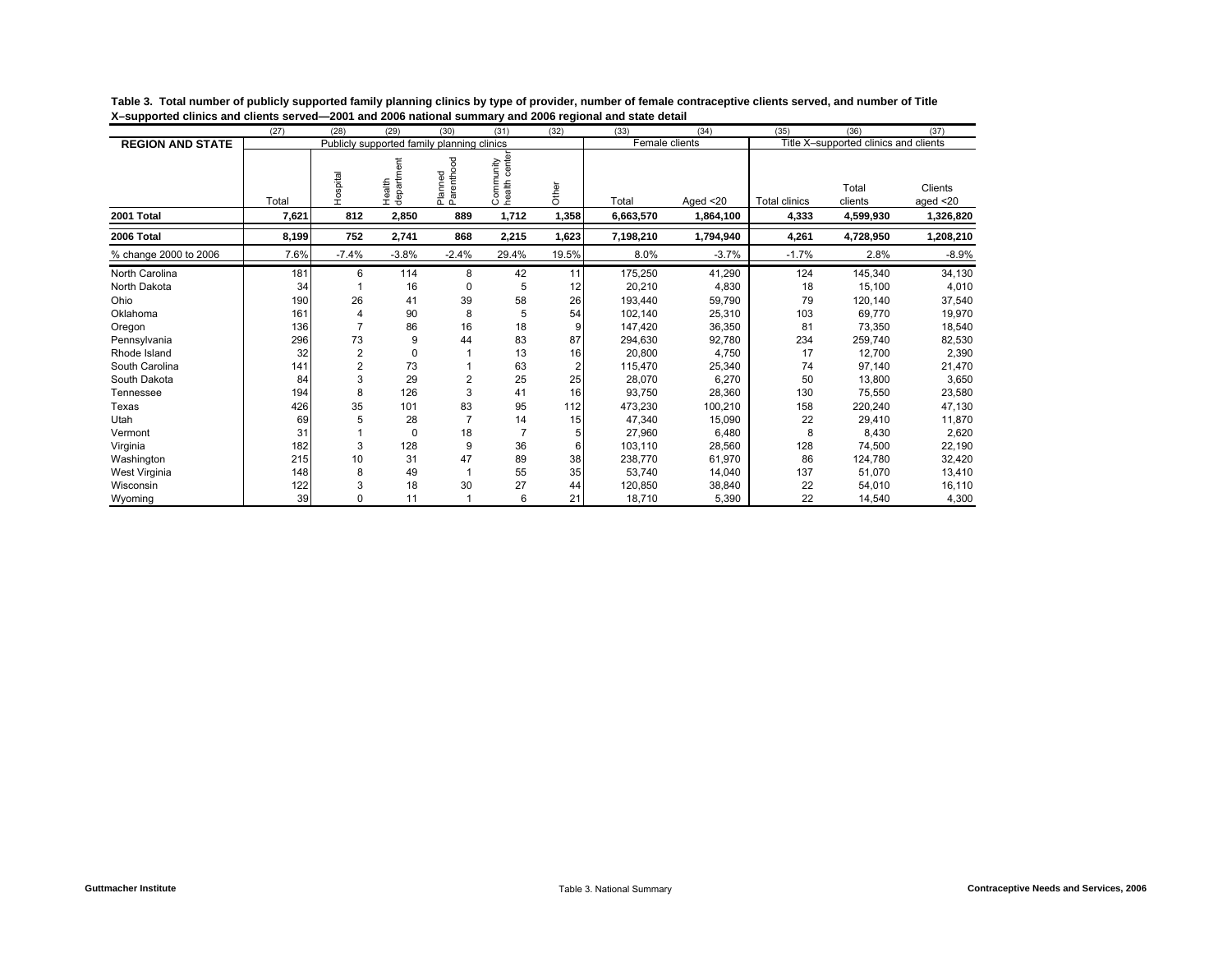| <b>REGION AND STATE</b><br>Women needing publicly supported contraceptive services and supplies<br>Total<br>Change<br>% change<br>2000 to<br>1995 to<br>2000 to<br>1995 to<br>2000<br>2006<br>2006<br>1995<br>2006<br>2000<br>2000<br><b>US Total</b><br>17,485,330<br>16,396,050<br>16,512,850<br>1,089,280<br>$-116,800$<br>6.6<br>$-0.7$<br>740,270<br>$-33,420$<br>$-4.3$<br>Region 1<br>738,800<br>773,690<br>$-1,470$<br>$-0.2$<br>$-1.4$<br>$-21,450$<br>$-22,580$<br>$-1.3$<br>Region 2<br>1,568,800<br>1,590,250<br>1,612,830<br>$-4.6$<br>1,544,780<br>1,515,790<br>1,588,100<br>28,990<br>$-72,310$<br>1.9<br>Region 3<br>3,009,960<br>307,660<br>51.960<br>10.0<br>1.7<br>Region 4<br>3,369,580<br>3,061,920<br>2,782,410<br>2,819,460<br>2,906,950<br>$-87,490$<br>$-1.3$<br>$-3.0$<br>Region 5<br>$-37,050$<br>2,305,630<br>2,122,800<br>2,096,350<br>182,830<br>26,450<br>8.6<br>1.3<br>Region 6<br>764,190<br>770,690<br>760.670<br>$-6,500$<br>10,020<br>$-0.8$<br>1.3<br>Region 7<br>5.8<br>632,120<br>549,630<br>519,360<br>82,490<br>30,270<br>15.0<br>Region 8<br>3,007,490<br>2,596,760<br>2,640,470<br>410,730<br>$-43,710$<br>15.8<br>$-1.7$<br>Region 9<br>4.0<br>771,530<br>628,490<br>143,040<br>24,020<br>22.8<br>Region 10<br>604,470<br>275,750<br>830<br>$-2,760$<br>0.3<br>$-1.0$<br>Alabama<br>276,580<br>278,510<br>$-250$<br>38,500<br>32,230<br>32,480<br>6,270<br>19.5<br>$-0.8$<br>Alaska<br>10.1<br>404,060<br>314,600<br>285,720<br>89,460<br>28,880<br>28.4<br>Arizona<br>8,660<br>178,280<br>165,250<br>156,590<br>13,030<br>7.9<br>5.5<br>Arkansas<br>$-4.3$<br>2,385,940<br>2,110,740<br>2,205,920<br>275,200<br>$-95,180$<br>13.0<br>California<br>4,900<br>271,170<br>229,000<br>224,100<br>42,170<br>18.4<br>2.2<br>Colorado<br>167,710<br>161,100<br>165,640<br>6,610<br>$-4,540$<br>4.1<br>$-2.7$<br>Connecticut<br>1.7<br>43,180<br>39.760<br>39,080<br>3,420<br>680<br>8.6<br>Delaware<br>$-170$<br>District of Columbia<br>36,550<br>41,260<br>41,430<br>$-4,710$<br>$-11.4$<br>$-0.4$<br>971,010<br>848,380<br>804,780<br>122,630<br>43,600<br>14.5<br>5.4<br>Florida<br>15,300<br>3.3<br>553,980<br>472,120<br>456,820<br>81,860<br>17.3<br>Georgia<br>67,820<br>61,390<br>59,210<br>6,430<br>2,180<br>10.5<br>3.7<br>Hawaii<br>15.2<br>103,070<br>80,360<br>69,750<br>22,710<br>10,610<br>28.3<br>Idaho<br>684,630<br>694,420<br>701,090<br>$-9,790$<br>$-6,670$<br>$-1.4$<br>$-1.0$<br>Illinois<br>350,390<br>357,070<br>363,650<br>$-6,680$<br>$-6,580$<br>$-1.9$<br>$-1.8$<br>Indiana<br>$-6,970$<br>2,130<br>$-4.1$<br>1.3<br>lowa<br>161,790<br>168,760<br>166,630<br>152,820<br>157,410<br>155,260<br>$-4,590$<br>2,150<br>$-2.9$<br>1.4<br>Kansas<br>254,280<br>240,430<br>247,150<br>13,850<br>$-6,720$<br>5.8<br>$-2.7$<br>Kentucky<br>309,360<br>314,000<br>$-12,300$<br>$-4,640$<br>$-4.0$<br>$-1.5$<br>Louisiana<br>297,060<br>$-5.8$<br>Maine<br>80,180<br>78,700<br>83,550<br>1,480<br>$-4,850$<br>1.9<br>6.2<br>258,560<br>243,480<br>257,430<br>15,080<br>$-13,950$<br>$-5.4$<br>Maryland<br>320,950<br>333,710<br>356,320<br>$-12,760$<br>$-22,610$<br>$-3.8$<br>$-6.3$<br>Massachusetts<br>562,410<br>599,680<br>$-2,390$<br>$-37,270$<br>$-0.4$<br>$-6.2$<br>Michigan<br>560,020<br>$-1.0$<br>253,130<br>253,250<br>255,870<br>$-120$<br>$-2,620$<br>0.0<br>Minnesota<br>194,380<br>193,330<br>2,670<br>1,050<br>1.4<br>0.5<br>Mississippi<br>197,050<br>1.7<br>348,060<br>342,080<br>338,630<br>5,980<br>3,450<br>1.0<br>Missouri<br>16.2<br>63,910<br>54,990<br>52,620<br>8,920<br>2,370<br>4.5<br>Montana<br>2.3<br>101,520<br>102,430<br>100,150<br>$-910$<br>2,280<br>$-0.9$<br>Nebraska<br>149,670<br>110,030<br>89,620<br>39,640<br>20,410<br>36.0<br>22.8<br>Nevada<br>66,510<br>62,840<br>64,870<br>3,670<br>$-2,030$<br>5.8<br>$-3.1$<br>New Hampshire<br>$-2.5$<br>$-18,320$<br>385,260<br>395,100<br>413,420<br>$-4.4$<br>-9,840<br>New Jersey<br>9.5<br>139,520<br>127,390<br>126,230<br>1,160<br>0.9<br>New Mexico<br>12,130<br>New York<br>1,183,540<br>1,195,150<br>1,199,410<br>$-11,610$<br>$-4,260$<br>$-1.0$<br>$-0.4$<br>9,050<br>504,160<br>455,030<br>445,980<br>49,130<br>10.8<br>2.0<br>North Carolina<br>41,810<br>$-3,360$<br>1,510<br>$-8.0$<br>3.7<br>North Dakota<br>38,450<br>40,300<br>645,540<br>657,860<br>690,270<br>$-12,320$<br>$-32,410$<br>$-1.9$<br>$-4.7$<br>Ohio<br>3,960<br>7,800<br>1.8<br>3.7<br>Oklahoma<br>221,210<br>217,250<br>209,450<br>238,200<br>196,920<br>187,040<br>41,280<br>9,880<br>21.0<br>5.3<br>Oregon<br>$-8,630$<br>$-31,950$<br>$-4.3$<br>Pennsylvania<br>706,700<br>715,330<br>747,280<br>$-1.2$<br>65,030<br>63,350<br>$-1,340$<br>$-2.0$<br>4.8<br>Rhode Island<br>66,370<br>3,020<br>$-1.0$<br>South Carolina<br>259,820<br>244,440<br>246,980<br>15,380<br>$-2,540$<br>6.3<br>$-7.5$<br>43,830<br>47,370<br>47,260<br>$-3,540$<br>110<br>0.2<br>South Dakota<br>352,700<br>331,390<br>336,410<br>21,310<br>$-5,020$<br>6.4<br>$-1.5$<br>Tennessee<br>1,303,550<br>1,290,080<br>166,010<br>13,470<br>12.7<br>Texas<br>1,469,560<br>1.0<br>Utah<br>182,510<br>147,120<br>127,900<br>35,390<br>19,220<br>24.1<br>15.0<br>38,420<br>37,550<br>39,960<br>870<br>$-2,410$<br>2.3<br>$-6.0$<br>Vermont<br>388,030<br>365,760<br>386,690<br>22,270<br>$-20,930$<br>6.1<br>$-5.4$<br>Virginia<br>318,990<br>315,200<br>72,770<br>3,790<br>22.8<br>1.2<br>Washington<br>391,760<br>$-5.2$<br>111,760<br>110,200<br>116,190<br>1,560<br>$-5,990$<br>1.4<br>West Virginia<br>$-0.7$<br>288,700<br>294,440<br>296,390<br>$-5,740$<br>$-1,950$<br>$-1.9$<br>Wisconsin | anu zuuu | -national, regional and state summary<br>(38) | (39)   | (40)   | (41)  | (42)  | (43) | (44) |
|---------------------------------------------------------------------------------------------------------------------------------------------------------------------------------------------------------------------------------------------------------------------------------------------------------------------------------------------------------------------------------------------------------------------------------------------------------------------------------------------------------------------------------------------------------------------------------------------------------------------------------------------------------------------------------------------------------------------------------------------------------------------------------------------------------------------------------------------------------------------------------------------------------------------------------------------------------------------------------------------------------------------------------------------------------------------------------------------------------------------------------------------------------------------------------------------------------------------------------------------------------------------------------------------------------------------------------------------------------------------------------------------------------------------------------------------------------------------------------------------------------------------------------------------------------------------------------------------------------------------------------------------------------------------------------------------------------------------------------------------------------------------------------------------------------------------------------------------------------------------------------------------------------------------------------------------------------------------------------------------------------------------------------------------------------------------------------------------------------------------------------------------------------------------------------------------------------------------------------------------------------------------------------------------------------------------------------------------------------------------------------------------------------------------------------------------------------------------------------------------------------------------------------------------------------------------------------------------------------------------------------------------------------------------------------------------------------------------------------------------------------------------------------------------------------------------------------------------------------------------------------------------------------------------------------------------------------------------------------------------------------------------------------------------------------------------------------------------------------------------------------------------------------------------------------------------------------------------------------------------------------------------------------------------------------------------------------------------------------------------------------------------------------------------------------------------------------------------------------------------------------------------------------------------------------------------------------------------------------------------------------------------------------------------------------------------------------------------------------------------------------------------------------------------------------------------------------------------------------------------------------------------------------------------------------------------------------------------------------------------------------------------------------------------------------------------------------------------------------------------------------------------------------------------------------------------------------------------------------------------------------------------------------------------------------------------------------------------------------------------------------------------------------------------------------------------------------------------------------------------------------------------------------------------------------------------------------------------------------------------------------------------------------------------------------------------------------------------------------------------------------------------------------------------------------------------------------------------------------------------------------------------------------------------------------------------------------------------------------------------------------------------------------------------------------------------------------------------------------------------------------------------------------------------------------------------------------------------------------------------------------------------------------------------------------------------------------------------------------------------------------------------------------------------------------------------------------------------------------------------------------------------------------------------------------------------------------------------------------|----------|-----------------------------------------------|--------|--------|-------|-------|------|------|
|                                                                                                                                                                                                                                                                                                                                                                                                                                                                                                                                                                                                                                                                                                                                                                                                                                                                                                                                                                                                                                                                                                                                                                                                                                                                                                                                                                                                                                                                                                                                                                                                                                                                                                                                                                                                                                                                                                                                                                                                                                                                                                                                                                                                                                                                                                                                                                                                                                                                                                                                                                                                                                                                                                                                                                                                                                                                                                                                                                                                                                                                                                                                                                                                                                                                                                                                                                                                                                                                                                                                                                                                                                                                                                                                                                                                                                                                                                                                                                                                                                                                                                                                                                                                                                                                                                                                                                                                                                                                                                                                                                                                                                                                                                                                                                                                                                                                                                                                                                                                                                                                                                                                                                                                                                                                                                                                                                                                                                                                                                                                                                                                         |          |                                               |        |        |       |       |      |      |
|                                                                                                                                                                                                                                                                                                                                                                                                                                                                                                                                                                                                                                                                                                                                                                                                                                                                                                                                                                                                                                                                                                                                                                                                                                                                                                                                                                                                                                                                                                                                                                                                                                                                                                                                                                                                                                                                                                                                                                                                                                                                                                                                                                                                                                                                                                                                                                                                                                                                                                                                                                                                                                                                                                                                                                                                                                                                                                                                                                                                                                                                                                                                                                                                                                                                                                                                                                                                                                                                                                                                                                                                                                                                                                                                                                                                                                                                                                                                                                                                                                                                                                                                                                                                                                                                                                                                                                                                                                                                                                                                                                                                                                                                                                                                                                                                                                                                                                                                                                                                                                                                                                                                                                                                                                                                                                                                                                                                                                                                                                                                                                                                         |          |                                               |        |        |       |       |      |      |
|                                                                                                                                                                                                                                                                                                                                                                                                                                                                                                                                                                                                                                                                                                                                                                                                                                                                                                                                                                                                                                                                                                                                                                                                                                                                                                                                                                                                                                                                                                                                                                                                                                                                                                                                                                                                                                                                                                                                                                                                                                                                                                                                                                                                                                                                                                                                                                                                                                                                                                                                                                                                                                                                                                                                                                                                                                                                                                                                                                                                                                                                                                                                                                                                                                                                                                                                                                                                                                                                                                                                                                                                                                                                                                                                                                                                                                                                                                                                                                                                                                                                                                                                                                                                                                                                                                                                                                                                                                                                                                                                                                                                                                                                                                                                                                                                                                                                                                                                                                                                                                                                                                                                                                                                                                                                                                                                                                                                                                                                                                                                                                                                         |          |                                               |        |        |       |       |      |      |
|                                                                                                                                                                                                                                                                                                                                                                                                                                                                                                                                                                                                                                                                                                                                                                                                                                                                                                                                                                                                                                                                                                                                                                                                                                                                                                                                                                                                                                                                                                                                                                                                                                                                                                                                                                                                                                                                                                                                                                                                                                                                                                                                                                                                                                                                                                                                                                                                                                                                                                                                                                                                                                                                                                                                                                                                                                                                                                                                                                                                                                                                                                                                                                                                                                                                                                                                                                                                                                                                                                                                                                                                                                                                                                                                                                                                                                                                                                                                                                                                                                                                                                                                                                                                                                                                                                                                                                                                                                                                                                                                                                                                                                                                                                                                                                                                                                                                                                                                                                                                                                                                                                                                                                                                                                                                                                                                                                                                                                                                                                                                                                                                         |          |                                               |        |        |       |       |      |      |
|                                                                                                                                                                                                                                                                                                                                                                                                                                                                                                                                                                                                                                                                                                                                                                                                                                                                                                                                                                                                                                                                                                                                                                                                                                                                                                                                                                                                                                                                                                                                                                                                                                                                                                                                                                                                                                                                                                                                                                                                                                                                                                                                                                                                                                                                                                                                                                                                                                                                                                                                                                                                                                                                                                                                                                                                                                                                                                                                                                                                                                                                                                                                                                                                                                                                                                                                                                                                                                                                                                                                                                                                                                                                                                                                                                                                                                                                                                                                                                                                                                                                                                                                                                                                                                                                                                                                                                                                                                                                                                                                                                                                                                                                                                                                                                                                                                                                                                                                                                                                                                                                                                                                                                                                                                                                                                                                                                                                                                                                                                                                                                                                         |          |                                               |        |        |       |       |      |      |
|                                                                                                                                                                                                                                                                                                                                                                                                                                                                                                                                                                                                                                                                                                                                                                                                                                                                                                                                                                                                                                                                                                                                                                                                                                                                                                                                                                                                                                                                                                                                                                                                                                                                                                                                                                                                                                                                                                                                                                                                                                                                                                                                                                                                                                                                                                                                                                                                                                                                                                                                                                                                                                                                                                                                                                                                                                                                                                                                                                                                                                                                                                                                                                                                                                                                                                                                                                                                                                                                                                                                                                                                                                                                                                                                                                                                                                                                                                                                                                                                                                                                                                                                                                                                                                                                                                                                                                                                                                                                                                                                                                                                                                                                                                                                                                                                                                                                                                                                                                                                                                                                                                                                                                                                                                                                                                                                                                                                                                                                                                                                                                                                         |          |                                               |        |        |       |       |      |      |
|                                                                                                                                                                                                                                                                                                                                                                                                                                                                                                                                                                                                                                                                                                                                                                                                                                                                                                                                                                                                                                                                                                                                                                                                                                                                                                                                                                                                                                                                                                                                                                                                                                                                                                                                                                                                                                                                                                                                                                                                                                                                                                                                                                                                                                                                                                                                                                                                                                                                                                                                                                                                                                                                                                                                                                                                                                                                                                                                                                                                                                                                                                                                                                                                                                                                                                                                                                                                                                                                                                                                                                                                                                                                                                                                                                                                                                                                                                                                                                                                                                                                                                                                                                                                                                                                                                                                                                                                                                                                                                                                                                                                                                                                                                                                                                                                                                                                                                                                                                                                                                                                                                                                                                                                                                                                                                                                                                                                                                                                                                                                                                                                         |          |                                               |        |        |       |       |      |      |
|                                                                                                                                                                                                                                                                                                                                                                                                                                                                                                                                                                                                                                                                                                                                                                                                                                                                                                                                                                                                                                                                                                                                                                                                                                                                                                                                                                                                                                                                                                                                                                                                                                                                                                                                                                                                                                                                                                                                                                                                                                                                                                                                                                                                                                                                                                                                                                                                                                                                                                                                                                                                                                                                                                                                                                                                                                                                                                                                                                                                                                                                                                                                                                                                                                                                                                                                                                                                                                                                                                                                                                                                                                                                                                                                                                                                                                                                                                                                                                                                                                                                                                                                                                                                                                                                                                                                                                                                                                                                                                                                                                                                                                                                                                                                                                                                                                                                                                                                                                                                                                                                                                                                                                                                                                                                                                                                                                                                                                                                                                                                                                                                         |          |                                               |        |        |       |       |      |      |
|                                                                                                                                                                                                                                                                                                                                                                                                                                                                                                                                                                                                                                                                                                                                                                                                                                                                                                                                                                                                                                                                                                                                                                                                                                                                                                                                                                                                                                                                                                                                                                                                                                                                                                                                                                                                                                                                                                                                                                                                                                                                                                                                                                                                                                                                                                                                                                                                                                                                                                                                                                                                                                                                                                                                                                                                                                                                                                                                                                                                                                                                                                                                                                                                                                                                                                                                                                                                                                                                                                                                                                                                                                                                                                                                                                                                                                                                                                                                                                                                                                                                                                                                                                                                                                                                                                                                                                                                                                                                                                                                                                                                                                                                                                                                                                                                                                                                                                                                                                                                                                                                                                                                                                                                                                                                                                                                                                                                                                                                                                                                                                                                         |          |                                               |        |        |       |       |      |      |
|                                                                                                                                                                                                                                                                                                                                                                                                                                                                                                                                                                                                                                                                                                                                                                                                                                                                                                                                                                                                                                                                                                                                                                                                                                                                                                                                                                                                                                                                                                                                                                                                                                                                                                                                                                                                                                                                                                                                                                                                                                                                                                                                                                                                                                                                                                                                                                                                                                                                                                                                                                                                                                                                                                                                                                                                                                                                                                                                                                                                                                                                                                                                                                                                                                                                                                                                                                                                                                                                                                                                                                                                                                                                                                                                                                                                                                                                                                                                                                                                                                                                                                                                                                                                                                                                                                                                                                                                                                                                                                                                                                                                                                                                                                                                                                                                                                                                                                                                                                                                                                                                                                                                                                                                                                                                                                                                                                                                                                                                                                                                                                                                         |          |                                               |        |        |       |       |      |      |
|                                                                                                                                                                                                                                                                                                                                                                                                                                                                                                                                                                                                                                                                                                                                                                                                                                                                                                                                                                                                                                                                                                                                                                                                                                                                                                                                                                                                                                                                                                                                                                                                                                                                                                                                                                                                                                                                                                                                                                                                                                                                                                                                                                                                                                                                                                                                                                                                                                                                                                                                                                                                                                                                                                                                                                                                                                                                                                                                                                                                                                                                                                                                                                                                                                                                                                                                                                                                                                                                                                                                                                                                                                                                                                                                                                                                                                                                                                                                                                                                                                                                                                                                                                                                                                                                                                                                                                                                                                                                                                                                                                                                                                                                                                                                                                                                                                                                                                                                                                                                                                                                                                                                                                                                                                                                                                                                                                                                                                                                                                                                                                                                         |          |                                               |        |        |       |       |      |      |
|                                                                                                                                                                                                                                                                                                                                                                                                                                                                                                                                                                                                                                                                                                                                                                                                                                                                                                                                                                                                                                                                                                                                                                                                                                                                                                                                                                                                                                                                                                                                                                                                                                                                                                                                                                                                                                                                                                                                                                                                                                                                                                                                                                                                                                                                                                                                                                                                                                                                                                                                                                                                                                                                                                                                                                                                                                                                                                                                                                                                                                                                                                                                                                                                                                                                                                                                                                                                                                                                                                                                                                                                                                                                                                                                                                                                                                                                                                                                                                                                                                                                                                                                                                                                                                                                                                                                                                                                                                                                                                                                                                                                                                                                                                                                                                                                                                                                                                                                                                                                                                                                                                                                                                                                                                                                                                                                                                                                                                                                                                                                                                                                         |          |                                               |        |        |       |       |      |      |
|                                                                                                                                                                                                                                                                                                                                                                                                                                                                                                                                                                                                                                                                                                                                                                                                                                                                                                                                                                                                                                                                                                                                                                                                                                                                                                                                                                                                                                                                                                                                                                                                                                                                                                                                                                                                                                                                                                                                                                                                                                                                                                                                                                                                                                                                                                                                                                                                                                                                                                                                                                                                                                                                                                                                                                                                                                                                                                                                                                                                                                                                                                                                                                                                                                                                                                                                                                                                                                                                                                                                                                                                                                                                                                                                                                                                                                                                                                                                                                                                                                                                                                                                                                                                                                                                                                                                                                                                                                                                                                                                                                                                                                                                                                                                                                                                                                                                                                                                                                                                                                                                                                                                                                                                                                                                                                                                                                                                                                                                                                                                                                                                         |          |                                               |        |        |       |       |      |      |
|                                                                                                                                                                                                                                                                                                                                                                                                                                                                                                                                                                                                                                                                                                                                                                                                                                                                                                                                                                                                                                                                                                                                                                                                                                                                                                                                                                                                                                                                                                                                                                                                                                                                                                                                                                                                                                                                                                                                                                                                                                                                                                                                                                                                                                                                                                                                                                                                                                                                                                                                                                                                                                                                                                                                                                                                                                                                                                                                                                                                                                                                                                                                                                                                                                                                                                                                                                                                                                                                                                                                                                                                                                                                                                                                                                                                                                                                                                                                                                                                                                                                                                                                                                                                                                                                                                                                                                                                                                                                                                                                                                                                                                                                                                                                                                                                                                                                                                                                                                                                                                                                                                                                                                                                                                                                                                                                                                                                                                                                                                                                                                                                         |          |                                               |        |        |       |       |      |      |
|                                                                                                                                                                                                                                                                                                                                                                                                                                                                                                                                                                                                                                                                                                                                                                                                                                                                                                                                                                                                                                                                                                                                                                                                                                                                                                                                                                                                                                                                                                                                                                                                                                                                                                                                                                                                                                                                                                                                                                                                                                                                                                                                                                                                                                                                                                                                                                                                                                                                                                                                                                                                                                                                                                                                                                                                                                                                                                                                                                                                                                                                                                                                                                                                                                                                                                                                                                                                                                                                                                                                                                                                                                                                                                                                                                                                                                                                                                                                                                                                                                                                                                                                                                                                                                                                                                                                                                                                                                                                                                                                                                                                                                                                                                                                                                                                                                                                                                                                                                                                                                                                                                                                                                                                                                                                                                                                                                                                                                                                                                                                                                                                         |          |                                               |        |        |       |       |      |      |
|                                                                                                                                                                                                                                                                                                                                                                                                                                                                                                                                                                                                                                                                                                                                                                                                                                                                                                                                                                                                                                                                                                                                                                                                                                                                                                                                                                                                                                                                                                                                                                                                                                                                                                                                                                                                                                                                                                                                                                                                                                                                                                                                                                                                                                                                                                                                                                                                                                                                                                                                                                                                                                                                                                                                                                                                                                                                                                                                                                                                                                                                                                                                                                                                                                                                                                                                                                                                                                                                                                                                                                                                                                                                                                                                                                                                                                                                                                                                                                                                                                                                                                                                                                                                                                                                                                                                                                                                                                                                                                                                                                                                                                                                                                                                                                                                                                                                                                                                                                                                                                                                                                                                                                                                                                                                                                                                                                                                                                                                                                                                                                                                         |          |                                               |        |        |       |       |      |      |
|                                                                                                                                                                                                                                                                                                                                                                                                                                                                                                                                                                                                                                                                                                                                                                                                                                                                                                                                                                                                                                                                                                                                                                                                                                                                                                                                                                                                                                                                                                                                                                                                                                                                                                                                                                                                                                                                                                                                                                                                                                                                                                                                                                                                                                                                                                                                                                                                                                                                                                                                                                                                                                                                                                                                                                                                                                                                                                                                                                                                                                                                                                                                                                                                                                                                                                                                                                                                                                                                                                                                                                                                                                                                                                                                                                                                                                                                                                                                                                                                                                                                                                                                                                                                                                                                                                                                                                                                                                                                                                                                                                                                                                                                                                                                                                                                                                                                                                                                                                                                                                                                                                                                                                                                                                                                                                                                                                                                                                                                                                                                                                                                         |          |                                               |        |        |       |       |      |      |
|                                                                                                                                                                                                                                                                                                                                                                                                                                                                                                                                                                                                                                                                                                                                                                                                                                                                                                                                                                                                                                                                                                                                                                                                                                                                                                                                                                                                                                                                                                                                                                                                                                                                                                                                                                                                                                                                                                                                                                                                                                                                                                                                                                                                                                                                                                                                                                                                                                                                                                                                                                                                                                                                                                                                                                                                                                                                                                                                                                                                                                                                                                                                                                                                                                                                                                                                                                                                                                                                                                                                                                                                                                                                                                                                                                                                                                                                                                                                                                                                                                                                                                                                                                                                                                                                                                                                                                                                                                                                                                                                                                                                                                                                                                                                                                                                                                                                                                                                                                                                                                                                                                                                                                                                                                                                                                                                                                                                                                                                                                                                                                                                         |          |                                               |        |        |       |       |      |      |
|                                                                                                                                                                                                                                                                                                                                                                                                                                                                                                                                                                                                                                                                                                                                                                                                                                                                                                                                                                                                                                                                                                                                                                                                                                                                                                                                                                                                                                                                                                                                                                                                                                                                                                                                                                                                                                                                                                                                                                                                                                                                                                                                                                                                                                                                                                                                                                                                                                                                                                                                                                                                                                                                                                                                                                                                                                                                                                                                                                                                                                                                                                                                                                                                                                                                                                                                                                                                                                                                                                                                                                                                                                                                                                                                                                                                                                                                                                                                                                                                                                                                                                                                                                                                                                                                                                                                                                                                                                                                                                                                                                                                                                                                                                                                                                                                                                                                                                                                                                                                                                                                                                                                                                                                                                                                                                                                                                                                                                                                                                                                                                                                         |          |                                               |        |        |       |       |      |      |
|                                                                                                                                                                                                                                                                                                                                                                                                                                                                                                                                                                                                                                                                                                                                                                                                                                                                                                                                                                                                                                                                                                                                                                                                                                                                                                                                                                                                                                                                                                                                                                                                                                                                                                                                                                                                                                                                                                                                                                                                                                                                                                                                                                                                                                                                                                                                                                                                                                                                                                                                                                                                                                                                                                                                                                                                                                                                                                                                                                                                                                                                                                                                                                                                                                                                                                                                                                                                                                                                                                                                                                                                                                                                                                                                                                                                                                                                                                                                                                                                                                                                                                                                                                                                                                                                                                                                                                                                                                                                                                                                                                                                                                                                                                                                                                                                                                                                                                                                                                                                                                                                                                                                                                                                                                                                                                                                                                                                                                                                                                                                                                                                         |          |                                               |        |        |       |       |      |      |
|                                                                                                                                                                                                                                                                                                                                                                                                                                                                                                                                                                                                                                                                                                                                                                                                                                                                                                                                                                                                                                                                                                                                                                                                                                                                                                                                                                                                                                                                                                                                                                                                                                                                                                                                                                                                                                                                                                                                                                                                                                                                                                                                                                                                                                                                                                                                                                                                                                                                                                                                                                                                                                                                                                                                                                                                                                                                                                                                                                                                                                                                                                                                                                                                                                                                                                                                                                                                                                                                                                                                                                                                                                                                                                                                                                                                                                                                                                                                                                                                                                                                                                                                                                                                                                                                                                                                                                                                                                                                                                                                                                                                                                                                                                                                                                                                                                                                                                                                                                                                                                                                                                                                                                                                                                                                                                                                                                                                                                                                                                                                                                                                         |          |                                               |        |        |       |       |      |      |
|                                                                                                                                                                                                                                                                                                                                                                                                                                                                                                                                                                                                                                                                                                                                                                                                                                                                                                                                                                                                                                                                                                                                                                                                                                                                                                                                                                                                                                                                                                                                                                                                                                                                                                                                                                                                                                                                                                                                                                                                                                                                                                                                                                                                                                                                                                                                                                                                                                                                                                                                                                                                                                                                                                                                                                                                                                                                                                                                                                                                                                                                                                                                                                                                                                                                                                                                                                                                                                                                                                                                                                                                                                                                                                                                                                                                                                                                                                                                                                                                                                                                                                                                                                                                                                                                                                                                                                                                                                                                                                                                                                                                                                                                                                                                                                                                                                                                                                                                                                                                                                                                                                                                                                                                                                                                                                                                                                                                                                                                                                                                                                                                         |          |                                               |        |        |       |       |      |      |
|                                                                                                                                                                                                                                                                                                                                                                                                                                                                                                                                                                                                                                                                                                                                                                                                                                                                                                                                                                                                                                                                                                                                                                                                                                                                                                                                                                                                                                                                                                                                                                                                                                                                                                                                                                                                                                                                                                                                                                                                                                                                                                                                                                                                                                                                                                                                                                                                                                                                                                                                                                                                                                                                                                                                                                                                                                                                                                                                                                                                                                                                                                                                                                                                                                                                                                                                                                                                                                                                                                                                                                                                                                                                                                                                                                                                                                                                                                                                                                                                                                                                                                                                                                                                                                                                                                                                                                                                                                                                                                                                                                                                                                                                                                                                                                                                                                                                                                                                                                                                                                                                                                                                                                                                                                                                                                                                                                                                                                                                                                                                                                                                         |          |                                               |        |        |       |       |      |      |
|                                                                                                                                                                                                                                                                                                                                                                                                                                                                                                                                                                                                                                                                                                                                                                                                                                                                                                                                                                                                                                                                                                                                                                                                                                                                                                                                                                                                                                                                                                                                                                                                                                                                                                                                                                                                                                                                                                                                                                                                                                                                                                                                                                                                                                                                                                                                                                                                                                                                                                                                                                                                                                                                                                                                                                                                                                                                                                                                                                                                                                                                                                                                                                                                                                                                                                                                                                                                                                                                                                                                                                                                                                                                                                                                                                                                                                                                                                                                                                                                                                                                                                                                                                                                                                                                                                                                                                                                                                                                                                                                                                                                                                                                                                                                                                                                                                                                                                                                                                                                                                                                                                                                                                                                                                                                                                                                                                                                                                                                                                                                                                                                         |          |                                               |        |        |       |       |      |      |
|                                                                                                                                                                                                                                                                                                                                                                                                                                                                                                                                                                                                                                                                                                                                                                                                                                                                                                                                                                                                                                                                                                                                                                                                                                                                                                                                                                                                                                                                                                                                                                                                                                                                                                                                                                                                                                                                                                                                                                                                                                                                                                                                                                                                                                                                                                                                                                                                                                                                                                                                                                                                                                                                                                                                                                                                                                                                                                                                                                                                                                                                                                                                                                                                                                                                                                                                                                                                                                                                                                                                                                                                                                                                                                                                                                                                                                                                                                                                                                                                                                                                                                                                                                                                                                                                                                                                                                                                                                                                                                                                                                                                                                                                                                                                                                                                                                                                                                                                                                                                                                                                                                                                                                                                                                                                                                                                                                                                                                                                                                                                                                                                         |          |                                               |        |        |       |       |      |      |
|                                                                                                                                                                                                                                                                                                                                                                                                                                                                                                                                                                                                                                                                                                                                                                                                                                                                                                                                                                                                                                                                                                                                                                                                                                                                                                                                                                                                                                                                                                                                                                                                                                                                                                                                                                                                                                                                                                                                                                                                                                                                                                                                                                                                                                                                                                                                                                                                                                                                                                                                                                                                                                                                                                                                                                                                                                                                                                                                                                                                                                                                                                                                                                                                                                                                                                                                                                                                                                                                                                                                                                                                                                                                                                                                                                                                                                                                                                                                                                                                                                                                                                                                                                                                                                                                                                                                                                                                                                                                                                                                                                                                                                                                                                                                                                                                                                                                                                                                                                                                                                                                                                                                                                                                                                                                                                                                                                                                                                                                                                                                                                                                         |          |                                               |        |        |       |       |      |      |
|                                                                                                                                                                                                                                                                                                                                                                                                                                                                                                                                                                                                                                                                                                                                                                                                                                                                                                                                                                                                                                                                                                                                                                                                                                                                                                                                                                                                                                                                                                                                                                                                                                                                                                                                                                                                                                                                                                                                                                                                                                                                                                                                                                                                                                                                                                                                                                                                                                                                                                                                                                                                                                                                                                                                                                                                                                                                                                                                                                                                                                                                                                                                                                                                                                                                                                                                                                                                                                                                                                                                                                                                                                                                                                                                                                                                                                                                                                                                                                                                                                                                                                                                                                                                                                                                                                                                                                                                                                                                                                                                                                                                                                                                                                                                                                                                                                                                                                                                                                                                                                                                                                                                                                                                                                                                                                                                                                                                                                                                                                                                                                                                         |          |                                               |        |        |       |       |      |      |
|                                                                                                                                                                                                                                                                                                                                                                                                                                                                                                                                                                                                                                                                                                                                                                                                                                                                                                                                                                                                                                                                                                                                                                                                                                                                                                                                                                                                                                                                                                                                                                                                                                                                                                                                                                                                                                                                                                                                                                                                                                                                                                                                                                                                                                                                                                                                                                                                                                                                                                                                                                                                                                                                                                                                                                                                                                                                                                                                                                                                                                                                                                                                                                                                                                                                                                                                                                                                                                                                                                                                                                                                                                                                                                                                                                                                                                                                                                                                                                                                                                                                                                                                                                                                                                                                                                                                                                                                                                                                                                                                                                                                                                                                                                                                                                                                                                                                                                                                                                                                                                                                                                                                                                                                                                                                                                                                                                                                                                                                                                                                                                                                         |          |                                               |        |        |       |       |      |      |
|                                                                                                                                                                                                                                                                                                                                                                                                                                                                                                                                                                                                                                                                                                                                                                                                                                                                                                                                                                                                                                                                                                                                                                                                                                                                                                                                                                                                                                                                                                                                                                                                                                                                                                                                                                                                                                                                                                                                                                                                                                                                                                                                                                                                                                                                                                                                                                                                                                                                                                                                                                                                                                                                                                                                                                                                                                                                                                                                                                                                                                                                                                                                                                                                                                                                                                                                                                                                                                                                                                                                                                                                                                                                                                                                                                                                                                                                                                                                                                                                                                                                                                                                                                                                                                                                                                                                                                                                                                                                                                                                                                                                                                                                                                                                                                                                                                                                                                                                                                                                                                                                                                                                                                                                                                                                                                                                                                                                                                                                                                                                                                                                         |          |                                               |        |        |       |       |      |      |
|                                                                                                                                                                                                                                                                                                                                                                                                                                                                                                                                                                                                                                                                                                                                                                                                                                                                                                                                                                                                                                                                                                                                                                                                                                                                                                                                                                                                                                                                                                                                                                                                                                                                                                                                                                                                                                                                                                                                                                                                                                                                                                                                                                                                                                                                                                                                                                                                                                                                                                                                                                                                                                                                                                                                                                                                                                                                                                                                                                                                                                                                                                                                                                                                                                                                                                                                                                                                                                                                                                                                                                                                                                                                                                                                                                                                                                                                                                                                                                                                                                                                                                                                                                                                                                                                                                                                                                                                                                                                                                                                                                                                                                                                                                                                                                                                                                                                                                                                                                                                                                                                                                                                                                                                                                                                                                                                                                                                                                                                                                                                                                                                         |          |                                               |        |        |       |       |      |      |
|                                                                                                                                                                                                                                                                                                                                                                                                                                                                                                                                                                                                                                                                                                                                                                                                                                                                                                                                                                                                                                                                                                                                                                                                                                                                                                                                                                                                                                                                                                                                                                                                                                                                                                                                                                                                                                                                                                                                                                                                                                                                                                                                                                                                                                                                                                                                                                                                                                                                                                                                                                                                                                                                                                                                                                                                                                                                                                                                                                                                                                                                                                                                                                                                                                                                                                                                                                                                                                                                                                                                                                                                                                                                                                                                                                                                                                                                                                                                                                                                                                                                                                                                                                                                                                                                                                                                                                                                                                                                                                                                                                                                                                                                                                                                                                                                                                                                                                                                                                                                                                                                                                                                                                                                                                                                                                                                                                                                                                                                                                                                                                                                         |          |                                               |        |        |       |       |      |      |
|                                                                                                                                                                                                                                                                                                                                                                                                                                                                                                                                                                                                                                                                                                                                                                                                                                                                                                                                                                                                                                                                                                                                                                                                                                                                                                                                                                                                                                                                                                                                                                                                                                                                                                                                                                                                                                                                                                                                                                                                                                                                                                                                                                                                                                                                                                                                                                                                                                                                                                                                                                                                                                                                                                                                                                                                                                                                                                                                                                                                                                                                                                                                                                                                                                                                                                                                                                                                                                                                                                                                                                                                                                                                                                                                                                                                                                                                                                                                                                                                                                                                                                                                                                                                                                                                                                                                                                                                                                                                                                                                                                                                                                                                                                                                                                                                                                                                                                                                                                                                                                                                                                                                                                                                                                                                                                                                                                                                                                                                                                                                                                                                         |          |                                               |        |        |       |       |      |      |
|                                                                                                                                                                                                                                                                                                                                                                                                                                                                                                                                                                                                                                                                                                                                                                                                                                                                                                                                                                                                                                                                                                                                                                                                                                                                                                                                                                                                                                                                                                                                                                                                                                                                                                                                                                                                                                                                                                                                                                                                                                                                                                                                                                                                                                                                                                                                                                                                                                                                                                                                                                                                                                                                                                                                                                                                                                                                                                                                                                                                                                                                                                                                                                                                                                                                                                                                                                                                                                                                                                                                                                                                                                                                                                                                                                                                                                                                                                                                                                                                                                                                                                                                                                                                                                                                                                                                                                                                                                                                                                                                                                                                                                                                                                                                                                                                                                                                                                                                                                                                                                                                                                                                                                                                                                                                                                                                                                                                                                                                                                                                                                                                         |          |                                               |        |        |       |       |      |      |
|                                                                                                                                                                                                                                                                                                                                                                                                                                                                                                                                                                                                                                                                                                                                                                                                                                                                                                                                                                                                                                                                                                                                                                                                                                                                                                                                                                                                                                                                                                                                                                                                                                                                                                                                                                                                                                                                                                                                                                                                                                                                                                                                                                                                                                                                                                                                                                                                                                                                                                                                                                                                                                                                                                                                                                                                                                                                                                                                                                                                                                                                                                                                                                                                                                                                                                                                                                                                                                                                                                                                                                                                                                                                                                                                                                                                                                                                                                                                                                                                                                                                                                                                                                                                                                                                                                                                                                                                                                                                                                                                                                                                                                                                                                                                                                                                                                                                                                                                                                                                                                                                                                                                                                                                                                                                                                                                                                                                                                                                                                                                                                                                         |          |                                               |        |        |       |       |      |      |
|                                                                                                                                                                                                                                                                                                                                                                                                                                                                                                                                                                                                                                                                                                                                                                                                                                                                                                                                                                                                                                                                                                                                                                                                                                                                                                                                                                                                                                                                                                                                                                                                                                                                                                                                                                                                                                                                                                                                                                                                                                                                                                                                                                                                                                                                                                                                                                                                                                                                                                                                                                                                                                                                                                                                                                                                                                                                                                                                                                                                                                                                                                                                                                                                                                                                                                                                                                                                                                                                                                                                                                                                                                                                                                                                                                                                                                                                                                                                                                                                                                                                                                                                                                                                                                                                                                                                                                                                                                                                                                                                                                                                                                                                                                                                                                                                                                                                                                                                                                                                                                                                                                                                                                                                                                                                                                                                                                                                                                                                                                                                                                                                         |          |                                               |        |        |       |       |      |      |
|                                                                                                                                                                                                                                                                                                                                                                                                                                                                                                                                                                                                                                                                                                                                                                                                                                                                                                                                                                                                                                                                                                                                                                                                                                                                                                                                                                                                                                                                                                                                                                                                                                                                                                                                                                                                                                                                                                                                                                                                                                                                                                                                                                                                                                                                                                                                                                                                                                                                                                                                                                                                                                                                                                                                                                                                                                                                                                                                                                                                                                                                                                                                                                                                                                                                                                                                                                                                                                                                                                                                                                                                                                                                                                                                                                                                                                                                                                                                                                                                                                                                                                                                                                                                                                                                                                                                                                                                                                                                                                                                                                                                                                                                                                                                                                                                                                                                                                                                                                                                                                                                                                                                                                                                                                                                                                                                                                                                                                                                                                                                                                                                         |          |                                               |        |        |       |       |      |      |
|                                                                                                                                                                                                                                                                                                                                                                                                                                                                                                                                                                                                                                                                                                                                                                                                                                                                                                                                                                                                                                                                                                                                                                                                                                                                                                                                                                                                                                                                                                                                                                                                                                                                                                                                                                                                                                                                                                                                                                                                                                                                                                                                                                                                                                                                                                                                                                                                                                                                                                                                                                                                                                                                                                                                                                                                                                                                                                                                                                                                                                                                                                                                                                                                                                                                                                                                                                                                                                                                                                                                                                                                                                                                                                                                                                                                                                                                                                                                                                                                                                                                                                                                                                                                                                                                                                                                                                                                                                                                                                                                                                                                                                                                                                                                                                                                                                                                                                                                                                                                                                                                                                                                                                                                                                                                                                                                                                                                                                                                                                                                                                                                         |          |                                               |        |        |       |       |      |      |
|                                                                                                                                                                                                                                                                                                                                                                                                                                                                                                                                                                                                                                                                                                                                                                                                                                                                                                                                                                                                                                                                                                                                                                                                                                                                                                                                                                                                                                                                                                                                                                                                                                                                                                                                                                                                                                                                                                                                                                                                                                                                                                                                                                                                                                                                                                                                                                                                                                                                                                                                                                                                                                                                                                                                                                                                                                                                                                                                                                                                                                                                                                                                                                                                                                                                                                                                                                                                                                                                                                                                                                                                                                                                                                                                                                                                                                                                                                                                                                                                                                                                                                                                                                                                                                                                                                                                                                                                                                                                                                                                                                                                                                                                                                                                                                                                                                                                                                                                                                                                                                                                                                                                                                                                                                                                                                                                                                                                                                                                                                                                                                                                         |          |                                               |        |        |       |       |      |      |
|                                                                                                                                                                                                                                                                                                                                                                                                                                                                                                                                                                                                                                                                                                                                                                                                                                                                                                                                                                                                                                                                                                                                                                                                                                                                                                                                                                                                                                                                                                                                                                                                                                                                                                                                                                                                                                                                                                                                                                                                                                                                                                                                                                                                                                                                                                                                                                                                                                                                                                                                                                                                                                                                                                                                                                                                                                                                                                                                                                                                                                                                                                                                                                                                                                                                                                                                                                                                                                                                                                                                                                                                                                                                                                                                                                                                                                                                                                                                                                                                                                                                                                                                                                                                                                                                                                                                                                                                                                                                                                                                                                                                                                                                                                                                                                                                                                                                                                                                                                                                                                                                                                                                                                                                                                                                                                                                                                                                                                                                                                                                                                                                         |          |                                               |        |        |       |       |      |      |
|                                                                                                                                                                                                                                                                                                                                                                                                                                                                                                                                                                                                                                                                                                                                                                                                                                                                                                                                                                                                                                                                                                                                                                                                                                                                                                                                                                                                                                                                                                                                                                                                                                                                                                                                                                                                                                                                                                                                                                                                                                                                                                                                                                                                                                                                                                                                                                                                                                                                                                                                                                                                                                                                                                                                                                                                                                                                                                                                                                                                                                                                                                                                                                                                                                                                                                                                                                                                                                                                                                                                                                                                                                                                                                                                                                                                                                                                                                                                                                                                                                                                                                                                                                                                                                                                                                                                                                                                                                                                                                                                                                                                                                                                                                                                                                                                                                                                                                                                                                                                                                                                                                                                                                                                                                                                                                                                                                                                                                                                                                                                                                                                         |          |                                               |        |        |       |       |      |      |
|                                                                                                                                                                                                                                                                                                                                                                                                                                                                                                                                                                                                                                                                                                                                                                                                                                                                                                                                                                                                                                                                                                                                                                                                                                                                                                                                                                                                                                                                                                                                                                                                                                                                                                                                                                                                                                                                                                                                                                                                                                                                                                                                                                                                                                                                                                                                                                                                                                                                                                                                                                                                                                                                                                                                                                                                                                                                                                                                                                                                                                                                                                                                                                                                                                                                                                                                                                                                                                                                                                                                                                                                                                                                                                                                                                                                                                                                                                                                                                                                                                                                                                                                                                                                                                                                                                                                                                                                                                                                                                                                                                                                                                                                                                                                                                                                                                                                                                                                                                                                                                                                                                                                                                                                                                                                                                                                                                                                                                                                                                                                                                                                         |          |                                               |        |        |       |       |      |      |
|                                                                                                                                                                                                                                                                                                                                                                                                                                                                                                                                                                                                                                                                                                                                                                                                                                                                                                                                                                                                                                                                                                                                                                                                                                                                                                                                                                                                                                                                                                                                                                                                                                                                                                                                                                                                                                                                                                                                                                                                                                                                                                                                                                                                                                                                                                                                                                                                                                                                                                                                                                                                                                                                                                                                                                                                                                                                                                                                                                                                                                                                                                                                                                                                                                                                                                                                                                                                                                                                                                                                                                                                                                                                                                                                                                                                                                                                                                                                                                                                                                                                                                                                                                                                                                                                                                                                                                                                                                                                                                                                                                                                                                                                                                                                                                                                                                                                                                                                                                                                                                                                                                                                                                                                                                                                                                                                                                                                                                                                                                                                                                                                         |          |                                               |        |        |       |       |      |      |
|                                                                                                                                                                                                                                                                                                                                                                                                                                                                                                                                                                                                                                                                                                                                                                                                                                                                                                                                                                                                                                                                                                                                                                                                                                                                                                                                                                                                                                                                                                                                                                                                                                                                                                                                                                                                                                                                                                                                                                                                                                                                                                                                                                                                                                                                                                                                                                                                                                                                                                                                                                                                                                                                                                                                                                                                                                                                                                                                                                                                                                                                                                                                                                                                                                                                                                                                                                                                                                                                                                                                                                                                                                                                                                                                                                                                                                                                                                                                                                                                                                                                                                                                                                                                                                                                                                                                                                                                                                                                                                                                                                                                                                                                                                                                                                                                                                                                                                                                                                                                                                                                                                                                                                                                                                                                                                                                                                                                                                                                                                                                                                                                         |          |                                               |        |        |       |       |      |      |
|                                                                                                                                                                                                                                                                                                                                                                                                                                                                                                                                                                                                                                                                                                                                                                                                                                                                                                                                                                                                                                                                                                                                                                                                                                                                                                                                                                                                                                                                                                                                                                                                                                                                                                                                                                                                                                                                                                                                                                                                                                                                                                                                                                                                                                                                                                                                                                                                                                                                                                                                                                                                                                                                                                                                                                                                                                                                                                                                                                                                                                                                                                                                                                                                                                                                                                                                                                                                                                                                                                                                                                                                                                                                                                                                                                                                                                                                                                                                                                                                                                                                                                                                                                                                                                                                                                                                                                                                                                                                                                                                                                                                                                                                                                                                                                                                                                                                                                                                                                                                                                                                                                                                                                                                                                                                                                                                                                                                                                                                                                                                                                                                         |          |                                               |        |        |       |       |      |      |
|                                                                                                                                                                                                                                                                                                                                                                                                                                                                                                                                                                                                                                                                                                                                                                                                                                                                                                                                                                                                                                                                                                                                                                                                                                                                                                                                                                                                                                                                                                                                                                                                                                                                                                                                                                                                                                                                                                                                                                                                                                                                                                                                                                                                                                                                                                                                                                                                                                                                                                                                                                                                                                                                                                                                                                                                                                                                                                                                                                                                                                                                                                                                                                                                                                                                                                                                                                                                                                                                                                                                                                                                                                                                                                                                                                                                                                                                                                                                                                                                                                                                                                                                                                                                                                                                                                                                                                                                                                                                                                                                                                                                                                                                                                                                                                                                                                                                                                                                                                                                                                                                                                                                                                                                                                                                                                                                                                                                                                                                                                                                                                                                         |          |                                               |        |        |       |       |      |      |
|                                                                                                                                                                                                                                                                                                                                                                                                                                                                                                                                                                                                                                                                                                                                                                                                                                                                                                                                                                                                                                                                                                                                                                                                                                                                                                                                                                                                                                                                                                                                                                                                                                                                                                                                                                                                                                                                                                                                                                                                                                                                                                                                                                                                                                                                                                                                                                                                                                                                                                                                                                                                                                                                                                                                                                                                                                                                                                                                                                                                                                                                                                                                                                                                                                                                                                                                                                                                                                                                                                                                                                                                                                                                                                                                                                                                                                                                                                                                                                                                                                                                                                                                                                                                                                                                                                                                                                                                                                                                                                                                                                                                                                                                                                                                                                                                                                                                                                                                                                                                                                                                                                                                                                                                                                                                                                                                                                                                                                                                                                                                                                                                         |          |                                               |        |        |       |       |      |      |
|                                                                                                                                                                                                                                                                                                                                                                                                                                                                                                                                                                                                                                                                                                                                                                                                                                                                                                                                                                                                                                                                                                                                                                                                                                                                                                                                                                                                                                                                                                                                                                                                                                                                                                                                                                                                                                                                                                                                                                                                                                                                                                                                                                                                                                                                                                                                                                                                                                                                                                                                                                                                                                                                                                                                                                                                                                                                                                                                                                                                                                                                                                                                                                                                                                                                                                                                                                                                                                                                                                                                                                                                                                                                                                                                                                                                                                                                                                                                                                                                                                                                                                                                                                                                                                                                                                                                                                                                                                                                                                                                                                                                                                                                                                                                                                                                                                                                                                                                                                                                                                                                                                                                                                                                                                                                                                                                                                                                                                                                                                                                                                                                         |          |                                               |        |        |       |       |      |      |
|                                                                                                                                                                                                                                                                                                                                                                                                                                                                                                                                                                                                                                                                                                                                                                                                                                                                                                                                                                                                                                                                                                                                                                                                                                                                                                                                                                                                                                                                                                                                                                                                                                                                                                                                                                                                                                                                                                                                                                                                                                                                                                                                                                                                                                                                                                                                                                                                                                                                                                                                                                                                                                                                                                                                                                                                                                                                                                                                                                                                                                                                                                                                                                                                                                                                                                                                                                                                                                                                                                                                                                                                                                                                                                                                                                                                                                                                                                                                                                                                                                                                                                                                                                                                                                                                                                                                                                                                                                                                                                                                                                                                                                                                                                                                                                                                                                                                                                                                                                                                                                                                                                                                                                                                                                                                                                                                                                                                                                                                                                                                                                                                         |          |                                               |        |        |       |       |      |      |
|                                                                                                                                                                                                                                                                                                                                                                                                                                                                                                                                                                                                                                                                                                                                                                                                                                                                                                                                                                                                                                                                                                                                                                                                                                                                                                                                                                                                                                                                                                                                                                                                                                                                                                                                                                                                                                                                                                                                                                                                                                                                                                                                                                                                                                                                                                                                                                                                                                                                                                                                                                                                                                                                                                                                                                                                                                                                                                                                                                                                                                                                                                                                                                                                                                                                                                                                                                                                                                                                                                                                                                                                                                                                                                                                                                                                                                                                                                                                                                                                                                                                                                                                                                                                                                                                                                                                                                                                                                                                                                                                                                                                                                                                                                                                                                                                                                                                                                                                                                                                                                                                                                                                                                                                                                                                                                                                                                                                                                                                                                                                                                                                         |          |                                               |        |        |       |       |      |      |
|                                                                                                                                                                                                                                                                                                                                                                                                                                                                                                                                                                                                                                                                                                                                                                                                                                                                                                                                                                                                                                                                                                                                                                                                                                                                                                                                                                                                                                                                                                                                                                                                                                                                                                                                                                                                                                                                                                                                                                                                                                                                                                                                                                                                                                                                                                                                                                                                                                                                                                                                                                                                                                                                                                                                                                                                                                                                                                                                                                                                                                                                                                                                                                                                                                                                                                                                                                                                                                                                                                                                                                                                                                                                                                                                                                                                                                                                                                                                                                                                                                                                                                                                                                                                                                                                                                                                                                                                                                                                                                                                                                                                                                                                                                                                                                                                                                                                                                                                                                                                                                                                                                                                                                                                                                                                                                                                                                                                                                                                                                                                                                                                         |          |                                               |        |        |       |       |      |      |
|                                                                                                                                                                                                                                                                                                                                                                                                                                                                                                                                                                                                                                                                                                                                                                                                                                                                                                                                                                                                                                                                                                                                                                                                                                                                                                                                                                                                                                                                                                                                                                                                                                                                                                                                                                                                                                                                                                                                                                                                                                                                                                                                                                                                                                                                                                                                                                                                                                                                                                                                                                                                                                                                                                                                                                                                                                                                                                                                                                                                                                                                                                                                                                                                                                                                                                                                                                                                                                                                                                                                                                                                                                                                                                                                                                                                                                                                                                                                                                                                                                                                                                                                                                                                                                                                                                                                                                                                                                                                                                                                                                                                                                                                                                                                                                                                                                                                                                                                                                                                                                                                                                                                                                                                                                                                                                                                                                                                                                                                                                                                                                                                         |          |                                               |        |        |       |       |      |      |
|                                                                                                                                                                                                                                                                                                                                                                                                                                                                                                                                                                                                                                                                                                                                                                                                                                                                                                                                                                                                                                                                                                                                                                                                                                                                                                                                                                                                                                                                                                                                                                                                                                                                                                                                                                                                                                                                                                                                                                                                                                                                                                                                                                                                                                                                                                                                                                                                                                                                                                                                                                                                                                                                                                                                                                                                                                                                                                                                                                                                                                                                                                                                                                                                                                                                                                                                                                                                                                                                                                                                                                                                                                                                                                                                                                                                                                                                                                                                                                                                                                                                                                                                                                                                                                                                                                                                                                                                                                                                                                                                                                                                                                                                                                                                                                                                                                                                                                                                                                                                                                                                                                                                                                                                                                                                                                                                                                                                                                                                                                                                                                                                         |          |                                               |        |        |       |       |      |      |
|                                                                                                                                                                                                                                                                                                                                                                                                                                                                                                                                                                                                                                                                                                                                                                                                                                                                                                                                                                                                                                                                                                                                                                                                                                                                                                                                                                                                                                                                                                                                                                                                                                                                                                                                                                                                                                                                                                                                                                                                                                                                                                                                                                                                                                                                                                                                                                                                                                                                                                                                                                                                                                                                                                                                                                                                                                                                                                                                                                                                                                                                                                                                                                                                                                                                                                                                                                                                                                                                                                                                                                                                                                                                                                                                                                                                                                                                                                                                                                                                                                                                                                                                                                                                                                                                                                                                                                                                                                                                                                                                                                                                                                                                                                                                                                                                                                                                                                                                                                                                                                                                                                                                                                                                                                                                                                                                                                                                                                                                                                                                                                                                         |          |                                               |        |        |       |       |      |      |
|                                                                                                                                                                                                                                                                                                                                                                                                                                                                                                                                                                                                                                                                                                                                                                                                                                                                                                                                                                                                                                                                                                                                                                                                                                                                                                                                                                                                                                                                                                                                                                                                                                                                                                                                                                                                                                                                                                                                                                                                                                                                                                                                                                                                                                                                                                                                                                                                                                                                                                                                                                                                                                                                                                                                                                                                                                                                                                                                                                                                                                                                                                                                                                                                                                                                                                                                                                                                                                                                                                                                                                                                                                                                                                                                                                                                                                                                                                                                                                                                                                                                                                                                                                                                                                                                                                                                                                                                                                                                                                                                                                                                                                                                                                                                                                                                                                                                                                                                                                                                                                                                                                                                                                                                                                                                                                                                                                                                                                                                                                                                                                                                         |          |                                               |        |        |       |       |      |      |
|                                                                                                                                                                                                                                                                                                                                                                                                                                                                                                                                                                                                                                                                                                                                                                                                                                                                                                                                                                                                                                                                                                                                                                                                                                                                                                                                                                                                                                                                                                                                                                                                                                                                                                                                                                                                                                                                                                                                                                                                                                                                                                                                                                                                                                                                                                                                                                                                                                                                                                                                                                                                                                                                                                                                                                                                                                                                                                                                                                                                                                                                                                                                                                                                                                                                                                                                                                                                                                                                                                                                                                                                                                                                                                                                                                                                                                                                                                                                                                                                                                                                                                                                                                                                                                                                                                                                                                                                                                                                                                                                                                                                                                                                                                                                                                                                                                                                                                                                                                                                                                                                                                                                                                                                                                                                                                                                                                                                                                                                                                                                                                                                         |          |                                               |        |        |       |       |      |      |
|                                                                                                                                                                                                                                                                                                                                                                                                                                                                                                                                                                                                                                                                                                                                                                                                                                                                                                                                                                                                                                                                                                                                                                                                                                                                                                                                                                                                                                                                                                                                                                                                                                                                                                                                                                                                                                                                                                                                                                                                                                                                                                                                                                                                                                                                                                                                                                                                                                                                                                                                                                                                                                                                                                                                                                                                                                                                                                                                                                                                                                                                                                                                                                                                                                                                                                                                                                                                                                                                                                                                                                                                                                                                                                                                                                                                                                                                                                                                                                                                                                                                                                                                                                                                                                                                                                                                                                                                                                                                                                                                                                                                                                                                                                                                                                                                                                                                                                                                                                                                                                                                                                                                                                                                                                                                                                                                                                                                                                                                                                                                                                                                         |          |                                               |        |        |       |       |      |      |
|                                                                                                                                                                                                                                                                                                                                                                                                                                                                                                                                                                                                                                                                                                                                                                                                                                                                                                                                                                                                                                                                                                                                                                                                                                                                                                                                                                                                                                                                                                                                                                                                                                                                                                                                                                                                                                                                                                                                                                                                                                                                                                                                                                                                                                                                                                                                                                                                                                                                                                                                                                                                                                                                                                                                                                                                                                                                                                                                                                                                                                                                                                                                                                                                                                                                                                                                                                                                                                                                                                                                                                                                                                                                                                                                                                                                                                                                                                                                                                                                                                                                                                                                                                                                                                                                                                                                                                                                                                                                                                                                                                                                                                                                                                                                                                                                                                                                                                                                                                                                                                                                                                                                                                                                                                                                                                                                                                                                                                                                                                                                                                                                         |          |                                               |        |        |       |       |      |      |
|                                                                                                                                                                                                                                                                                                                                                                                                                                                                                                                                                                                                                                                                                                                                                                                                                                                                                                                                                                                                                                                                                                                                                                                                                                                                                                                                                                                                                                                                                                                                                                                                                                                                                                                                                                                                                                                                                                                                                                                                                                                                                                                                                                                                                                                                                                                                                                                                                                                                                                                                                                                                                                                                                                                                                                                                                                                                                                                                                                                                                                                                                                                                                                                                                                                                                                                                                                                                                                                                                                                                                                                                                                                                                                                                                                                                                                                                                                                                                                                                                                                                                                                                                                                                                                                                                                                                                                                                                                                                                                                                                                                                                                                                                                                                                                                                                                                                                                                                                                                                                                                                                                                                                                                                                                                                                                                                                                                                                                                                                                                                                                                                         |          |                                               |        |        |       |       |      |      |
|                                                                                                                                                                                                                                                                                                                                                                                                                                                                                                                                                                                                                                                                                                                                                                                                                                                                                                                                                                                                                                                                                                                                                                                                                                                                                                                                                                                                                                                                                                                                                                                                                                                                                                                                                                                                                                                                                                                                                                                                                                                                                                                                                                                                                                                                                                                                                                                                                                                                                                                                                                                                                                                                                                                                                                                                                                                                                                                                                                                                                                                                                                                                                                                                                                                                                                                                                                                                                                                                                                                                                                                                                                                                                                                                                                                                                                                                                                                                                                                                                                                                                                                                                                                                                                                                                                                                                                                                                                                                                                                                                                                                                                                                                                                                                                                                                                                                                                                                                                                                                                                                                                                                                                                                                                                                                                                                                                                                                                                                                                                                                                                                         |          |                                               |        |        |       |       |      |      |
|                                                                                                                                                                                                                                                                                                                                                                                                                                                                                                                                                                                                                                                                                                                                                                                                                                                                                                                                                                                                                                                                                                                                                                                                                                                                                                                                                                                                                                                                                                                                                                                                                                                                                                                                                                                                                                                                                                                                                                                                                                                                                                                                                                                                                                                                                                                                                                                                                                                                                                                                                                                                                                                                                                                                                                                                                                                                                                                                                                                                                                                                                                                                                                                                                                                                                                                                                                                                                                                                                                                                                                                                                                                                                                                                                                                                                                                                                                                                                                                                                                                                                                                                                                                                                                                                                                                                                                                                                                                                                                                                                                                                                                                                                                                                                                                                                                                                                                                                                                                                                                                                                                                                                                                                                                                                                                                                                                                                                                                                                                                                                                                                         |          |                                               |        |        |       |       |      |      |
|                                                                                                                                                                                                                                                                                                                                                                                                                                                                                                                                                                                                                                                                                                                                                                                                                                                                                                                                                                                                                                                                                                                                                                                                                                                                                                                                                                                                                                                                                                                                                                                                                                                                                                                                                                                                                                                                                                                                                                                                                                                                                                                                                                                                                                                                                                                                                                                                                                                                                                                                                                                                                                                                                                                                                                                                                                                                                                                                                                                                                                                                                                                                                                                                                                                                                                                                                                                                                                                                                                                                                                                                                                                                                                                                                                                                                                                                                                                                                                                                                                                                                                                                                                                                                                                                                                                                                                                                                                                                                                                                                                                                                                                                                                                                                                                                                                                                                                                                                                                                                                                                                                                                                                                                                                                                                                                                                                                                                                                                                                                                                                                                         |          |                                               |        |        |       |       |      |      |
|                                                                                                                                                                                                                                                                                                                                                                                                                                                                                                                                                                                                                                                                                                                                                                                                                                                                                                                                                                                                                                                                                                                                                                                                                                                                                                                                                                                                                                                                                                                                                                                                                                                                                                                                                                                                                                                                                                                                                                                                                                                                                                                                                                                                                                                                                                                                                                                                                                                                                                                                                                                                                                                                                                                                                                                                                                                                                                                                                                                                                                                                                                                                                                                                                                                                                                                                                                                                                                                                                                                                                                                                                                                                                                                                                                                                                                                                                                                                                                                                                                                                                                                                                                                                                                                                                                                                                                                                                                                                                                                                                                                                                                                                                                                                                                                                                                                                                                                                                                                                                                                                                                                                                                                                                                                                                                                                                                                                                                                                                                                                                                                                         | Wyoming  | 32,250                                        | 29,340 | 27,180 | 2,910 | 2,160 | 9.9  | 7.9  |

<span id="page-12-0"></span> **Table 4. Number of women in need of publicly supported contraceptive services and supplies, 1995, 2000 and 2006—national, regional and state summary**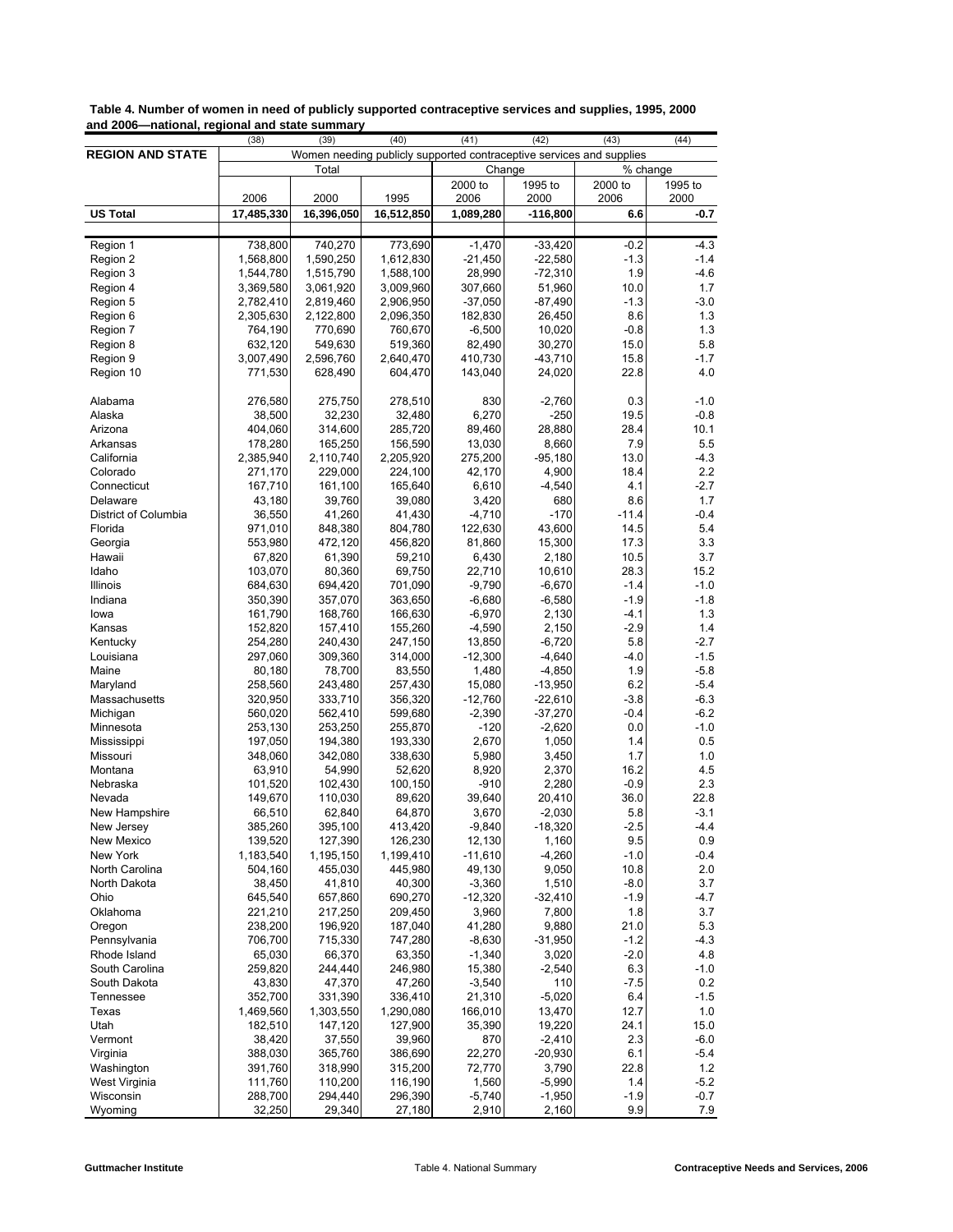|                                  | (45)               | (46)               | (47)               | (48)                         | (49)                   | (50)        | (51)              |
|----------------------------------|--------------------|--------------------|--------------------|------------------------------|------------------------|-------------|-------------------|
| <b>REGION AND STATE</b>          |                    |                    |                    | Female contraceptive clients |                        |             |                   |
|                                  |                    | Total              |                    |                              | Change                 |             | % change          |
|                                  |                    |                    |                    | 2001 to                      | 1994 to                | 2001 to     | 1994 to           |
|                                  | 2006               | 2001               | 1994               | 2006                         | 2001                   | 2006        | 2001              |
| U.S. Total                       | 7,198,210          | 6,663,600          | 6,498,070          | 534,610                      | 165,530                | 8.0         | 2.5               |
|                                  |                    |                    |                    |                              |                        | 9.2         | $-4.9$            |
| Region 1<br>Region 2             | 355,760<br>604,550 | 325,830<br>564,540 | 342,500<br>580,140 | 29,930<br>40,010             | $-16,670$<br>$-15,600$ | 7.1         | $-2.7$            |
| Region 3                         | 599,370            | 572,410            | 668,030            | 26,960                       | $-95,620$              | 4.7         | $-14.3$           |
| Region 4                         | 1,221,710          | 1,270,130          | 1,207,220          | $-48,420$                    | 62,910                 | $-3.8$      | 5.2               |
| Region 5                         | 1,009,510          | 985,340            | 1,059,730          | 24,170                       | $-74,390$              | 2.5         | $-7.0$            |
| Region 6                         | 852,940            | 868,530            | 788,520            | $-15,590$                    | 80,010                 | $-1.8$      | 10.1              |
| Region 7                         | 301,460            | 270,650            | 355,970            | 30,810                       | $-85,320$              | 11.4        | $-24.0$           |
| Region 8                         | 288,430            | 264,190            | 227,280            | 24,240                       | 36,910                 | 9.2         | 16.2              |
| Region 9                         | 1,496,870          | 1,183,940          | 989,610            | 312,930                      | 194,330                | 26.4        | 19.6              |
| Region 10                        | 467,630            | 358,030            | 279,070            | 109,600                      | 78,960                 | 30.6        | 28.3              |
|                                  |                    |                    |                    |                              |                        |             |                   |
| Alabama                          | 85,110             | 113,310            | 118,410            | $-28,200$                    | $-5,100$               | $-24.9$     | $-4.3$            |
| Alaska                           | 37,470             | 24,530             | 20,370             | 12,940                       | 4,160                  | 52.8        | 20.4              |
| Arizona                          | 128,820            | 100,680            | 132,190            | 28,140                       | $-31,510$              | 27.9        | $-23.8$           |
| Arkansas                         | 116,300            | 81,340             | 82,670             | 34,960                       | $-1,330$               | 43.0        | $-1.6$            |
| California                       | 1,307,450          | 1,014,890          | 803,970            | 292,560                      | 210,920                | 28.8        | 26.2              |
| Colorado                         | 138,260            | 132,890            | 105,590            | 5,370                        | 27,300                 | 4.0         | 25.9              |
| Connecticut                      | 84,750             | 70,560             | 92,630             | 14,190                       | $-22,070$<br>$-250$    | 20.1        | $-23.8$           |
| Delaware<br>District of Columbia | 24,380<br>20,950   | 20,600<br>19,140   | 20,850<br>25,660   | 3,780<br>1,810               | $-6,520$               | 18.3<br>9.5 | $-1.2$<br>$-25.4$ |
| Florida                          | 345,490            | 266,100            | 252,790            | 79,390                       | 13,310                 | 29.8        | 5.3               |
| Georgia                          | 188,380            | 199,840            | 202,610            | $-11,460$                    | $-2,770$               | $-5.7$      | $-1.4$            |
| Hawaii                           | 14,970             | 9,020              | 19,490             | 5,950                        | $-10,470$              | 66.0        | $-53.7$           |
| Idaho                            | 43,980             | 41,720             | 34,650             | 2,260                        | 7,070                  | 5.4         | 20.4              |
| Illinois                         | 222,850            | 206,340            | 211,660            | 16,510                       | $-5,320$               | 8.0         | $-2.5$            |
| Indiana                          | 141,470            | 147,260            | 144,180            | $-5,790$                     | 3,080                  | $-3.9$      | 2.1               |
| lowa                             | 95,370             | 69,230             | 91,570             | 26,140                       | $-22,340$              | 37.8        | $-24.4$           |
| Kansas                           | 49,710             | 57,660             | 70,070             | $-7,950$                     | $-12,410$              | $-13.8$     | $-17.7$           |
| Kentucky                         | 134,420            | 133,450            | 124,080            | 970                          | 9,370                  | 0.7         | 7.6               |
| Louisiana                        | 65,950             | 82,810             | 79,910             | $-16,860$                    | 2,900                  | $-20.4$     | 3.6               |
| Maine                            | 40,230             | 49,150             | 40,970             | $-8,920$                     | 8,180                  | $-18.1$     | 20.0              |
| Maryland                         | 102,570            | 82,230             | 105,870            | 20,340                       | $-23,640$              | 24.7        | $-22.3$           |
| Massachusetts                    | 148,470            | 138,640            | 131,620            | 9,830                        | 7,020                  | 7.1         | 5.3               |
| Michigan                         | 227,400            | 233,810            | 239,100            | $-6,410$                     | $-5,290$               | $-2.7$      | $-2.2$            |
| Minnesota                        | 103,500            | 103,880            | 101,300            | $-380$                       | 2,580                  | $-0.4$      | 2.5               |
| Mississippi                      | 83,850             | 121,240            | 121,110            | $-37,390$                    | 130                    | $-30.8$     | 0.1               |
| Missouri                         | 116,240            | 108,590            | 164,030            | 7,650                        | $-55,440$              | 7.0         | $-33.8$           |
| Montana                          | 35,840             | 33,920             | 35,770             | 1,920                        | $-1,850$               | 5.7         | $-5.2$            |
| Nebraska                         | 40,150             | 35,170             | 30,300             | 4,980                        | 4,870                  | 14.2        | 16.1              |
| Nevada                           | 45,630             | 47,730             | 33,960             | $-2,100$                     | 13,770                 | $-4.4$      | 40.5              |
| New Hampshire                    | 33,540             | 30,680             | 35,050<br>141,010  | 2,860                        | $-4,370$               | 9.3         | $-12.5$           |
| New Jersey                       | 146,960            | 129,630            |                    | 17,330                       | $-11,380$              | 13.4        | $-8.1$            |
| New Mexico<br>New York           | 95,330<br>457,590  | 68,500<br>446,500  | 64,120<br>439,130  | 26,830<br>11,090             | 4,380<br>7,370         | 39.2<br>2.5 | 6.8<br>1.7        |
| North Carolina                   | 175,250            | 194,250            | 171,010            | $-19,000$                    | 23,240                 | $-9.8$      | 13.6              |
| North Dakota                     | 20,210             | 16,010             | 17,290             | 4,200                        | $-1,280$               | 26.2        | $-7.4$            |
| Ohio                             | 193,440            | 201,040            | 212,630            | $-7,600$                     | $-11,590$              | $-3.8$      | $-5.5$            |
| Oklahoma                         | 102,140            | 95,260             | 78,780             | 6,880                        | 16,480                 | 7.2         | 20.9              |
| Oregon                           | 147,420            | 123,270            | 72,550             | 24,150                       | 50,720                 | 19.6        | 69.9              |
| Pennsylvania                     | 294,630            | 293,900            | 306,450            | 730                          | $-12,550$              | 0.2         | $-4.1$            |
| Rhode Island                     | 20,800             | 16,200             | 21,120             | 4,600                        | $-4,920$               | 28.4        | $-23.3$           |
| South Carolina                   | 115,470            | 139,070            | 85,280             | $-23,600$                    | 53,790                 | $-17.0$     | 63.1              |
| South Dakota                     | 28,070             | 22,950             | 22,770             | 5,120                        | 180                    | 22.3        | 0.8               |
| Tennessee                        | 93,750             | 102,870            | 131,930            | $-9,120$                     | $-29,060$              | $-8.9$      | $-22.0$           |
| Texas                            | 473,230            | 540,620            | 483,040            | $-67,390$                    | 57,580                 | $-12.5$     | 11.9              |
| Utah                             | 47,340             | 41,660             | 32,930             | 5,680                        | 8,730                  | 13.6        | 26.5              |
| Vermont                          | 27,960             | 20,620             | 21,110             | 7,340                        | $-490$                 | 35.6        | $-2.3$            |
| Virginia                         | 103,110            | 97,150             | 135,480            | 5,960                        | -38,330                | 6.1         | $-28.3$           |
| Washington                       | 238,770            | 168,510            | 151,500            | 70,260                       | 17,010                 | 41.7        | 11.2              |
| West Virginia                    | 53,740             | 59,400             | 73,710             | $-5,660$                     | $-14,310$              | $-9.5$      | $-19.4$           |
| Wisconsin                        | 120,850            | 93,010             | 150,860            | 27,840                       | $-57,850$              | 29.9        | $-38.3$           |
| Wyoming                          | 18,710             | 16,770             | 12,940             | 1,940                        | 3,830                  | 11.6        | 29.6              |

<span id="page-13-0"></span> **Table 5. Number of female contraceptive clients served by publicly supported family planning clinics, 1994, 2001 and 2006—national, regional and state summary**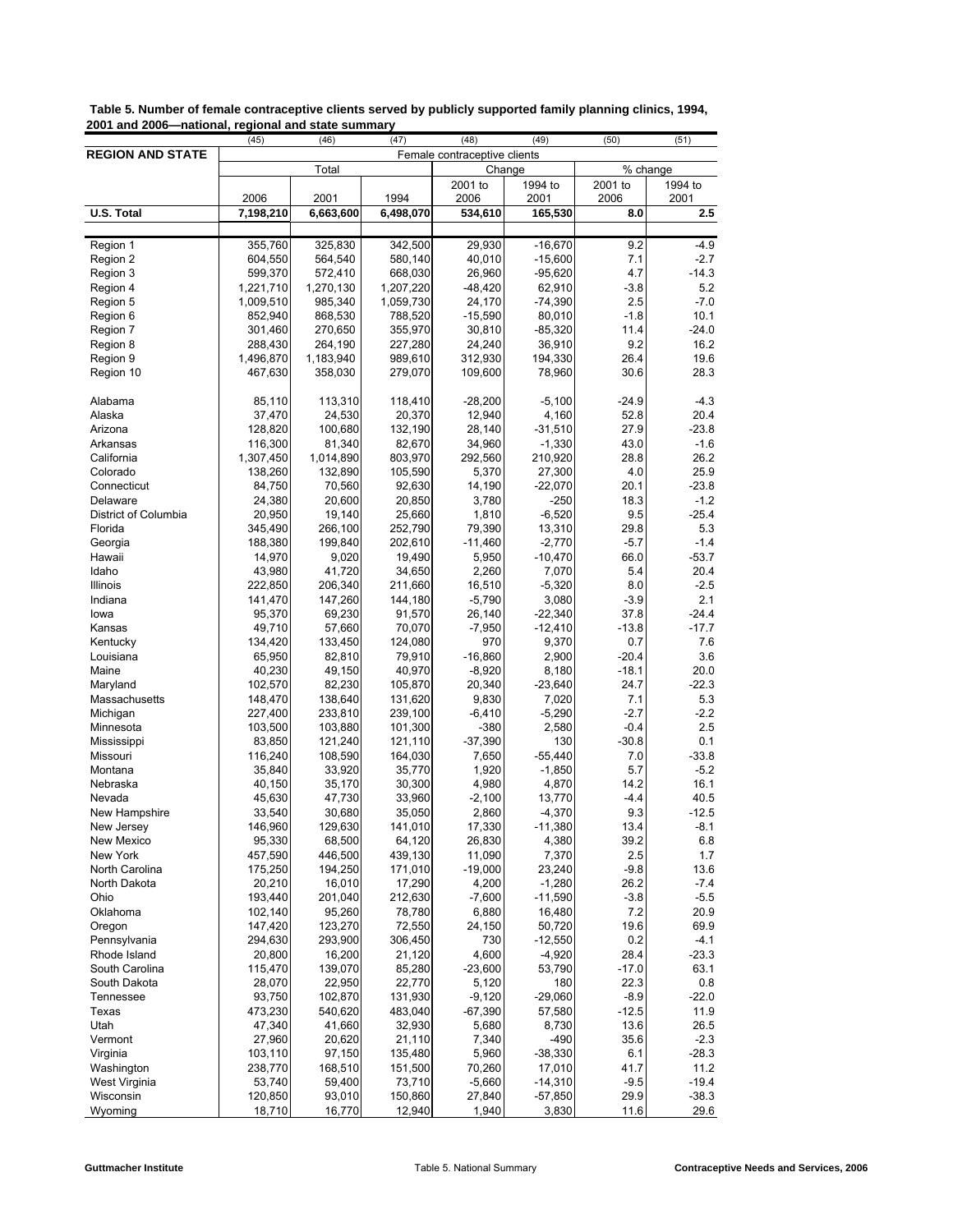|                         | (52)      | (53)                                                                          | (54)                 | (55)                  | (56)                       | (57)    | (58)      | (59)        | (60)                                                                      | (61)                  | (62)        | (63)     |
|-------------------------|-----------|-------------------------------------------------------------------------------|----------------------|-----------------------|----------------------------|---------|-----------|-------------|---------------------------------------------------------------------------|-----------------------|-------------|----------|
| <b>REGION AND STATE</b> |           | Female contraceptive clients at all publicly suppored family planning clinics |                      |                       |                            |         |           |             | Female contraceptive clients at Title X-supported family planning clinics |                       |             |          |
|                         | Total     | Hospital                                                                      | department<br>Health | Parenthood<br>Planned | Community<br>health center | Other   | Total     | Hospital    | department<br>Health                                                      | Parenthood<br>Planned | Community   | Other    |
| 2001 Total              | 6,663,570 | 697,650                                                                       | 2,186,200            | 2,215,640             | 693,680                    | 870,390 | 4.599.930 | 305,460     | 1,960,530                                                                 | 1,548,890             | 184,440     | 600,610  |
| 2006 Total              | 7,198,210 | 637,240                                                                       | 2,074,820            | 2,622,160             | 880,190                    | 983,810 | 4,728,950 | 277,780     | 1,891,140                                                                 | 1,690,710             | 279,490     | 589,820  |
| % change 2001 to 2006   | 8.0       | $-8.7$                                                                        | $-5.1$               | 18.3                  | 26.9                       | 13.0    | 2.8       | $-9.1$      | $-3.5$                                                                    | 9.2                   | 51.5        | $-1.8$   |
| Region 1                | 355,760   | 33,270                                                                        | 300                  | 139,070               | 72,600                     | 110,510 | 193.610   | 7,180       | 300                                                                       | 72,510                | 33,480      | 80,150   |
| Region 2                | 604,550   | 121,610                                                                       | 43,190               | 282,020               | 104,820                    | 52,910  | 427,440   | 58,750      | 42,820                                                                    | 257,420               | 27,880      | 40,570   |
| Region 3                | 599.370   | 93,130                                                                        | 166,770              | 167,110               | 75,950                     | 96,410  | 498.050   | 72,690      | 166,210                                                                   | 142,810               | 32,440      | 83,900   |
| Region 4                | 1,221,710 | 65,010                                                                        | 874,150              | 144,580               | 115,200                    | 22,780  | 974,090   | 14,580      | 869,990                                                                   | 62,100                | 21,280      | 6,140    |
| Region 5                | 1,009,510 | 87,830                                                                        | 182,970              | 487,520               | 130,900                    | 120,300 | 587,120   | 38,990      | 156,440                                                                   | 292,100               | 33,380      | 66,210   |
| Region 6                | 852,940   | 70,900                                                                        | 300,710              | 281,370               | 63,000                     | 136,950 | 498,730   | 52,260      | 270,470                                                                   | 85,110                | 19,770      | 71,120   |
| Region 7                | 301.460   | 18,020                                                                        | 55,830               | 126,140               | 28,920                     | 72,540  | 244,140   | 11,760      | 49,910                                                                    | 101,940               | 14,730      | 65,810   |
| Region 8                | 288,430   | 14,080                                                                        | 74,530               | 113,220               | 28,740                     | 57,860  | 149,760   | 5,050       | 67,910                                                                    | 41,070                | 1,770       | 33,950   |
| Region 9                | 1,496,870 | 91,970                                                                        | 260,350              | 647,120               | 213,860                    | 283,570 | 919,650   | 16,420      | 157,410                                                                   | 527,930               | 86,120      | 131,770  |
| Region 10               | 467,630   | 41,420                                                                        | 116,020              | 234,020               | 46,190                     | 29,990  | 236,370   | 110         | 109,670                                                                   | 107,720               | 8,650       | 10,210   |
|                         |           |                                                                               |                      |                       |                            |         |           |             |                                                                           |                       |             |          |
| Alabama                 | 85,112    | 1,840                                                                         | 62,290               | 1,600                 | 19,320                     | 60      | 67,700    | $\Omega$    | 60,580                                                                    | 0                     | 7,120       | $\Omega$ |
| Alaska                  | 37,466    | 6,880                                                                         | 10,960               | 6,860                 | 970                        | 11,800  | 7,650     | $\mathbf 0$ | 5,020                                                                     | 1,680                 | $\mathbf 0$ | 940      |
| Arizona                 | 128,821   | 14,590                                                                        | 16,870               | 58,210                | 18,970                     | 20,190  | 57,470    | 11,080      | 15,160                                                                    | 29,210                | 910         | 1.110    |
| Arkansas                | 116,298   | 0                                                                             | 106,820              | 3,700                 | 4,660                      | 1,120   | 106,820   | $\mathbf 0$ | 106,820                                                                   | 0                     | $\mathbf 0$ |          |
| California              | 1,307,445 | 75,640                                                                        | 224,560              | 563,260               | 187,880                    | 256,110 | 823,370   | 4,520       | 123,330                                                                   | 488,410               | 78,720      | 128,380  |
| Colorado                | 138,255   | 11,680                                                                        | 40,210               | 62,710                | 18,180                     | 5,470   | 49,950    | 4,790       | 40,210                                                                    | 0                     | $\mathbf 0$ | 4,950    |
| Connecticut             | 84,748    | 11,470                                                                        | 0                    | 59,750                | 12,340                     | 1,190   | 41,420    | 2,900       | $\mathbf 0$                                                               | 34,390                | 3,860       | 280      |
| Delaware                | 24,377    | 0                                                                             | 10,080               | 9,720                 | 1,780                      | 2,790   | 23,390    | $\mathbf 0$ | 10,080                                                                    | 9,720                 | 1,780       | 1,800    |
| District of Columbia    | 20,951    | 5,250                                                                         | $\Omega$             | 9,510                 | 2,210                      | 3,980   | 10,820    | 2,740       | $\mathbf 0$                                                               | 2,510                 | 2,210       | 3,360    |
| Florida                 | 345,491   | 16,380                                                                        | 212,610              | 82,300                | 29,110                     | 5,090   | 244,330   | $\mathbf 0$ | 210,520                                                                   | 25,080                | 8,730       | $\Omega$ |
| Georgia                 | 188,378   | 17,170                                                                        | 144,290              | 16,070                | 9,050                      | 1,800   | 165,620   | 13,890      | 143,990                                                                   | 7,140                 | 600         |          |
| Hawaii                  | 14,969    | 820                                                                           | 580                  | 5,390                 | 5,900                      | 2,270   | 14,970    | 820         | 580                                                                       | 5,390                 | 5,900       | 2,270    |
| Idaho                   | 43,975    | 460                                                                           | 30,580               | 7,000                 | 4,390                      | 1,540   | 30,580    | 0           | 30,580                                                                    | 0                     | 0           | $\Omega$ |
| Illinois                | 222,848   | 18,370                                                                        | 70,350               | 72,440                | 40,020                     | 21,670  | 141,010   | 9,720       | 66,900                                                                    | 36,600                | 11,320      | 16,460   |
| Indiana                 | 141,473   | 11,090                                                                        | 4,130                | 99,500                | 14,440                     | 12,320  | 51,450    | 9,960       | 1,960                                                                     | 25,780                | 6,800       | 6,950    |
| lowa                    | 95,366    | 9,740                                                                         | 4,280                | 53,280                | 4,400                      | 23,670  | 80,680    | 9,260       | 4,280                                                                     | 43,350                | 1,570       | 22,220   |
| Kansas                  | 49,710    | 220                                                                           | 37,070               | 8,380                 | 1,660                      | 2,390   | 42,180    | $\mathbf 0$ | 36,820                                                                    | 5,360                 | $\mathbf 0$ |          |
| Kentucky                | 134,419   | 8,400                                                                         | 98,760               | 11,840                | 9,920                      | 5,510   | 114,380   | 690         | 98,700                                                                    | 10,980                | $\mathbf 0$ | 4,010    |
| Louisiana               | 65,947    | 5,740                                                                         | 48,810               | 4,870                 | 6,160                      | 380     | 54,330    | $\mathbf 0$ | 48,810                                                                    | 4,870                 | 660         |          |
| Maine                   | 40,231    | 2,220                                                                         | $\Omega$             | 11,600                | 7,410                      | 19,010  | 30,440    | $\mathbf 0$ | $\mathbf 0$                                                               | 11,600                | 1,370       | 17,470   |
| Maryland                | 102,567   | 3,690                                                                         | 50,820               | 26,140                | 17,070                     | 4,850   | 78,530    | 380         | 50,330                                                                    | 25,730                | 110         | 1,990    |
| Massachusetts           | 148,473   | 14,660                                                                        | 0                    | 26,010                | 31,580                     | 76,230  | 72,970    | 2,500       | $\mathbf 0$                                                               | $\mathbf 0$           | 16,670      | 53,800   |
| Michigan                | 227,396   | 23,980                                                                        | 74,340               | 95,010                | 27,890                     | 6,180   | 183,030   | 5,370       | 73,610                                                                    | 89,190                | 12,940      | 1,930    |
| Minnesota               | 103,496   | 6,060                                                                         | 3,910                | 50,820                | 18,930                     | 23,790  | 37,470    | 0           | 2,610                                                                     | 31,740                | $\mathbf 0$ | 3,130    |
| Mississippi             | 83,854    | 2,670                                                                         | 62,590               | 470                   | 17,270                     | 860     | 64,040    | 0           | 62,590                                                                    | $\mathbf 0$           | 1,450       | $\Omega$ |
| Missouri                | 116,237   | 5,350                                                                         | 14,490               | 46,740                | 19,780                     | 29,890  | 83,770    | 0           | 8,800                                                                     | 35,480                | 11,310      | 28,180   |
| Montana                 | 35,841    | 300                                                                           | 8,020                | 13,020                | 950                        | 13,560  | 26,960    | $\mathbf 0$ | 7,530                                                                     | 12,750                | $\mathbf 0$ | 6,680    |
| Nebraska                | 40,148    | 2,720                                                                         | 0                    | 17,750                | 3,080                      | 16,600  | 37,500    | 2,500       | 0                                                                         | 17,750                | 1,850       | 15,410   |
| Nevada                  | 45,632    | 930                                                                           | 18,350               | 20,250                | 1,110                      | 5,000   | 23,850    | $\mathbf 0$ | 18,350                                                                    | 4,920                 | 580         |          |
| New Hampshire           | 33,544    | 2,560                                                                         | 300                  | 17,600                | 7,540                      | 5,550   | 27,640    | 1,780       | 300                                                                       | 17,600                | 2,410       | 5,550    |
| New Jersey              | 146,962   | 16,770                                                                        | 4,450                | 81,840                | 27,300                     | 16,620  | 125,270   | 8,520       | 4,400                                                                     | 81,840                | 14,030      | 16,480   |
| New Mexico              | 95,326    | 11,740                                                                        | 25,600               | 25,090                | 16,530                     | 16,370  | 47,560    | 11,040      | 25,210                                                                    | $\mathbf 0$           | 6,630       | 4,680    |
| New York                | 457,585   | 104,840                                                                       | 38,740               | 200,180               | 77,520                     | 36,300  | 302,170   | 50,230      | 38,410                                                                    | 175,580               | 13,860      | 24,090   |

<span id="page-14-0"></span>**Table 6. Number of female contraceptive clients served at publicly supported family planning clinics and at Title X–supported clinics, both by type of provider—2001 and 2006 national summary and 2006 regional and state detail**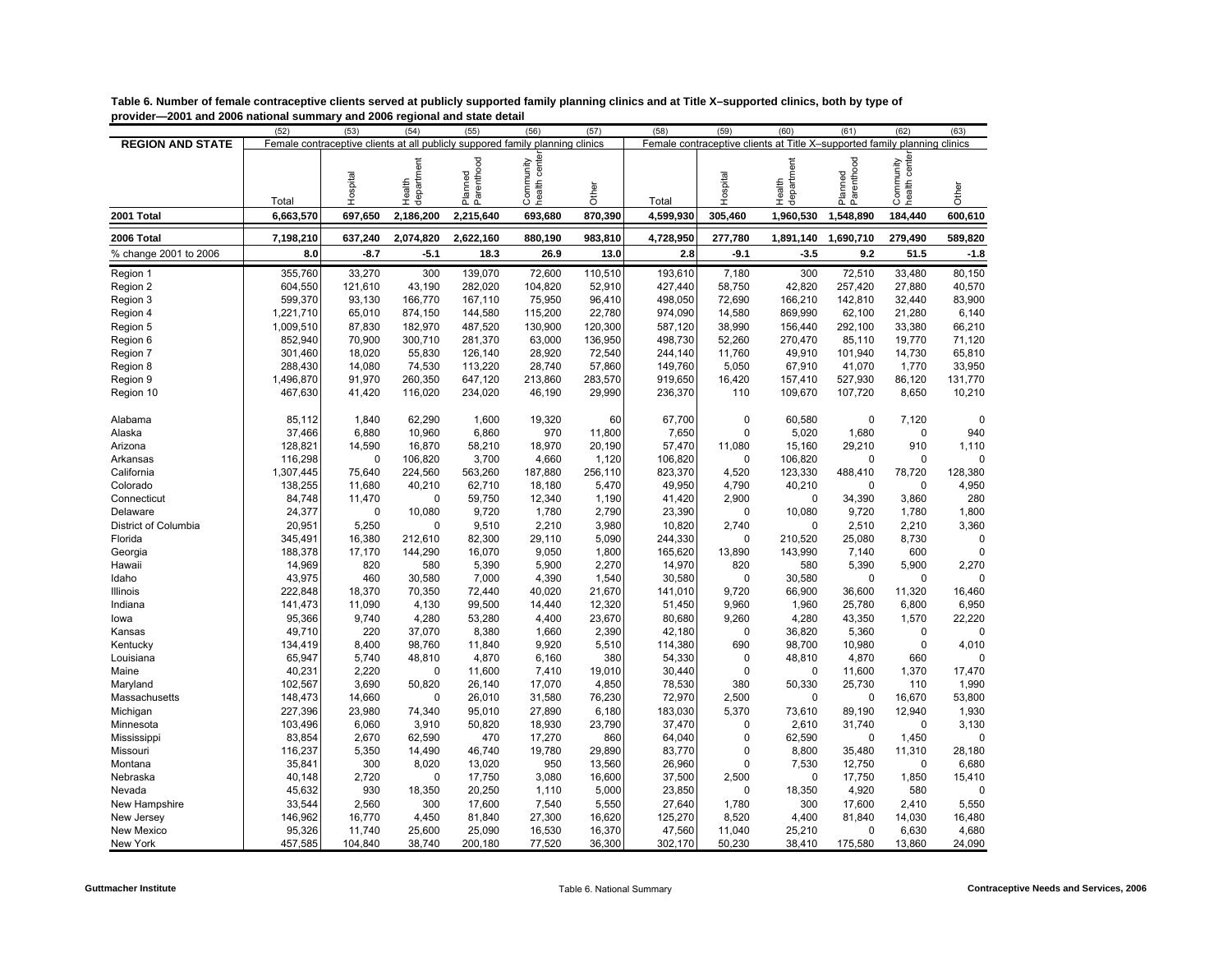|                         | (52)    | (53)                                                                          | (54)                 | (55)                  | (56)                          | (57)   | (58)    | (59)     | (60)                                                                      | (61)                  | (62)                          | (63)     |
|-------------------------|---------|-------------------------------------------------------------------------------|----------------------|-----------------------|-------------------------------|--------|---------|----------|---------------------------------------------------------------------------|-----------------------|-------------------------------|----------|
| <b>REGION AND STATE</b> |         | Female contraceptive clients at all publicly suppored family planning clinics |                      |                       |                               |        |         |          | Female contraceptive clients at Title X-supported family planning clinics |                       |                               |          |
|                         | Total   | Hospital                                                                      | Health<br>department | Planned<br>Parenthood | center<br>Community<br>health | Other  | Total   | Hospital | Health<br>department                                                      | Planned<br>Parenthood | center<br>Community<br>health | Other    |
| North Carolina          | 175,246 | 5,530                                                                         | 129,140              | 21,540                | 13,300                        | 5,750  | 145,340 | 0        | 129,140                                                                   | 11,660                | 2,410                         | 2,130    |
| North Dakota            | 20,206  | 20                                                                            | 12,060               | 0                     | 720                           | 7,410  | 15,100  | 0        | 12,060                                                                    | $\Omega$              | 0                             | 3,040    |
| Ohio                    | 193.441 | 24,230                                                                        | 19,720               | 100,590               | 21,510                        | 27,390 | 120,140 | 13,940   | 11,360                                                                    | 68,300                | 1,570                         | 24,980   |
| Oklahoma                | 102,139 | 1,710                                                                         | 60,600               | 10,140                | 1,790                         | 27,910 | 69,770  | 50       | 60,600                                                                    | 1,760                 | $\Omega$                      | 7,360    |
| Oregon                  | 147,419 | 29,310                                                                        | 47,200               | 63,830                | 4,850                         | 2,240  | 73,350  | 0        | 46,790                                                                    | 25,140                | 1,420                         |          |
| Pennsylvania            | 294,629 | 79,670                                                                        | 7,370                | 101,860               | 35,010                        | 70,720 | 259,740 | 68,190   | 7,370                                                                     | 101,860               | 17,360                        | 64,960   |
| Rhode Island            | 20,803  | 2,240                                                                         | $\Omega$             | 490                   | 9,690                         | 8,390  | 12,700  | 0        | $\Omega$                                                                  | 490                   | 9,160                         | 3,050    |
| South Carolina          | 115,467 | 5,610                                                                         | 96,990               | 3,510                 | 8,810                         | 550    | 97,140  | 0        | 96,990                                                                    | $\Omega$              | 150                           | $\Omega$ |
| South Dakota            | 28,072  | 220                                                                           | 4,470                | 2,230                 | 3,230                         | 17,920 | 13,800  | 220      | 4,470                                                                     | $\Omega$              | 1,760                         | 7,340    |
| Tennessee               | 93,747  | 7,420                                                                         | 67,490               | 7,250                 | 8,420                         | 3,170  | 75,550  | 0        | 67,490                                                                    | 7,250                 | 810                           | $\Omega$ |
| Texas                   | 473,229 | 51,720                                                                        | 58,880               | 237,580               | 33,870                        | 91,180 | 220,240 | 41,170   | 29,020                                                                    | 78,490                | 12,480                        | 59,080   |
| Utah                    | 47,339  | 1,860                                                                         | 5,000                | 34,430                | 4,390                         | 1,660  | 29,410  | 40       | O                                                                         | 28,330                | 0                             | 1,040    |
| Vermont                 | 27,957  | 130                                                                           | 0                    | 23,630                | 4,060                         | 140    | 8,430   | 0        | O                                                                         | 8,430                 | 0                             | $\Omega$ |
| Virginia                | 103,107 | 3,130                                                                         | 71,580               | 19,030                | 7,640                         | 1,730  | 74,500  | 0        | 71,510                                                                    | 2,990                 | 0                             |          |
| Washington              | 238,769 | 4,760                                                                         | 27,280               | 156,330               | 35,990                        | 14,410 | 124,780 | 110      | 27,280                                                                    | 80,900                | 7,230                         | 9,270    |
| West Virginia           | 53,738  | 1,380                                                                         | 26,920               | 850                   | 12,250                        | 12,330 | 51,070  | 1,380    | 26,920                                                                    | $\Omega$              | 10,980                        | 11,790   |
| Wisconsin               | 120,851 | 4,110                                                                         | 10,520               | 69,160                | 8,120                         | 28,950 | 54,010  | 0        | $\Omega$                                                                  | 40,490                | 760                           | 12,760   |
| Wyoming                 | 18,713  | 0                                                                             | 4,770                | 830                   | 1,280                         | 11,830 | 14,540  | 0        | 3,640                                                                     |                       | 0                             | 10,900   |

**Table 6. Number of female contraceptive clients served at publicly supported family planning clinics and at Title X–supported clinics, both by type of provider—2001 and 2006 national summary and 2006 regional and state detail**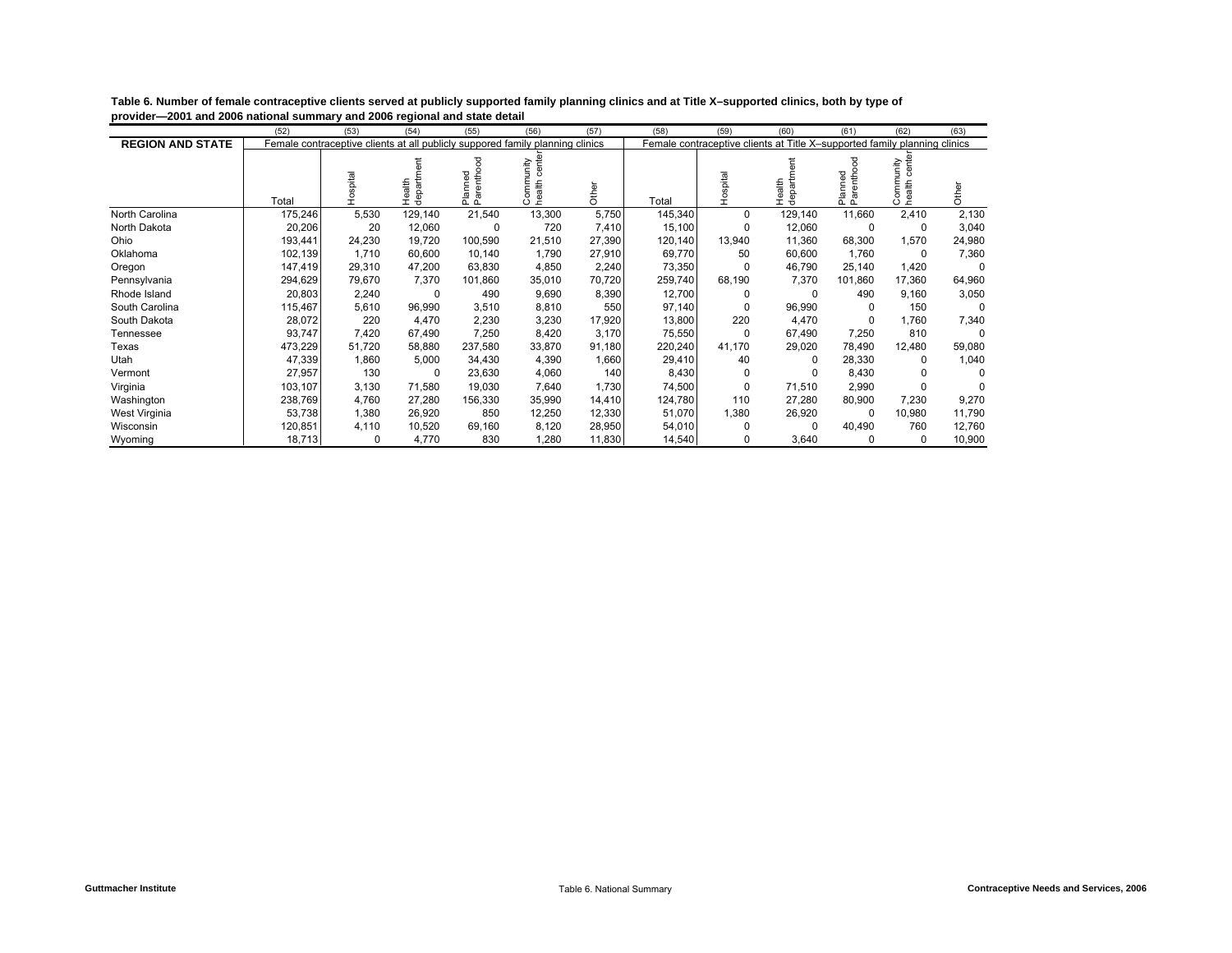|                         | (64)                                                                 | (65)     | (66)                 | (67)                  | (68)                       | (69)    | (70)      | (71)        | (72)                 | (73)                                                             | (74)                       | (75)     |  |  |
|-------------------------|----------------------------------------------------------------------|----------|----------------------|-----------------------|----------------------------|---------|-----------|-------------|----------------------|------------------------------------------------------------------|----------------------------|----------|--|--|
| <b>REGION AND STATE</b> | Female clients < 20 at all publicly suppored family planning clinics |          |                      |                       |                            |         |           |             |                      | Female clients < 20 at Title X-supported family planning clinics |                            |          |  |  |
|                         | Total                                                                | Hospital | department<br>Health | Planned<br>Parenthood | Community<br>health center | Other   | Total     | Hospital    | Health<br>department | Planned<br>Parenthood                                            | Community<br>health center | Other    |  |  |
| 2001 Total              | 1,864,100                                                            | 176,220  | 623,960              | 644,670               | 177,060                    | 242,200 | 1,326,820 | 76,130      | 561,930              | 474,180                                                          | 45,520                     | 169,050  |  |  |
| 2006 Total              | 1,794,940                                                            | 159,450  | 514,930              | 680,920               | 205,660                    | 233,980 | 1,208,210 | 69,820      | 475,790              | 454,670                                                          | 54,020                     | 153,910  |  |  |
| % change 2001 to 2006   | $-3.7$                                                               | $-9.5$   | $-17.5$              | 5.6                   | 16.2                       | $-3.4$  | $-8.9$    | $-8.3$      | $-15.3$              | $-4.1$                                                           | 18.7                       | $-9.0$   |  |  |
| Region 1                | 100,520                                                              | 10,080   | 260                  | 38,100                | 16,740                     | 35,340  | 60,110    | 2,980       | 260                  | 24,390                                                           | 6,520                      | 25,970   |  |  |
| Region 2                | 153,360                                                              | 32,370   | 8,980                | 74,550                | 23,270                     | 14,200  | 107,820   | 12,870      | 8,810                | 70,480                                                           | 4,900                      | 10,770   |  |  |
| Region 3                | 180,740                                                              | 31,810   | 46,130               | 47,710                | 24,160                     | 30,940  | 151,040   | 25,740      | 45,980               | 43,510                                                           | 8,140                      | 27,670   |  |  |
| Region 4                | 307,540                                                              | 16,120   | 213,510              | 42,280                | 30,480                     | 5,150   | 238,780   | 4,890       | 212,490              | 15,760                                                           | 4,310                      | 1,330    |  |  |
| Region 5                | 283,820                                                              | 24,880   | 51,510               | 133,460               | 36,670                     | 37,310  | 165,490   | 7,470       | 42,760               | 85,780                                                           | 7,620                      | 21,860   |  |  |
| Region 6                | 198,020                                                              | 13,650   | 78,210               | 65,270                | 15,510                     | 25,380  | 124,880   | 8,910       | 73,810               | 23,080                                                           | 4,820                      | 14,260   |  |  |
| Region 7                | 71,020                                                               | 4,370    | 13,200               | 32,150                | 6,100                      | 15,200  | 56,160    | 2,310       | 11,220               | 26,180                                                           | 2,400                      | 14,060   |  |  |
| Region 8                | 71,980                                                               | 4,260    | 20,050               | 29,730                | 5,130                      | 12,820  | 45,800    | 2,160       | 18,740               | 15,300                                                           | 360                        | 9,240    |  |  |
| Region 9                | 312,250                                                              | 15,100   | 52,310               | 157,260               | 35,880                     | 51,700  | 197,620   | 2,480       | 32,490               | 123,740                                                          | 13,180                     | 25,740   |  |  |
| Region 10               | 115,690                                                              | 6,840    | 30,780               | 60,410                | 11,720                     | 5,940   | 60,520    | 30          | 29,220               | 26,450                                                           | 1,800                      | 3,020    |  |  |
|                         |                                                                      |          |                      |                       |                            |         |           |             |                      |                                                                  |                            |          |  |  |
| Alabama                 | 22,410                                                               | 350      | 17,350               | 270                   | 4,430                      | 10      | 18,210    | $\mathbf 0$ | 17,050               | $\mathbf 0$                                                      | 1,170                      | 0        |  |  |
| Alaska                  | 6,770                                                                | 970      | 3,070                | 870                   | 200                        | 1,670   | 2,350     | $\mathbf 0$ | 1,620                | 540                                                              | $\mathbf 0$                | 190      |  |  |
| Arizona                 | 29,940                                                               | 1,900    | 3,740                | 18,010                | 3,830                      | 2,460   | 12,700    | 1,270       | 3,140                | 8,110                                                            | 60                         | 130      |  |  |
| Arkansas                | 34,340                                                               | 0        | 31,970               | 1,090                 | 1,010                      | 270     | 31,970    | $\mathbf 0$ | 31,970               | $\mathbf 0$                                                      | $\mathbf 0$                | $\Omega$ |  |  |
| California              | 267,190                                                              | 12,760   | 43,300               | 133,100               | 30,220                     | 47,810  | 174,280   | 950         | 24,080               | 112,890                                                          | 11,390                     | 24,960   |  |  |
| Colorado                | 30,790                                                               | 3,790    | 9,960                | 12,190                | 2,960                      | 1,890   | 13,870    | 2,090       | 9,960                | $\mathbf C$                                                      | $\mathbf 0$                | 1,810    |  |  |
| Connecticut             | 22,070                                                               | 2,760    | $\mathbf 0$          | 16,170                | 2,570                      | 570     | 11,970    | 330         | $\mathbf 0$          | 10,680                                                           | 680                        | 280      |  |  |
| Delaware                | 7,940                                                                | $\Omega$ | 2,620                | 3,650                 | 140                        | 1,530   | 7,700     | $\Omega$    | 2,620                | 3,650                                                            | 140                        | 1,300    |  |  |
| District of Columbia    | 4,320                                                                | 1,930    | $\mathbf 0$          | 1,610                 | 340                        | 440     | 2,770     | 1,270       | $\Omega$             | 800                                                              | 340                        | 360      |  |  |
| Florida                 | 95,470                                                               | 3,850    | 53,490               | 28,980                | 7,910                      | 1,230   | 62,480    | $\Omega$    | 52,870               | 7,590                                                            | 2,020                      | $\Omega$ |  |  |
| Georgia                 | 45,490                                                               | 5,270    | 34,570               | 3,060                 | 2,340                      | 250     | 40,230    | 4,290       | 34,480               | 1,330                                                            | 130                        | $\Omega$ |  |  |
| Hawaii                  | 4,760                                                                | 260      | 360                  | 1,870                 | 1,630                      | 650     | 4,760     | 260         | 360                  | 1,870                                                            | 1,630                      | 650      |  |  |
| Idaho                   | 10,590                                                               | 100      | 7,210                | 2,240                 | 820                        | 220     | 7,210     | $\mathbf 0$ | 7,210                | $\mathbf 0$                                                      | $\mathbf 0$                | $\Omega$ |  |  |
| Illinois                | 57,810                                                               | 4,860    | 17,530               | 19,270                | 10,450                     | 5,700   | 37,420    | 1,720       | 16,720               | 11,340                                                           | 3,300                      | 4,350    |  |  |
| Indiana                 | 36,100                                                               | 1,900    | 1,210                | 26,360                | 4,200                      | 2,430   | 14,220    | 1,480       | 530                  | 8,080                                                            | 2,040                      | 2,080    |  |  |
| lowa                    | 24,800                                                               | 2,200    | 1,220                | 14,720                | 1,030                      | 5,630   | 20,760    | 1,980       | 1,220                | 12,120                                                           | 210                        | 5,240    |  |  |
| Kansas                  | 10,500                                                               | 90       | 7,810                | 2,090                 | 220                        | 290     | 9,240     | 0           | 7,730                | 1,510                                                            | $\mathbf 0$                |          |  |  |
| Kentucky                | 25,540                                                               | 2,490    | 16,370               | 2,830                 | 2,620                      | 1,220   | 20,460    | 600         | 16,360               | 2,620                                                            | $\mathbf 0$                | 870      |  |  |
| Louisiana               | 13,430                                                               | 1,300    | 9,320                | 1,240                 | 1,500                      | 70      | 10,650    | $\Omega$    | 9,320                | 1,240                                                            | 90                         |          |  |  |
| Maine                   | 11,960                                                               | 350      | $\mathbf 0$          | 3,430                 | 1.840                      | 6,340   | 9,710     | $\Omega$    | $\mathbf 0$          | 3,430                                                            | 350                        | 5,930    |  |  |
| Maryland                | 33,110                                                               | 1,100    | 14,180               | 6,230                 | 8,840                      | 2,760   | 22,430    | 230         | 14,070               | 6,140                                                            | 10                         | 1,980    |  |  |
| Massachusetts           | 41,880                                                               | 5,960    | $\mathbf 0$          | 5,340                 | 6,510                      | 24,070  | 22,680    | 2,160       | $\mathbf 0$          | $\Omega$                                                         | 3,360                      | 17,150   |  |  |
| Michigan                | 60,540                                                               | 7,960    | 21,690               | 23,880                | 5,420                      | 1,580   | 47,710    | 1,200       | 21,440               | 22,960                                                           | 1,490                      | 620      |  |  |
| Minnesota               | 30,750                                                               | 2,050    | 860                  | 13,630                | 7,080                      | 7,130   | 12,500    | $\mathbf 0$ | 550                  | 10,390                                                           | $\mathbf 0$                | 1,550    |  |  |
| Mississippi             | 23,650                                                               | 440      | 17,810               | 100                   | 5,180                      | 130     | 18,230    | $\mathbf 0$ | 17,810               | $\mathbf 0$                                                      | 420                        | $\Omega$ |  |  |
| Missouri                | 27,170                                                               | 1,670    | 4,160                | 11,220                | 4,040                      | 6,080   | 18,200    | $\mathbf 0$ | 2,270                | 8,430                                                            | 1,710                      | 5,800    |  |  |
| Montana                 | 9,610                                                                | 80       | 2,970                | 3,770                 | 260                        | 2,540   | 8,100     | $\mathbf 0$ | 2,880                | 3,730                                                            | $\mathbf 0$                | 1,490    |  |  |
| Nebraska                | 8,550                                                                | 410      | 0                    | 4,130                 | 810                        | 3,200   | 7,960     | 330         | $\mathbf 0$          | 4,130                                                            | 490                        | 3,020    |  |  |
| Nevada                  | 10,360                                                               | 170      | 4,910                | 4,280                 | 210                        | 780     | 5,880     | $\mathbf 0$ | 4,910                | 870                                                              | 100                        | 0        |  |  |
| New Hampshire           | 13,380                                                               | 670      | 260                  | 7,210                 | 3,320                      | 1,920   | 10,750    | 480         | 260                  | 7,210                                                            | 880                        | 1,920    |  |  |
| New Jersey              | 36,250                                                               | 4,170    | 1,200                | 21,480                | 6,490                      | 2,910   | 29,310    | 1,350       | 1,180                | 21.480                                                           | 2,430                      | 2,870    |  |  |
| New Mexico              | 24,730                                                               | 1,120    | 10,560               | 5,270                 | 5,090                      | 2,680   | 15,150    | 1,000       | 10,460               | $\mathbf 0$                                                      | 2,320                      | 1,370    |  |  |
| New York                | 117,110                                                              | 28,190   | 7,780                | 53,070                | 16,780                     | 11,290  | 78,520    | 11,520      | 7,630                | 49,000                                                           | 2,470                      | 7,910    |  |  |

<span id="page-16-0"></span>**Table 7. Number of female contraceptive clients under age 20 served at publicly supported family planning clinics and at Title X–supported clinics, both by type of provider—2001 and 2006 national summary and 2006 regional and state detail**